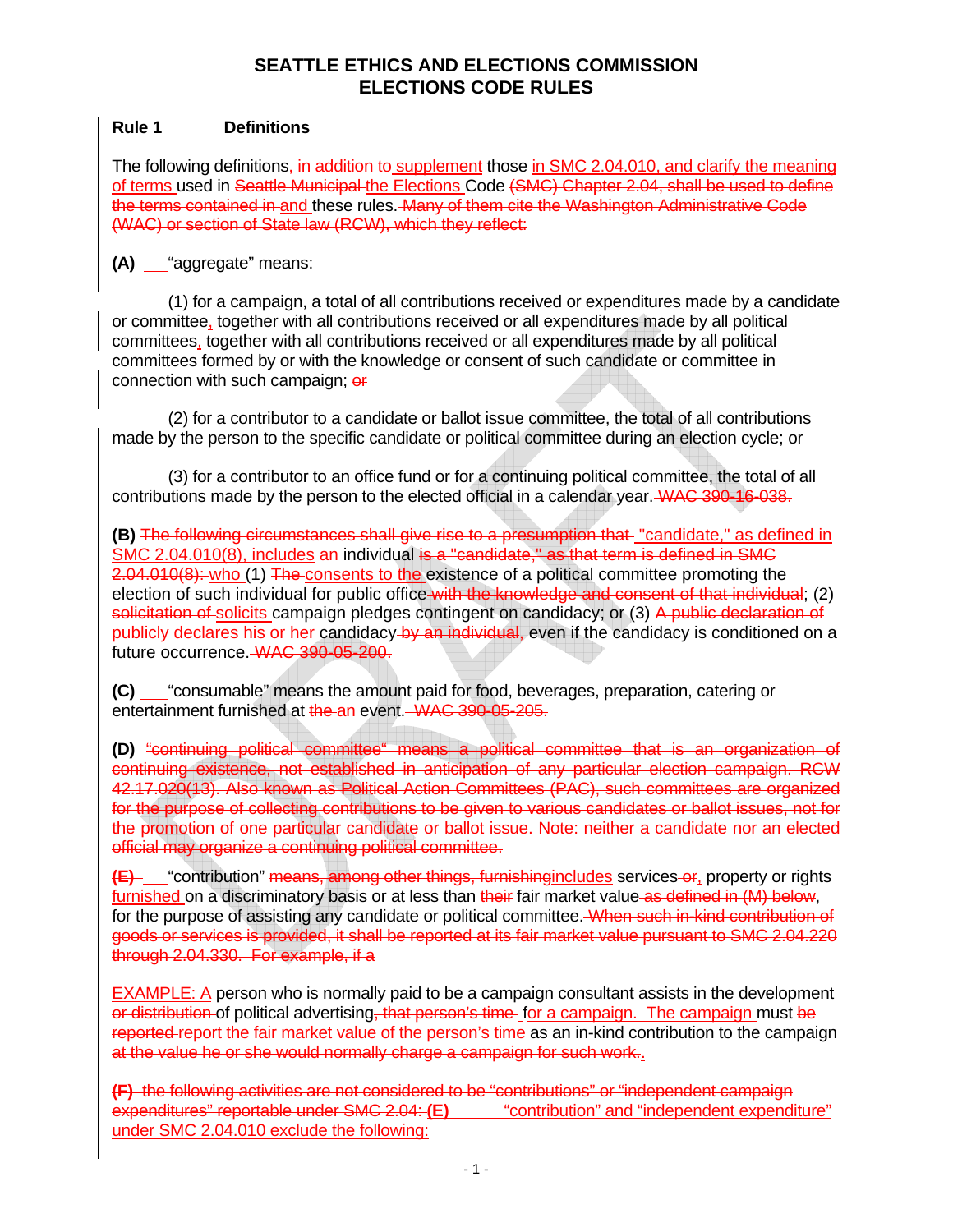(1) news, feature, or editorial comment in a broadcast media program or in a regularly scheduled issue of a printed periodical to communicatethat communicates ratings, evaluations, endorsements, or recommendations for or against a candidate or ballot proposition; PROVIDED, that the medium is controlled by a person whose primary business is broadcasting or publishing, and this person is not a candidate or political committee;

(2) internal publications or other communications containing political comment of (a) a corporation or similar enterprise for its officers, management staff, and stockholders, (b) a union, association, or other membership organization for its members, or  $(c)$  of a political party organization or political committee for its members or contributors; PROVIDED that only those persons who by an affirmative act knowingly become affiliated with an organization will be considered "members" by virtue of being able to vote, directly or indirectly, for at least one member of that organization's governing board;

(3) messages in the form of reader boards, banners, yard or window signs displayed on a person's own property or property occupied by that person: PROVIDED, that any facility used for such political advertising for which a rental charge is normally made shall be reported as an in-kind contribution and shall count towards the contribution limit of the person providing the facility-;

(4) use of a candidate's home or personal home office equipment, PROVIDED that no one else who is volunteering or working for the campaign uses the home office or uses the home office equipment;

(5) legal and accounting services rendered to or on behalf of a candidate or an authorized political committee if the person rendering the services is volunteering his/her time, or if the person paying for the services is the regular employer of the individual rendering the services and if the services are solely for the purpose of ensuring compliance with City, County or State election or public disclosure laws. Clerical and computer services that are otherwise considered to be contributions

**(F)** "clerical services," to the extent that the services are rendered to or on behalf of a candidate or an authorized political committee for the sole purpose of ensuring compliance with City, County or State election or public disclosure laws must be reported as in-kind contributions, but are not calculated against a contribution limit. WAC 390-05-210.

**(G)** "clerical services," to the extent that the services are for the purpose of ensuring compliance with City, County or State elections or public disclosure laws in SMC 2.04.370(4), means activity such as copying campaign finance reports, typing campaign finance reports, taking campaign finance reports to the post office or faxing them, and compiling records for the campaign finance reports. Clerical services are contributions, but are not subject to the contribution limit.

**(H) G)** "computer services," to the extent that the services are rendered for the purpose of ensuring compliance with City, County or State elections or public disclosure laws in SMC 2.04.370(4) means activity such as developing or modifying a database program to report contributions and expenditures to the regulatory agencies, providing troubleshooting advice to the computer user when attempting to input data for or run reports of campaign finance data for the required reports. It does not mean developing a database program that will be used for solicitation and thank you notes or assisting in the solicitation or thank you note generation activity. Such computer services are contributions, but are not subject to the contribution limit. If thea computer program includes multiple functions, the person providing the service shall estimate the percentage of use of the program for complying with elections and public disclosure laws and shall value the development, modification or use of the remaining portion of the program at its fair market value. If the remaining portion of the computer program is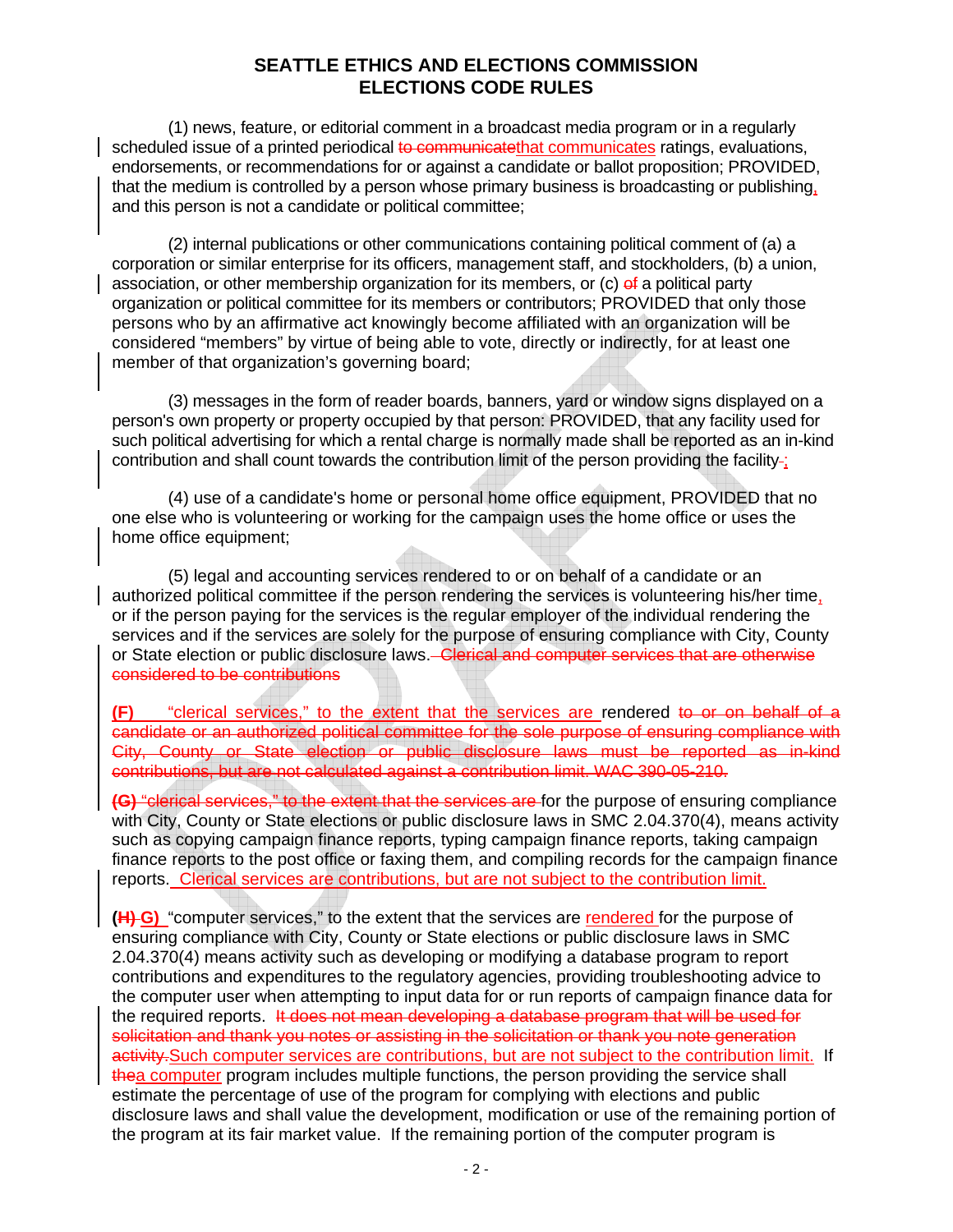contributed to the campaign at no charge the campaign must report it as an in-kind contribution, which shall be subject to the contribution limits, or charge the campaign for those services.

**(I) (H)** "debt" means and includes a personal obligation or liability to pay or return something of value. WAC 390-24-110.

**(J)** "disclosure forms" means those forms printed and distributed by **(I)** the Washington State Public Disclosure Commission, copies thereof, or electronic media provided by the Seattle Ethics and Elections Commission (SEEC) that are used to comply with the Seattle Elections Code and these Administrative Rules except for some of those sections of the Seattle Elections Code that directly relate to Public Office Funds. Some of the forms used to comply with sections directly related to Public Office Funds will be printed and distributed by the SEEC. Forms or electronic media generated independently by computer or other means must be approved by the Executive Director.

**(K)** "election cycle," as defined in SMC 2.04.010(7), means a four-year period that begins May 1 of the year after the last election for the position sought and ends on April 30 of the year after the election for the position sought. For example, the election cycle for a candidate running for an office for which the primary election is in September and the general election is in November 1999 begins on May 1, 1996 and ends on April 30, 2000. For a special election to fill a vacancy, the election cycle begins on the day the vacancy occurs and ends five (5) months after the date of the special election. The election cycle" for ballot issue committees begins whenever the committee expects to receive contributions or to make expenditures and ends on April 30 of the year after the issue appears on the ballot. SMC 2.04.010(7).

**(L)** "electronically file" means delivering a computer file to the SEEC by uploading the report to the SEEC's website, or by Internet e-mail. The e-mailed file must be sent as an attachment to the e-mail message. The Executive Director shall have the authority to approve other methods of delivering a computer file for electronically filing.

**(M) (J)** "fair market value" (or "value") means the amount in cash a well-informed buyer or lessee, willing but not obligated to buy or lease that property or services, would pay, and a wellinformed seller, or lessor, willing but not obligated to sell or lease it-property or services, would accept, taking into consideration all uses to which the property or services is adapted and might in reason be applied. If, in determining "fair market value" or "value," the amount a buyer would pay and the amount a seller would accept would be based on varying standards, then the fair market value of the contribution shall be based on the amount the contributor would ordinarily accept for selling the property, rather than the amount the candidate or political committee would ordinarily pay. For example, if a contributor who sells property in the ordinary course of his or her business at a wholesale price donates such property to a candidate or political committee who would ordinarily pay the retail price as a consumer, the fair market value of the contribution shall be the wholesale price. WAC 390-05-235.

**(N) (K)** "legal or accounting services" on behalf of a candidate or an authorized political committee, to the extent that the services are for the purpose of ensuring compliance with City, County or State election or public disclosure laws, means legal review of the elections laws to assist the campaign in completing disclosure reports or determining if a contribution may be accepted or an expenditure may be made. "Legal services" also meansincludes assisting a committee in responding to a complaint being investigated by the PDC or the SEEC or an audit by one of those agencies. "Accounting services" means-includes maintaining the campaign's financial records, completing required campaign finance reports, and reviewing the reports during or after an audit by the PDC or the SEEC.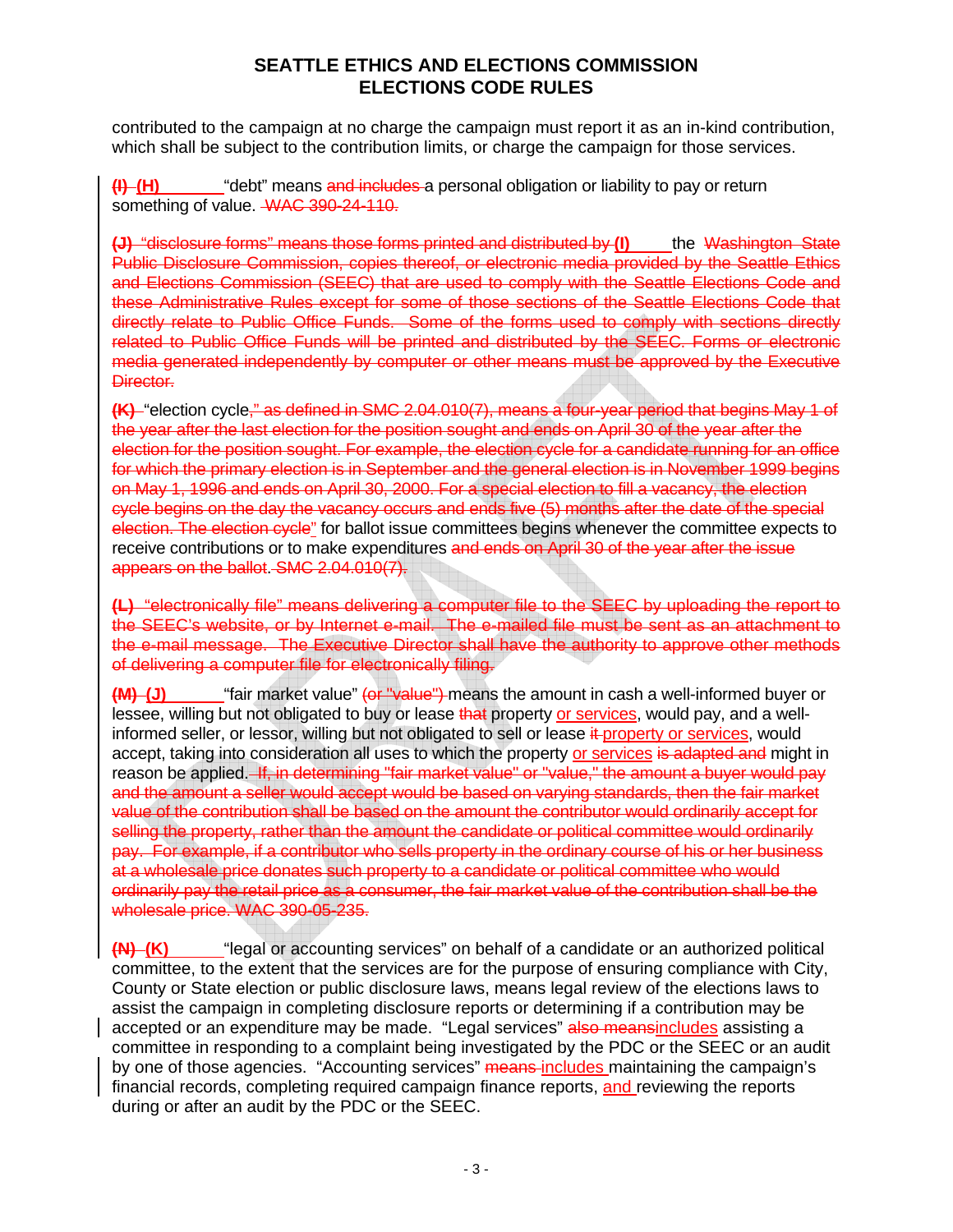**(O) (L)** "normal and regular conduct" means conduct that is: (1) lawful, i.e., specifically authorized, either expressly or by necessary implication, in an appropriate enactment (rule or law); and (2) usual, i.e., not effected or authorized in or by some extraordinary means or manner. No local office or agency may authorize a use of public facilities for the purpose of assisting a candidate's campaign or promoting or opposing a ballot proposition, in the absence of a constitutional, charter, or statutory provision separately authorizing such use. WAC 390-05-273.

**(P)** "Office funds" (also called public office funds) are the funds that the Mayor, City Council members, and City Attorney are allowed to establish to defray non-reimbursed public office related expenses. Please see SMC 2.04.480 for provisions regarding the establishment, reporting and disposal of such funds.

**(Q) (M)** "ordinary home hospitality", as used in SMC 2.04.010(13), means general hospitality providing generally accepted " means the provision of beverages and food items, such as coffee, tea, soft drinks, cookies, pie, cakes, chips. It does not include catered events, or eventsEvents where the value of the consumables exceeds \$100 Ten Dollars (\$10.00)per person, do not qualify as ordinary home hospitality.

**(R)-N)** "personal services of the sort commonly performed by volunteer campaign workers" as used in SMC 2.04.010(13) means stuffing envelopes, doorbelling, putting up yard signs, answering telephones, making telephone calls, word processing, data entry, waving signs, accompanying the candidate to events, carrying petitions, and running errands. If the volunteer uses skills for which that volunteer ordinarily charges a fee is ordinarily paid, the time is not exempt and must be valued at the market rate for such services and reported as an in-kind contribution to the campaign. must report the fair market value of the volunteer's services as an in-kind contribution. The following are examples of activity that must be reported as an in-kind campaign contribution: a public relations or political consultant who providinges campaign strategy advice, press event coordination, composition of or production of campaign advertising or fundraising materials; or a graphic artist who designings art for campaign advertising or designings the campaign advertising; or a journalist who writes press releases for the campaign.

**(S) (O)** "political advertising" does not include letters to the editor, news or feature articles, editorial comment or replies thereto in a regularly published newspaper, periodical, or on a radio or television broadcast where payment for the printed space or broadcast time is not normally required. WAC 390-05-290.

**(T)** "PDC" means the Washington State Public Disclosure Commission established by RCW 42.17.350.

**(U)** "SEEC" means the Seattle Ethics and Elections Commission established by SMC 3.70.

**(V)** "surplus campaign funds" are those funds received during a particular election cycle that remain in the account of a particular candidate or political committee after the candidate or political committee has made all expenditures and paid all debts that had been incurred in that election cycle.

**(W) (P)** "sworn statement" means a statement prepared by the party making the statement and written and sworn to as to truth and accuracy to the best and actual knowledge or belief of the party making the statement. WAC 390-24-105.

**(X)** "tangible property" includes, but is not limited to, real property and improvements thereto, i.e., furniture, office desks, file cabinets, tables and machines, vehicles, printing and duplicating equipment, and computer hardware and software. WAC 390-16-221(2).

**2. FILING CAMPAIGN DISCLOSURE INFORMATION**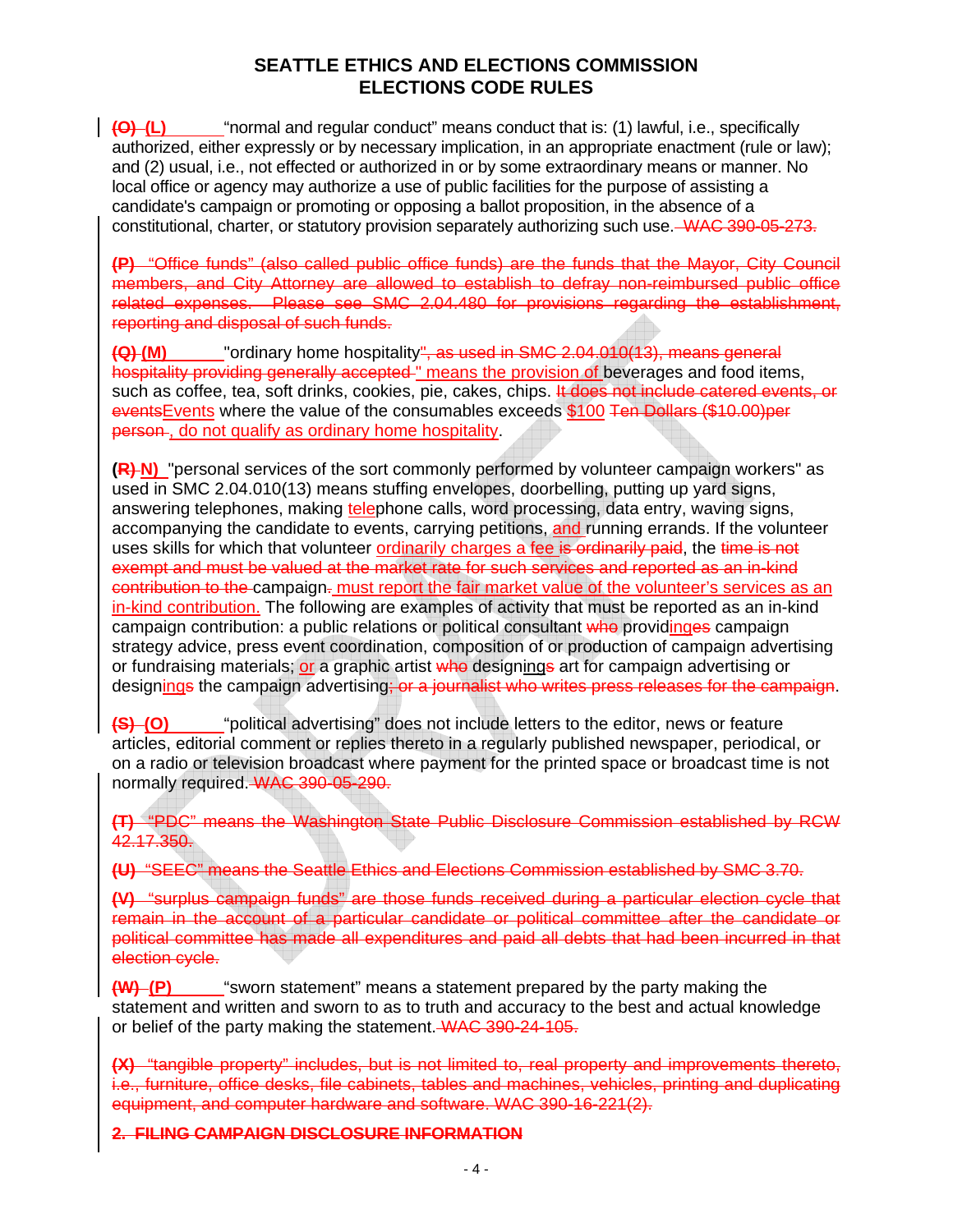**2.1 Full Reporting** All City political committees must follow the full reporting requirements described in SMC 2.04.160-290, except that candidate and ballot issue committees may qualify and register for mini reporting pursuant to Rule 2.10 below, or be approved for an exemption under Rule 3 below. Copies of all forms required for compliance with the Seattle Elections Code SMC 2.04 are filed with the City Clerk. All committees, except for Public Office Fund committees, that do not file electronically must also file the original paper copy of each report with the PDC.

### **Rule 2 Establishing Political Committees**

**Atatement of Intent.** This rule clarifies when persons that contribute to campaigns with donated funds are subject to the disclosure requirements of SMC 2.04. This rule requires full reporting only if supporting or opposing City office candidates or City ballot issues is one of the major purposes of such persons.

**A. Not Political Committees.Use of Own Resources.** Persons who contribute only their own resources to candidates, ballot issue committees, or political committees, are not political committees subject to the reporting requirements of SMC 2.04. "Own resources" as used in this rule means the resources that the person has earned or received as earnings on investments, as opposed to resources that the person has solicited from or been given by others. "Own resources" includes labor union general funds that are constituted solely of mandatory union dues or mandatory representative fees.

**B. Electoral Expenditures.** Any person that has an expectation of receiving contributions for or making expenditures to support or oppose a candidate(s) or to support or oppose a ballot issue(s) ("electoral expenditures") may be a political committee subject to the disclosure requirements of the Elections Code, SMC 2.04.Making an electoral expenditure includes making in-kind or monetary contributions to candidates, ballot issues or political committees. Making an electoral expenditure also includes making an independent expenditure promoting or opposing a candidate or ballot issue.

#### **C. Identifying Features of a Political Committee.**

(1) An individual, corporation, union, association and other organization or entity ("Organization") that solicits or receives any amount of money for the express purpose of contributing or expending it to support or oppose a candidate or ballot issue is a political committee.

(2) An Organization that segregates any amount of contributions and uses those segregated funds to make electoral expenditures is a political committee. Organizations that segregate contributions for the purpose of making electoral expenditures must report only the contributions placed in the segregated funds and the electoral expenditures made from the segregated funds. Such an Organization may not, however, make electoral expenditures from other funds, without reporting all contributions received and all expenditures made to the Organization.

(3) An Organization is a political committee when one of the major purposes of the Organization is to receive contributions or to make expenditures to support or oppose a candidate(s) or to support or oppose a ballot issue(s). Such major purpose is conclusively evidenced when either A or B is true: In deciding whether an Organization meets the "major purpose" test, the Commission will examine the totality of the circumstances, including whether the Organization: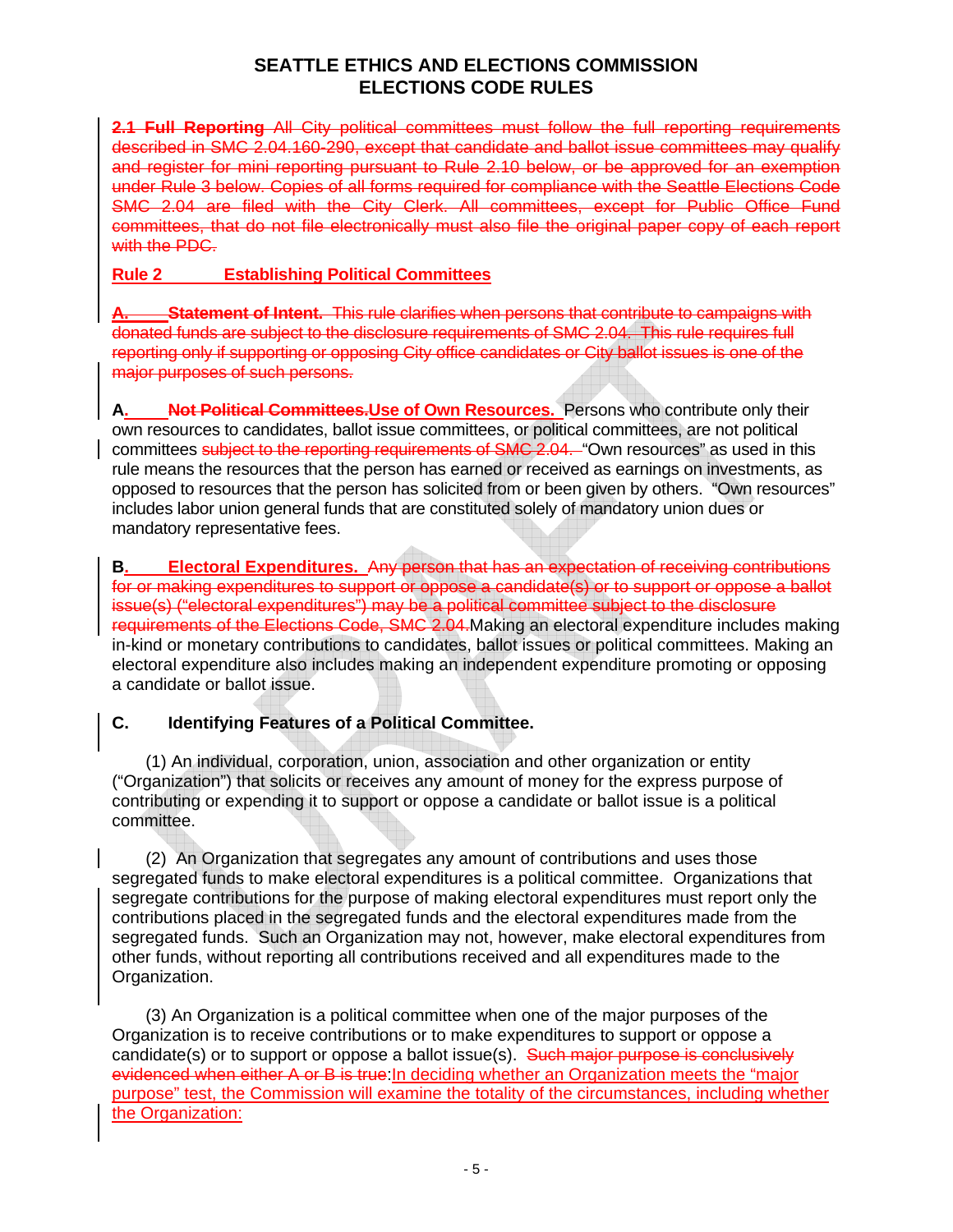(a) has, during any twelve month period made electoral expenditures of \$5,000 or more, in the aggregate, in support of or in opposition to one or more City candidates or in support of or in opposition to one or more City ballot issues. The aggregate shall be determined pursuant to the Elections Code, SMC 2.04 and Elections Code Rule 6;

(b) represents that it has, or its materials state, a purpose of electing or defeating a candidate or ballot issue, or achieving a particular electoral outcome;

(c) -communicates that contributions to the Organization may be used to elect or defeat a candidate or ballot issue, or to achieve a particular electoral outcome;

(d) shares officers with a political party or candidate or ballot issue committee;

(e) -seeks to establish a party or to set up a candidate for office;

(f) receives funds from a political party or political caucus or political committee;

 $(q)$ -facilitates fund raising for a candidate or ballot issue, including but not limited to providing volunteers to work for the campaign, providing a room or telephones for fundraising.

(h)-endorses candidates to the general public, not merely to its own members;

(i) conducts surveys of voters, other than its own members, to determine how they will vote on a candidate or a ballot issue;

(j) provides to campaigns lists of targeted voters.

If either A. or B. is true, the Organization is a political committee at that time. An Organization does not become a political committee solely by making contributions to campaigns of resources other than its own resources.

**2.2.6 D.** New Political Committee A political committee that is established to solicit contributions for or to make electoral expenditures involving City office candidates or City ballot issues, or that otherwise is **.** Regardless of whether a political committee at the time of its creation, shall file a C-1 with the City Clerk within fourteen (14) dayshas filed a statement of having an expectation of receiving contributions or making electoral expenditures involving City office candidates or City ballot issues. A political committee that is established during the final twenty-one (21) days before the election shall file a C-1 within three days of becoming a political committee. A political committee established between the thirty-fifth day and the twenty-first day that has not filed a C-1 before the  $21<sup>st</sup>$  day, shall file a C-1 within three (3) days of becoming a political committee or on the 21<sup>st</sup> day before the election, whichever is later.

From its inceptionorganization, a political committee organized within 35 days of an election shall report all contributions received and all expenditures made on the same schedule as registered political committees on the appropriate C-3 and C-4 forms and the appropriate schedules and timely file such reports with the City Clerk, pursuant to SMC 2.04.230 and SMC 2.04.250. The political committee shall continue to report until the end of the election cycle as provided in SMC 2.04.375 and, for a continuing political committee, until the reporting obligation ceases under SMC 2.04.230 (D)..

**2.2.7 E. Existing Political Committee.**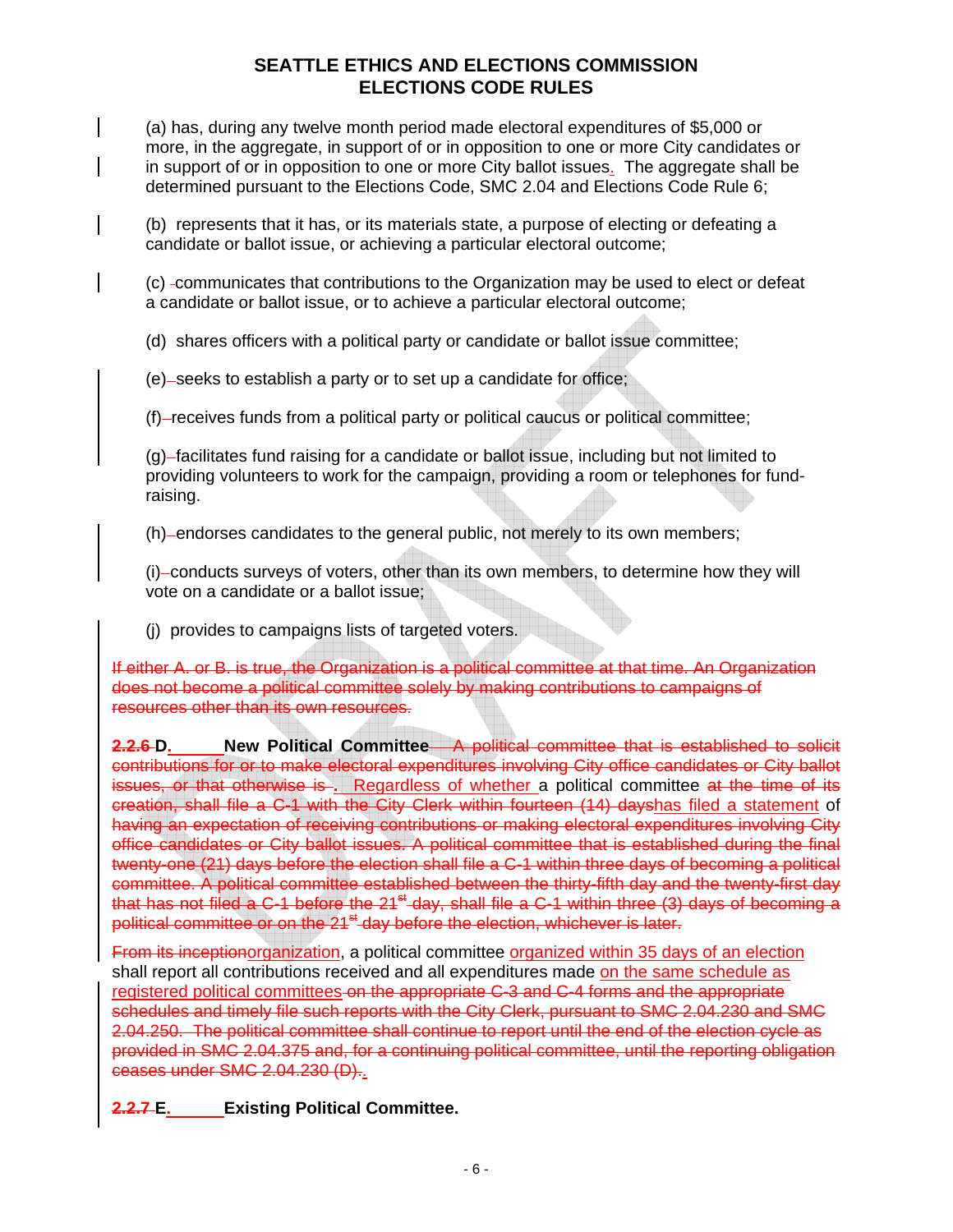Each political committee described in  $\overline{A}$ ,  $\overline{B}$ 1, 2, or  $\overline{C}$  below shall: (1) calculate the entity's cash on hand at the time the expectation of receiving contributions or making expenditures in support of or in opposition to a City office candidate or a City ballot measure (the expectation) arose; (2) list the deposits it has made of that cash on hand in reverse chronological order starting with the last deposit previous to the expectation, until the aggregate of the listed deposit(s) equals or exceeds the total of that cash on hand; (3) file with the City Clerk a C-4 listing those deposits and that goes back far enough in time to show total contributions on line 8 exceeding the amount of cash on hand at the time the expectation arose and a file C-3 for each such deposit listing the contributors who were the source of the funds for that cash on hand amount. Such reports shall be timely filed under SMC 2.04.230 and SMC 2.04.250. The political committee shall thereafter report all contributions and expenditures until the end of the election cycle as provided in SMC 2.04.375 and, for a continuing political committee, until the reporting obligation ceases under SMC 2.04.230(D).

A.1. A political committee that was previously established for another purpose and expects to solicit contributions for or to make electoral expenditures involving City office candidates or City ballot issues shall, within fourteen (14) days of the expectation, file with the City Clerk a copy of its C-1 report filed with the Washington State Public Disclosure Commission.

**B2.** An existing political committee that during the final twenty-one (21) days before the election develops an expectation of receiving contributions or making expenditures in support of or in opposition to a City office candidate or a City ballot measure, shall file a C-1 within three days of first having the expectation.

**C.3.** An existing political committee that between the thirty-fifth day and the twenty-first day before the election develops an expectation of receiving contributions or making expenditures in support of or in opposition to a City office candidate or a City ballot measure and has not filed a C-1 before the 21<sup>st</sup> day, shall file a C-1 within three  $(3)$ -days of first having the expectation, or on the  $21<sup>st</sup>$  day before the election, whichever is later.

**2.2.8 Segregated Funds** Those Organizations that segregate contributions for the purpose of making electoral expenditures need report only the contributions placed in the segregated funds and the electoral expenditures made from the segregated funds. Such Organizations may not, however, make electoral expenditures from other funds, without reporting all contributions received and all expenditures made to the Organization.

**F.** Committees Organized Before the Election Cycle. A candidate running for Mayor, member of the City Council, or City Attorney may organize a candidate committee before the beginning of the election cycle for the office he or she seeks, but may not accept contributions before the beginning of the election cycle for such office. A candidate committee may, however, accept the transfer of surplus funds from a previous campaign by the same candidate for the same office prior to the beginning of the election cycle for the office sought.

### **G. One Candidate, Multiple Election Committees.**

**1. Same Election Cycle.** If a candidate has two or more committees open simultaneously for campaigns for different offices that will likely be on the ballot in the same election year, each expenditure shall be divided equally among all committees until the candidate determines which office to run for. At that time the advancing committee shall reimburse the disbanding committee(s) for the prorated cost of each expenditure.

**2. Different Election Cycle**. If a candidate has multiple election committees open simultaneously for offices that are on the ballot in different election cycles then all expenditures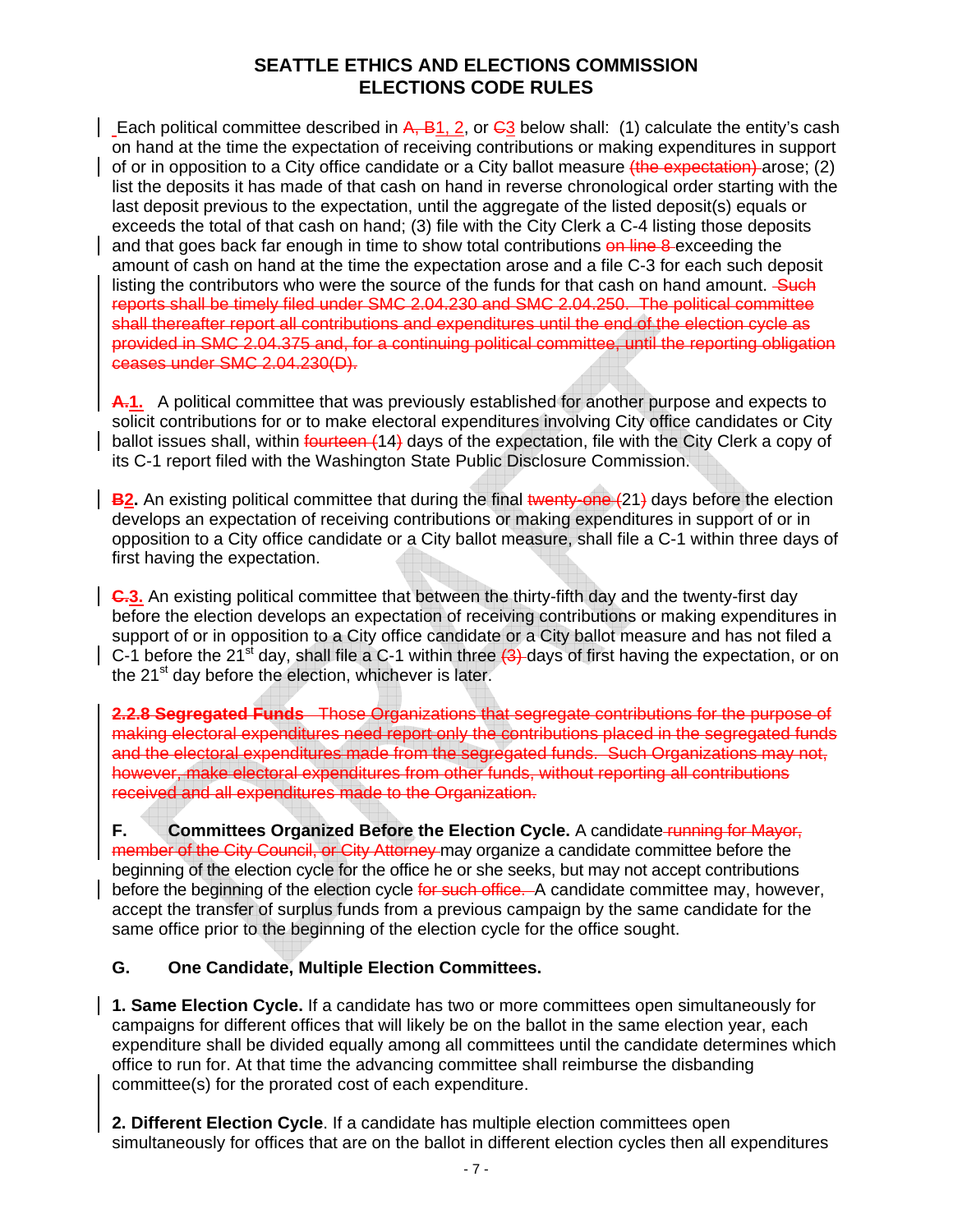that benefit more than one candidacy shall be paid by the committee for the office that will appear on the ballot first.

# **Rule 3 Establishing a campaign depository and mailing address.**

**A.** A candidate must designate a unique bank account for a political committee. The Executive Director may waive this requirement if the candidate will not accept campaign contributions from others.

**B.** A candidate must designate an exclusive mailing address for a political committee. Noncandidate committees must designate an exclusive mailing address unless the names of the entities are sufficiently distinct to avoid confusion.

Example: The XYZ Association and the XYZ PAC cannot share a mailing address because the names of the entities are similar.

### **Rule 4 Filing Reports**

A. **Forms.** Committees must use the following PDC-prepared forms to file reports with the Commission: C-1, Statement of Organization; C-3, Report of Bank Deposit; C-4, Receipts and Expenditure Summary; C-5, Out-of-state PAC Contributions; C-6, Independent Expenditures.

B. **Reports not Considered Filed.** Reports that (i) do not contain required information, (ii) are not submitted in a Commission-approved format, or (iii) contain knowing errors or omissions of fact, are not considered filed, and subject the committee to late filing penalties. For the purposes of this section, reports will be considered late for the following reasons: (1) the reports are filed after their due date, (2) the reports do not contain required information, or (3) the reports contain knowing errors or omissions of fact.

#### C. **Electronic Filing.**

(1) Uploading

(a) Orca Method. Filers will upload reports to the Commission using the interface provided for this purpose in the Public Disclosure Commission's Orca client software, or using privately published client software that uses the same standards and processes as the Orca client.

(b) Web Method. Filers, using web-browsing software, will enter the upload application by opening the following web page: www2.ci.seattle.wa.us/ethics/filers/login.asp. Users will then log in to the application using the user name and password provided to them by Commission staff. The filer will then follow the instructions in the application to upload properly formatted electronic files.

(c) The Executive Director may authorize additional methods of electronic filing. (2) Review and Certification

(a) The filer will log into the Commission's web application described above under "web method." "Orca method" filers will review the contents of each report they have previously uploaded by Orca. "Web method" filers will see each report in its entirety immediately after uploading it.

(b) If the contents, as displayed, are true and correct the filer will certify the report, and also indicate whether the report is new, or an amended version of a previously filed report. A report certified in this manner shall be considered certified pursuant to Chapter 2.04 of the Seattle Municipal Code by the person whose user name and password were utilized to enter the application.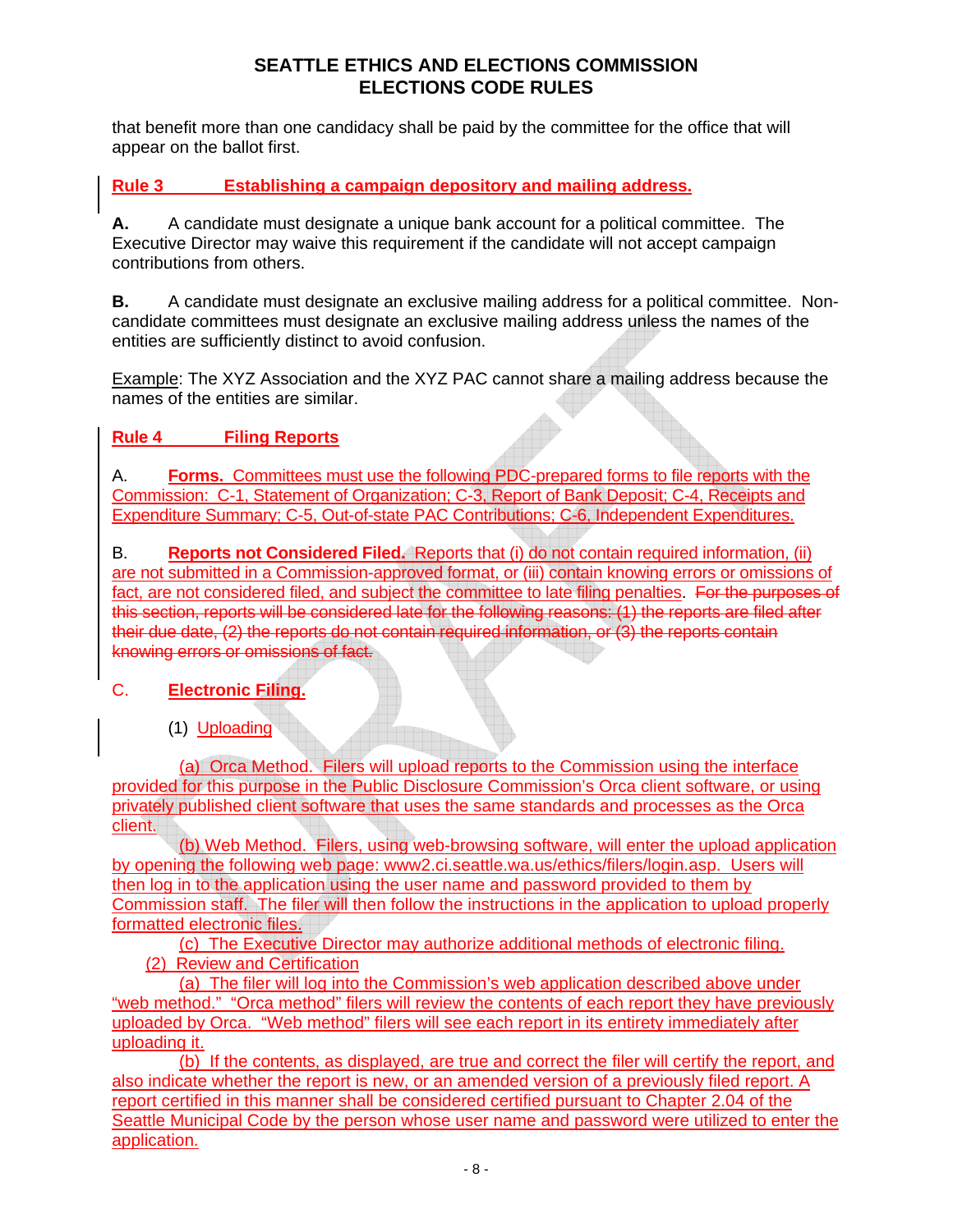(c) Filers may also certify the reports by filing a paper "Certification Form" with the Seattle City Clerk in the form provided by the Executive Director on the web application.

1. Upload Application**.** Filers, using web browsing software, enter the upload application by opening the following web page:

#### [www2.ci.seattle.wa.us/ethics/filers/login.asp](http://www.seattle.gov/ethics/filers/login.asp)

Users then log in to the application using the user name and password provided to them by the SEEC staff.

The required method for entering the upload application may be changed by the Executive Director by placing new instructions at the above referenced web address on how to enter the application.

**ii. Review and File Reports.** The filer will follow the instructions in the application to upload properly formatted electronic files. The filer will review the contents of each report as displayed by the application. If the contents, as displayed, are true and correct the filer will follow the instructions provided by the application to certify the report, and also to indicate whether the report is new, or an amended version of a previously filed report. A report certified in this manner shall be considered certified pursuant to Chapter 2.04 of the Seattle Municipal Code by the person whose user name and password were utilized to enter the application.

Filers may also choose to just upload reports using the application and then certify the reports by filing a paper "Certification Form" with the Seattle City Clerk in the form provided by the Executive Director.

2. Password. Each individual filer is given a password by the SEEC which may be used only by the filer to gain access to the application. The application provides filers with the ability to change the password at any time. A person must not divulge his or her password to any other person. A person to whom the SEEC assigns a password is personally responsible for all filings made using that password or any succeeding password established using the initially assigned password.

(4) When the upload application has repeatedly displayed error messages after at least two separate attempts to use it while connected to the internet, the user should either (i) promptly notify Commission staff and await further instructions or (ii) file the reports using a method previously authorized by the Executive Director.

### **B. Email Method**

The email method shall be used for filing only in the following circumstances:

1.When the upload application described above has repeatedly displayed error messages after at least 2 separate attempts to use it while connected to the internet.

2. When the upload application directs the user to send the efile by email.

3.When directed to file via email by the staff of the SEEC.

Filers will send an Internet E-Mail to two addresses:

[clerkfiling@seattle.gov](mailto:clerkfiling@seattle.gov) [filing@eskimo.net](mailto:filing@eskimo.net)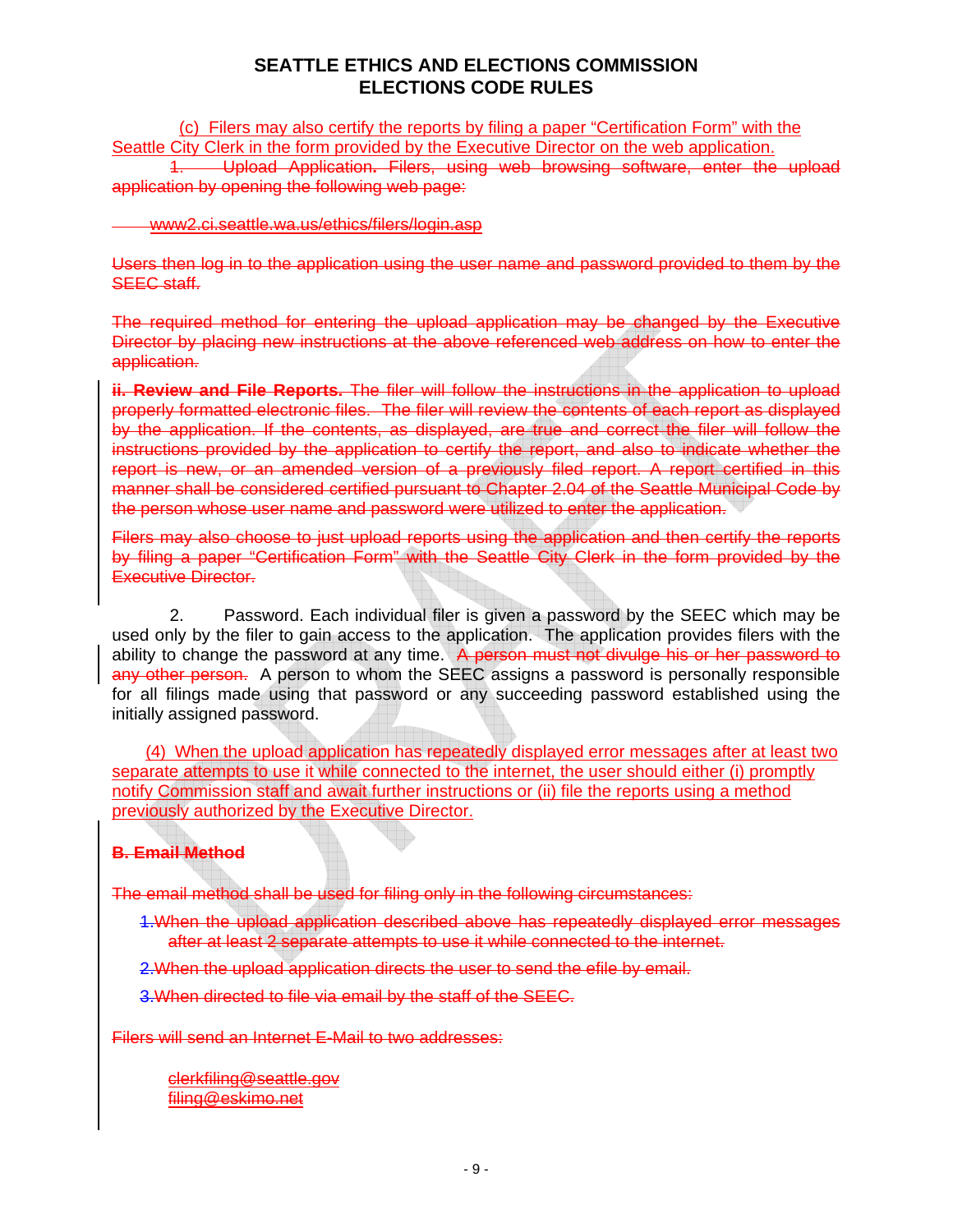The Executive Director may change these two addresses at any time and will notify all electronic filers of such a change.

The filer will attach to this email the properly formatted electronic files. The filer will also provide a brief description of what files are attached in the subject line or body of the email, for example "2 new C3s, 1 amended C3 and 1 C4",

**C. Paper Reports to Match Emailed Reports.** In addition to the emailed electronic file, each email filer shall also file a certified paper copy of each report with the Seattle City Clerk. The filer shall ensure that the information disclosed in the paper copy is identical to the information disclosed in the emailed electronic copy of the report.

D. C-3 Reports. C-3 forms shall be used to report deposits made. A separate C-3 must be filed for each deposit. The report must include the names and addresses of all contributors. The names of two contributors at the same address contributing from a joint account may be reported on the same line. If two contributors are reported on the same line then the occupation and employer of both contributors must be reported so that it is clear which contributor is associated with which occupation and employer. Organization names shall be listed without using acronyms. The reports shall also include the occupation and employer of each contributor who has contributed more than One-hundred Dollars (\$100.00) in the aggregate. If the contributor is selfemployed, list the occupation and the DBA, and its city and state, or the name, city and state of the contributor's business. If the contributor owns more than one company, report the name, city and state of the parent company or the company with the highest revenues.

E. Special Reports of Late Contributions. Each Special Report of Late Contributions must contain an itemized list of reportable contributions and for each contribution shall include: (i) the date of receipt; (ii) the name and address of each contributor; (iii) the amount of the contribution; and (iv) the aggregate amount of each contributor's contributions to the campaign to date. Committees may use a C-3 to report special late contribution(s) in lieu of the Special Report as long as the C-3 is filed no later than 4:30 p.m. the next business day after the receipt of the contribution pursuant to SMC 2.04.265, and an electronic message is sent to the SEEC at the time the C-3 is filed stating that the Special Late Contribution is reported on the C-3 of (date) and (deposit amount).

F. Due dates that fall on Saturday, Sunday or a holiday on which the United States Post Office is closed shall be moved to the following business day. Reports due on Saturday, Sunday or a postal holiday must be filed by the close of the following business day. For reports mailed first class with adequate postage, the post office cancellation stamp date constitutes the filing date. An electronic file will be considered filed on the date the SEEC's server software records receipt of such a file. The Executive Director shall have the authority to approve the use of a third-party vendor for "date stamping" of electronic files or Internet e-mail messages. Once approved, reports filed using this vendor's date stamping will be considered filed on the date of the date stamp.

#### G. Amending Reports

1. To correct an error on a C-4 filed two or more reporting periods previously, a campaign may amend the original report and file a correction on Schedule C with the current C-4. This corrects the problem on the original report, adjusts the totals on the current report, and eliminates the series of C-4 amendments for the intermediate reports. Example: On March 1, a treasurer discovers that she failed to report an expenditure of \$10 on the C-4 filed the previous December. The treasurer amends the December report and files a Schedule C with the C-4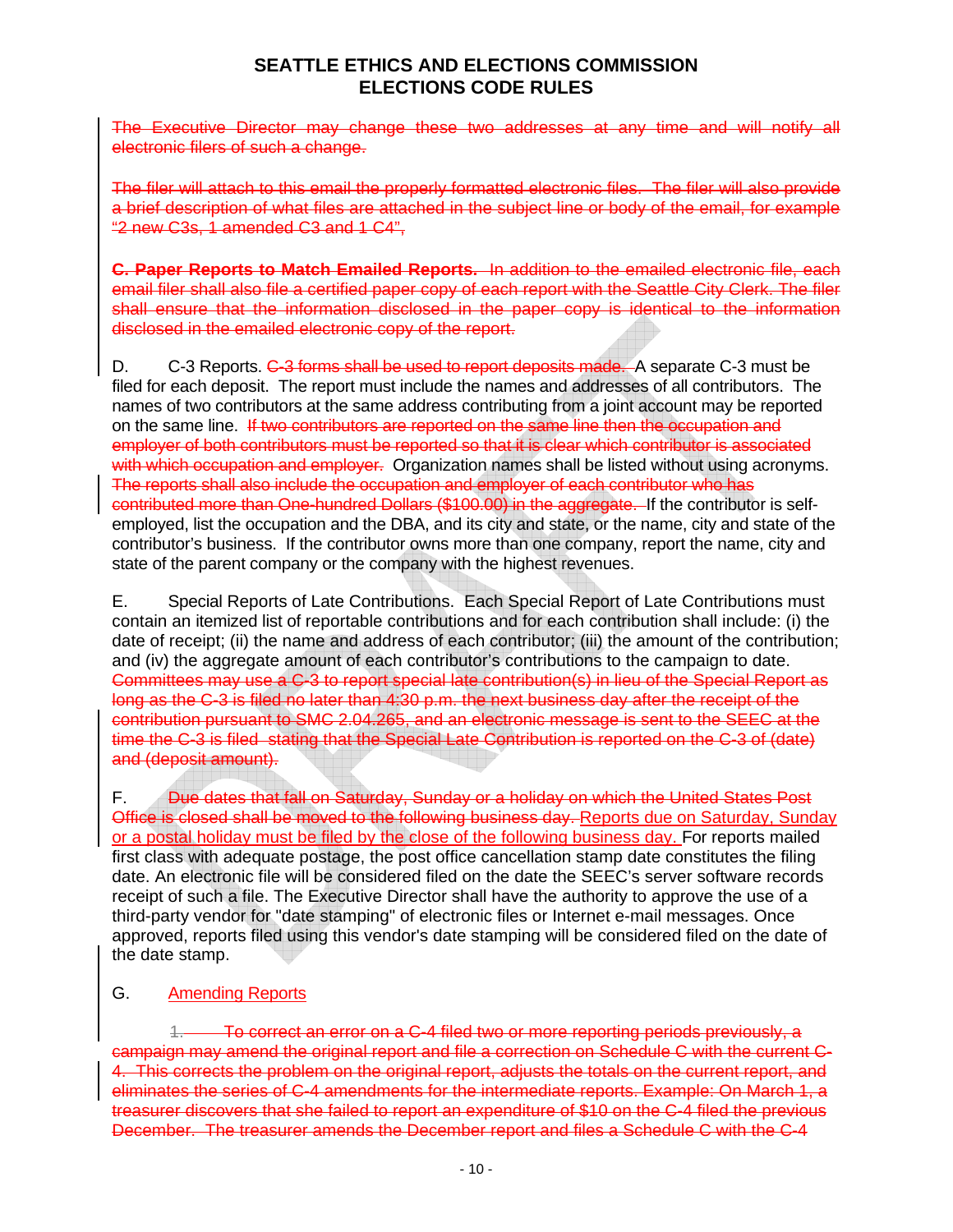due March 10, to adjust the amount reported in the current Line 17 (Total Expenditures). The January 10 and February 10 reports do not need to be amended.

Or a campaign may choose to amend all the reports affected by the adjustment.

**1.** When an amendment changes the monetary amounts (other than individual aggregates for individual contributors), the report must be completed and refiled, with the word "AMENDED" on the top of the form and a notation at the bottom that provides the date amended and the words "amended by" followed by the signature of the person submitting the amendment. If the amendment provides information that does not change the monetary information or that merely changes the individual aggregate for an individual contributor, the information may be submitted on the appropriate form with a reference to the original filing, or in a note describing the amendment and a reference to the deposit date. Such amendments to C-4's must also reference the original filing date.

**2.** All C-3 amendments shall be certified signed and dated by the treasurer or deputy treasurer who made the deposit. All other amendments shall be signed by the treasurer and the candidate.

#### **Rule 5 Modification of Disclosure Requirements**

**A. Modification Request.** Any person required to file reports under the Seattle Elections Code, **SMC 2.04** who seeks modification of the reporting those requirements shall submit to the Executive Director an application identifying the modification requested and the reasons for the requested modification no later than five  $(5)$  business days after the date that the statement of organization  $\left(-4\right)$  is due to be filed under the Seattle Elections Code 2.04.

**B. Exception to Modification Request Due to Changed Circumstances.** The only exception to subsection (a) of this rule is that a person who has substantially complied with SMC 2.04 and these rules may make a request for modification based on changed circumstances after since the C-1 was filed, but that application must be made as soon as the changed circumstances are known or should reasonably have been known by the person seeking modification. In determining whether to grant a modification requested more than five  $\overline{\left(6\right)}$  business days after the C-1 was due, the Commission will consider only evidence of events that occurred after the C-1 was filed and that could not with reasonable diligence have been obtained by the person making the request until more than five business days after the C-1 was due.

**C. Limited Suspension of Reporting Requirements.** Unless and until a request for modification is granted, all filings shall be in full compliance with the Seattle Elections Code 2.04 and these rules, except that the Commission, upon written request by the applicant, for good cause, may without a hearing and on an expedited basis grant a limited suspension of the reporting requirements for a period to last not longer than the date of granting or denial of the request for modification. If, and to the extent the requested modification is denied, the suspended reports without modification shall be due and filed when specified in the Commission determination.

**D. Public Hearing for Modification Request.** Except as provided in Rule 3.4 below, the Executive Director shall schedule a public hearing on the request for modification for as soon as practical before the Commission. At the hearing, the person seeking modification shall have an opportunity to present evidence and argument in support of the request. The Commission may permit others to provide testimony pertinent to the request. After holding such hearing, the Commission will issue a written determination.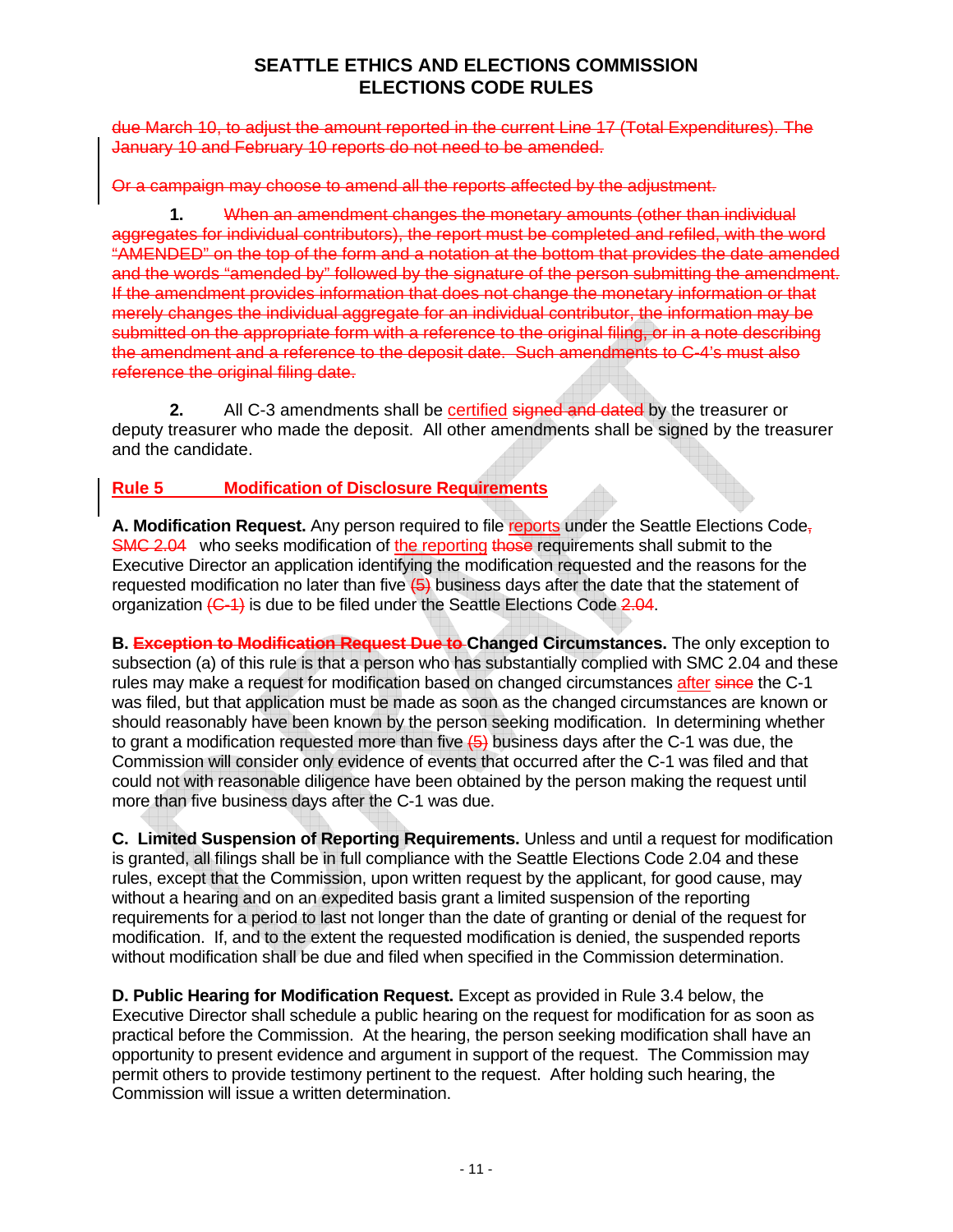**3.3 Criteria for Exempting Disclosure.** The Commission will use the following criteria to determine whether a disclosure exemption should be granted: The requesting party has demonstrated a reasonable probability that: (a) the required disclosure of contributors' names will subject the contributors to threats, harassment, or reprisals from government officials or private parties; and (b) as a result of disclosing the contributors' names, the advocacy of a dissident view would be hindered and the right to free association would be chilled.

**E. Requesting Modification on F-1 from PDC and SEEC.** The Commission may, without a hearing, grant a candidate's request to file a modified statement of financial affairs on the same terms as ordered by the Public Disclosure Commission. In the alternative, the Commission may demand a hearing on the request, and issue a written determination granting or denying the request in whole or in part. Unless the Commission requests a public hearing, the Executive Director will not schedule a hearing for review of modification of personal financial disclosure that has been granted by the PDC. Evidence that the PDC granted modification of reporting personal financial disclosure information required of candidates pursuant to RCW 42.17.241 and SMC 2.04.170(A) may be sufficient to receive a grant of the same modification from reporting information to the Seattle City Clerk. The Executive Director shall submit such evidence to the Commission at a Seattle Ethics and Elections Commission meeting. The Commission shall then grant the same modification or may request a hearing.

# **Rule 6 Receipts**

**A.** Contributions from Unemancipated Minors. Contributions from unemancipated minor children (children under 18 years of age) shall be attributed to their parent(s) or guardian(s). Campaigns that receive such contributions shall report them on the C-3 report as contributions from the parent(s) or guardian(s) and include a note with the C-3 report explaining the attribution. If the child has more than one parent or guardian the contribution shall be attributed to the parents in amounts determined by instructions from a parent or guardian or, if no such instructions are received by the campaign, the contribution shall be attributed equally among all parent(s) or guardian(s) and shall be included in the calculation of aggregate contributions for those parent(s) or guardian(s).

**B.** Contributions from Emancipated Minors. Emancipated minor children (children under 18 years of age) may contribute to a campaign up to (Six-hundred Dollars (\$600)) to a candidate in one election cycle if: (a) the decision to contribute is made knowingly and voluntarily by the emancipated minor child; (b) the funds, goods, or services contributed are owned or controlled exclusively by the emancipated minor child, such as income earned by the child, the proceeds of a trust of which the child is the beneficiary, or a savings account opened and maintained exclusively in the child's name; and (c) the contribution is not made from the proceeds of a gift, the purpose of which was to provide funds for the child to contribute, or is not in any other way controlled by another person.

**C. Identification of Source.** When the source of funds for a monetary or in-kind contribution is not the person who gives the monetary or in-kind contribution to a campaign, the person giving the contribution shall be presumed to have concealed the source of the contribution if at the time the contribution is made, the person does not inform the candidate or treasurer of the true and actual source of funds from which the contribution is made. In cases where the source of the contribution is known and differs from the guidelines set forth below, the campaign treasurer shall report the known source of the contribution, or the treasurer will be deemed to have concealed the true source of the contribution in violation of SMC 2.04.290(A). Contributors of contributions made through an intermediary or conduit or transmitted by an intermediary shall identify the true and actual source of the funds. To identify the source of a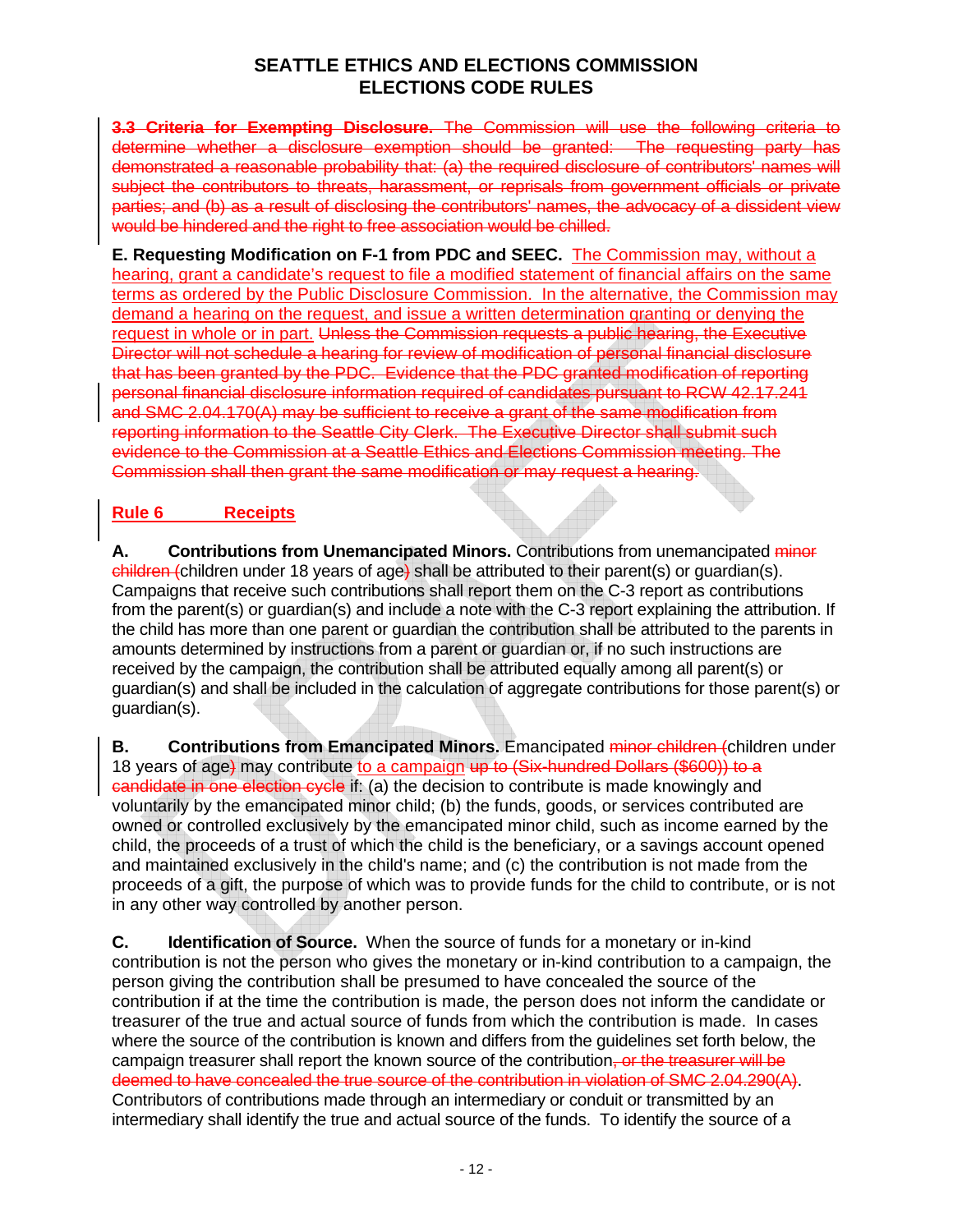contribution received by check or other written instrument, a candidate or treasurer shall apply the following guidelines:

1. Attribute a contribution drawn upon a single account shall be attributed to the person whose account holder as identified by the name is printed on the face of the check or negotiable instrument.

2. Attribute a contribution drawn upon a joint account shall be attributed in equal proportion to each of the account holders as identified by the names printed on the face of the check or negotiable instrument unless the candidate or treasurer has reason to believe that the contributions should be allocated in different proportions.

3. Attribute a contribution drawn upon the account of a business which is a sole proprietorship shall be attributed to the business's owner of the business entity.

4. Except as provided elsewhere in this subsection  $(d)$ , attribute a contribution drawn upon the account of a partnership shall be attributed to the individual partner who authorized the payment. Such contribution shall be reported as a contribution from the partnership and the partner and the amount shall be attributed to the partner. When the partnership's usual procedure is to require more than one partner to authorize a campaign contribution and such procedure is followed, the contribution shall be attributed to the partnership as a separate entity and the contribution shall be reported as a contribution from the partnership without the names of the authorizing partners.

A contribution drawn upon the partnership account but which is to be paid from the capital account of one or more individual partners shall identify at the time of transmittal to the candidate or treasurer the name(s) of the contributing partner(s) and shall be attributed to and reported as from the contributing partner(s).

5. Attribute a contribution drawn upon the account of an entity, including a corporation, partnership, joint venture, limited liability company, union, association or other organization, shall be attributed to the entity except as provided in the preceding paragraph Rule 4.7 or subsection  $4.6(d)(D)$  below. Any contribution that is reported from any entity must identify the entity indicate the entity's type as either Corporation, Partnership, Union, Association, Political Committee or, if some other type, a description of the type. Such information must be provided on the C-3 report along with the name and address of the entity, the amount of the contribution and the aggregate of contributions made by that entity in the relevant election cycle. An entity's name that includes the words "Inc.", "Corp.", "Local" or "PAC" will satisfy this requirement in most cases.

**D.** Attribution of an Entity's Contribution. Any contribution drawn upon the account of a Corporation, Union, Association, or some other entity shall be attributed to that Corporation, Union, Association, or other entity, except sole proprietorships, partnerships, and political committees, as a separate entity unless (i) paragraphs (C)(3) and (C)(4) above provide otherwise, or (ii) the entity is an affiliate of an individual or another entity pursuant to this subsection that entity is an affiliate of an individual, as discussed in A below, or affiliated with another entity, as discussed in B below. If an entity is affiliated with an individual or two  $(2)$  entities are affiliated pursuant to these rules, then contributions from such entities will be reported on a C-3 report as contributions from the individual or whichever entity first contributed to the campaign in that election cycle, as appropriate, and a note shall accompany the C-3 report explaining the attribution and shall include the names of all persons involved.

**1. Attribution to an Individual.** For reporting purposes and for the purpose of the mandatory limitation on contributions, all contributions by affiliates of an individual shall be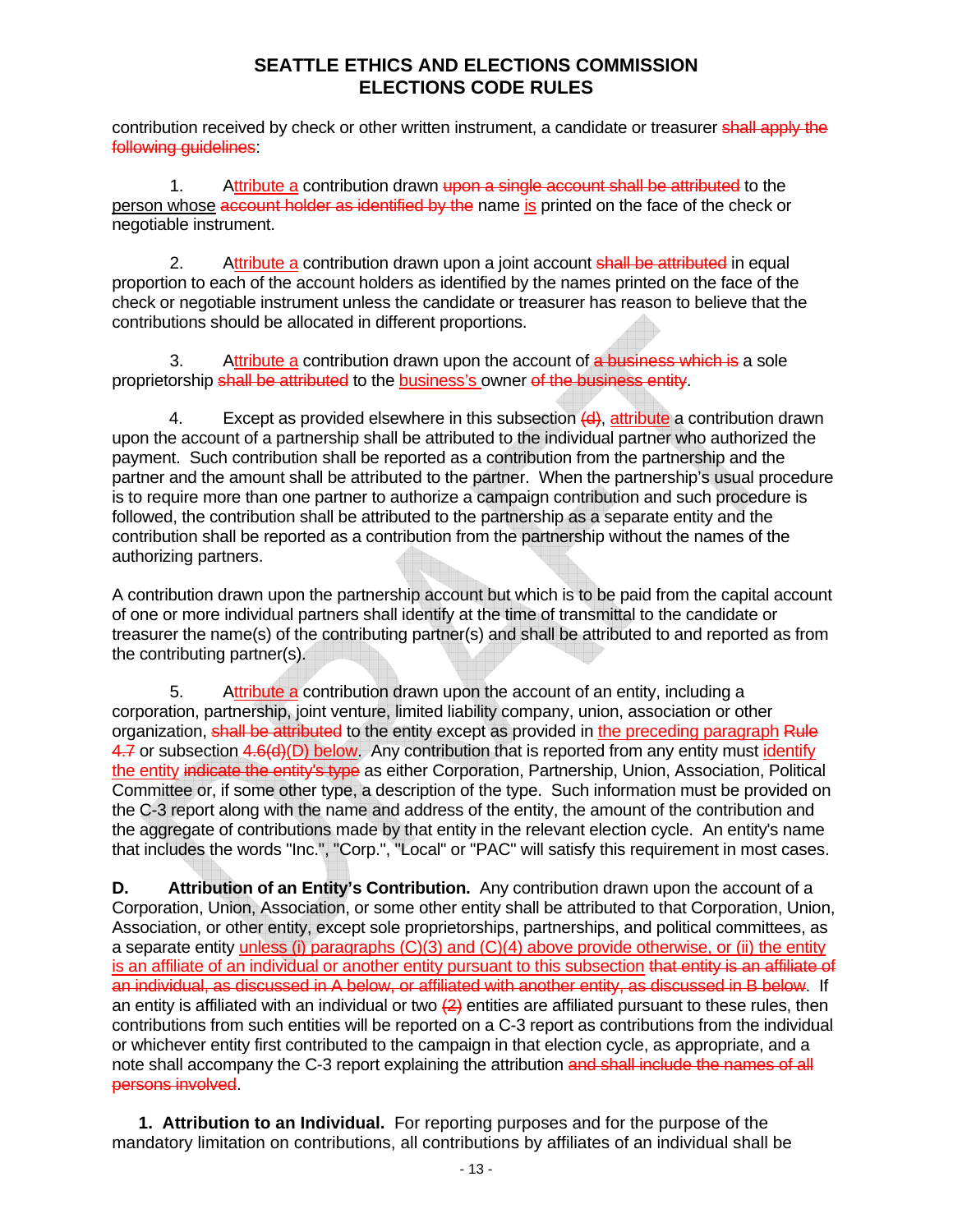treated as contributions by that individual, and all such contributions of the individual and his or her affiliates when added together shall not exceed the maximum contribution limit permitted under SMC 2.04.370. The individual shall be reported as the contributor of all contributions by the affiliates of the individual.

For the purposes of this rule and the limitation in SMC 2.04.370:

(1) "affiliate" means, with respect to any individual, any entity (whether a corporation, limited liability company, trust, or other form of entity – excluding sole proprietorships and certain checks drawn on partnership accounts because both are addressed in Rule 4.6(c) and (d)) in which the individual has any ownership interest and that is directly or indirectly controlled by such individual; and

(2) "controlled by" means the possessiong, directly or indirectly, of the power to direct or cause the direction of the management or policies of an entity, whether through the ownership of voting interests, by contract or otherwise.

The following examples are provided for guidance only. They do not represent all possible situations subject to this rule.

Example 1: Contributions of a publicly held company are attributed to that company.

Example 2: The company on whose account the contribution check is drawn is privately owned by one or more owners and one of the owners holds more than 50% of the ownership interest in the company. The company's contribution is attributed to that owner.

Example 3: The company on whose account the contribution check is drawn is privately owned by two or more individuals, none of whom holds more than 50% of the ownership interest in the company (this example includes a company owned in whole or in part by persons in a marital relationship, so long as each person holds 50% or less of the ownership interest in the company) and:

(a) one of the owners also manages or otherwise directs the operations of the company. In this case the company is an affiliate of the managing or directing owner. The company is controlled by that owner, resulting in the contribution being attributed to that owner.

(b) the company hires a person to manage the operations of the company, but the approval of one particular owner is required or is in fact typically obtained with respect to significant expenditures by the company (including expenditures in the amount of the contribution). The company is controlled by that owner, resulting in the contribution being attributed to that owner.

(c) the company hires a person to manage the operations of the company, but the approval of more than one of the owners is required and is in fact typically obtained with respect to significant expenditures by the company (including expenditures in the amount of the contribution). The company is not controlled by any single owner or the manager, resulting in the contribution being attributed to the company.

Example 4: The company on whose account the contribution check is drawn is a partnership in which one or more of the partners has the authority to write checks in amounts up to the amount of the contribution without obtaining the approval of the other partners as to the amount or the recipient of the check. If only one partner authorized the check for the contribution, the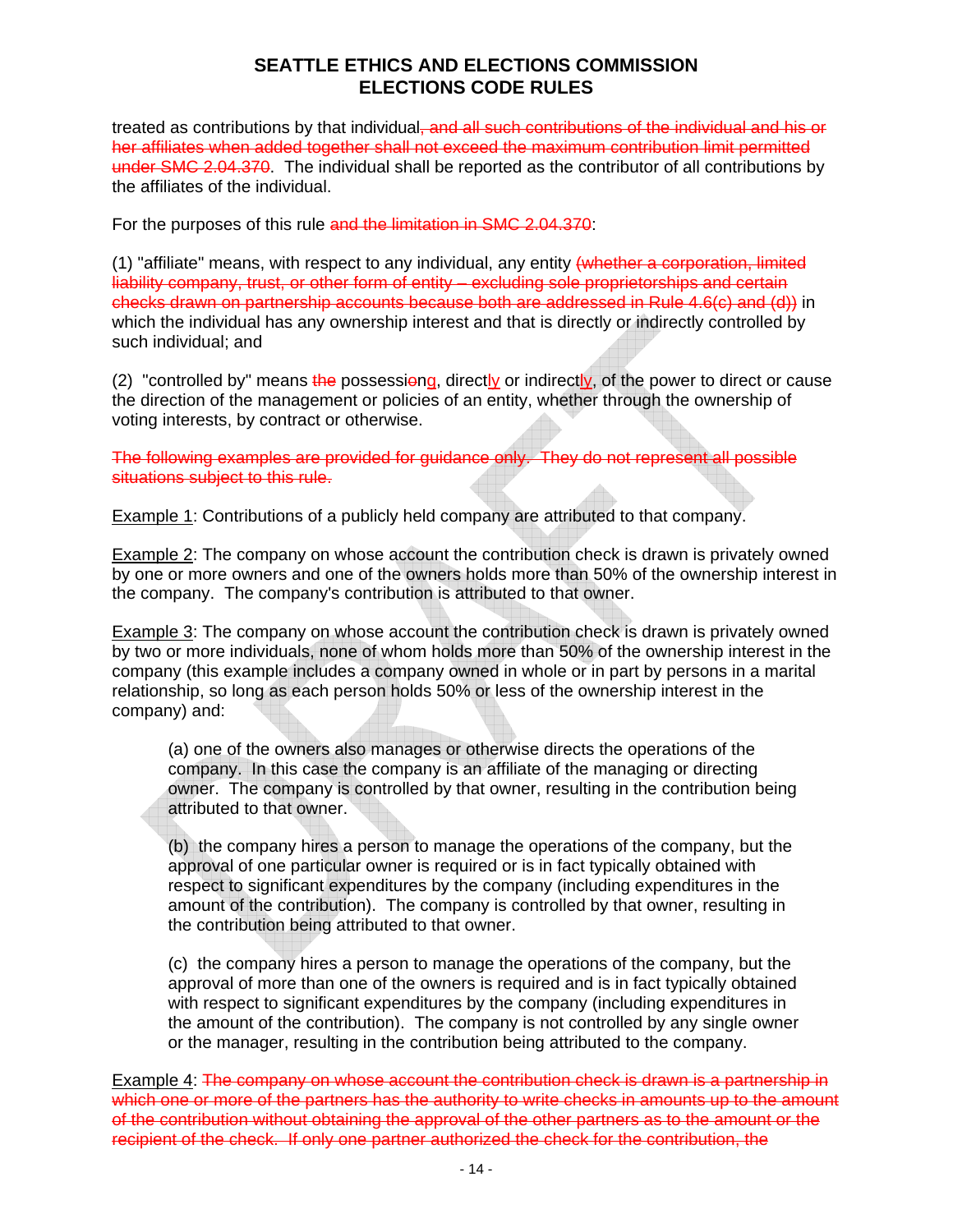company is an affiliate of the partner who authorized the check, resulting in the contribution being attributed to that partner.

**Example 5:** The company on whose account the contribution check is drawn is privately owned. The Treasurer of the company has the authority to sign the check. The contribution is not attributable to the Treasurer unless the Treasurer also has the authority to determine the amount and the recipient of the contribution and did so.

**2. Attribution to An Entity:** (1) Two (2) or more entities are treated as a single person and share one contribution limit under SMC 2.04.370 if one of the entities is:

(a) A corporation and the other is a branch or division of the corporation; or

(b) A national or international labor union, or state body of such national or international labor union, and the other is a local union or other subordinate organization of such national or international labor union or state body; or

(c) A trade association or state body of such trade association and the other is a branch or local unit of such trade association; or

(d) A national or state collective bargaining organization and the other is a branch or local unit of such national or state collective bargaining organization; or

(e) A national or international federation of labor unions, or a state federation of labor unions, and the other is a local body of such federation; or

(f) A membership organization and the other is a local unit or branch of such membership organization; or

(g) A political committee established, financed, maintained, or controlled by the other entity, and that other entity is an entity referenced in (a) through (f) above. WAC 390-16-309(1)

(2) In addition to paragraph  $(B)(1)$  above, two  $\left(\frac{2}{2}\right)$  or more entities shall be treated as one person entity and share a contribution limit under SMC 2.04.370 if one of the entities is established, financed, maintained or controlled by the other, as evidenced by any one of the following factors:

(a) Whether one entity owns a controlling interest in the voting stock or securities of another entity; or

(b) Whether one entity has authority or the ability to direct or participate, other than through a vote as a member, in the governance of another entity through provision of constitution, bylaws, contract or other formal or informal procedure or has authority or the ability to hire, appoint, demote or otherwise control, other than through a vote as a member, the officers or other decision making employees or members of another entity; or

(c) Whether  $(i)$  one entity has a common or overlapping membership with another, because such membership indicates either a formal or ongoing relationship between the two organizations or the creation of a successor entity; and (ii) the entity has an active or significant role in the formation of the other entity; and (iii) the entities have similar patterns of contributions or contributors which indicate a formal or ongoing relationship between the entities; or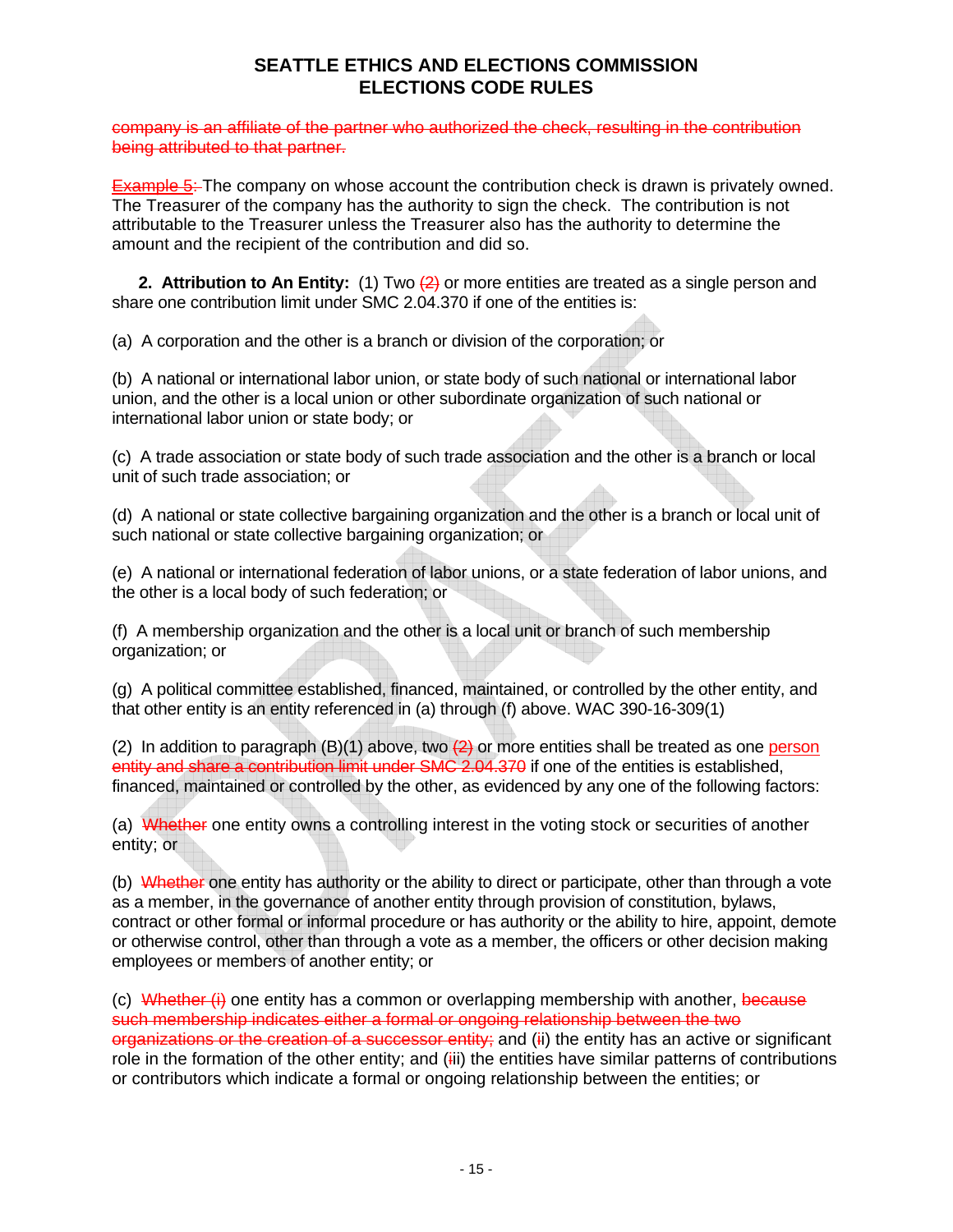(d) Whether one entity provides, causes or arranges funds, services or goods in a significant amount or on an ongoing basis, through direct or indirect means to the other entity, for less than full consideration. Full consideration includes the payment of membership dues.

**E. Attribution of Earmarked Contributions:** An earmarked contribution shall be attributed to both the actual contributor and the conduit. All contributions made by a person or entity, either directly or indirectly, to a candidate or to a political committee, are considered to be contributions from that person or entity to the candidate or political committee, as are contributions that are in any way earmarked or otherwise directed through an intermediary or conduit to the candidate or political committee. For the purposes of this section, "earmarked" means a designation, instruction, or encumbrance, whether direct or indirect, expressed or implied, or oral or written, that is intended to result in or does result in all or any part of a contribution being made to a certain candidate. If a conduit or intermediary exercises any direction or control over the choice of the recipient candidate, the contribution is considered to be by both the original contributor and the conduit or intermediary. RCW 42.17.670.

### **F. Procedures for accepting and reporting contributions made by credit/debit card.**

**1.** A campaign that wishes to accept credit/debit card contributions must use a merchant identification number unique to the committee, rather than that of a third party. A merchant identification number is necessary to process credit/debit card transactions and it is linked to a bank account to which the credit/debit card company makes deposits. The merchant account number must be in the name of the committee and may not be shared with another entity. The merchant account number must be provided to the Commission.

**2.** Contributors may not use corporate credit/debit cards to make campaign contributions. The campaign shall verify that the credit/debit card funds being contributed are the personal funds of the contributor and are not those of another by:

(a) requiring the contributor to:

(1) check a box on a website affirming that the contributor is using his or her own personal funds, or

(2) sign a remittance envelope or a credit card slip authorizing the use of the contributor's credit/debit card for the contribution, and,

(b) obtaining the bank's approval of the transaction based upon, at a minimum, characters from the credit/debit card number and expiration date.

If such verification cannot be obtained, the campaign shall not process the contribution.

**3.** RCW 42.17.060(1) requires all monetary campaign contributions to be deposited within five business days of receipt. A credit/debit card contribution obtained by telephone or in person is received when the credit/debit card information is given to the campaign official or the campaign's agent. Such credit/debit card information shall be submitted to the credit/debit card company within five business days of receipt by the campaign or the campaign's agent. A credit/debit card contribution made on the Internet is received on the date when a campaign official or the campaign's agent receives notice of the contribution. If the credit/debit card information is transmitted directly to the credit/debit card company when the cardholder posts the card number on the campaign web site, the campaign receives notice of the contribution when the campaign official or the campaign's agent receives the credit/debit card company's statement of the deposit of those funds. If the credit/debit card information is stored until the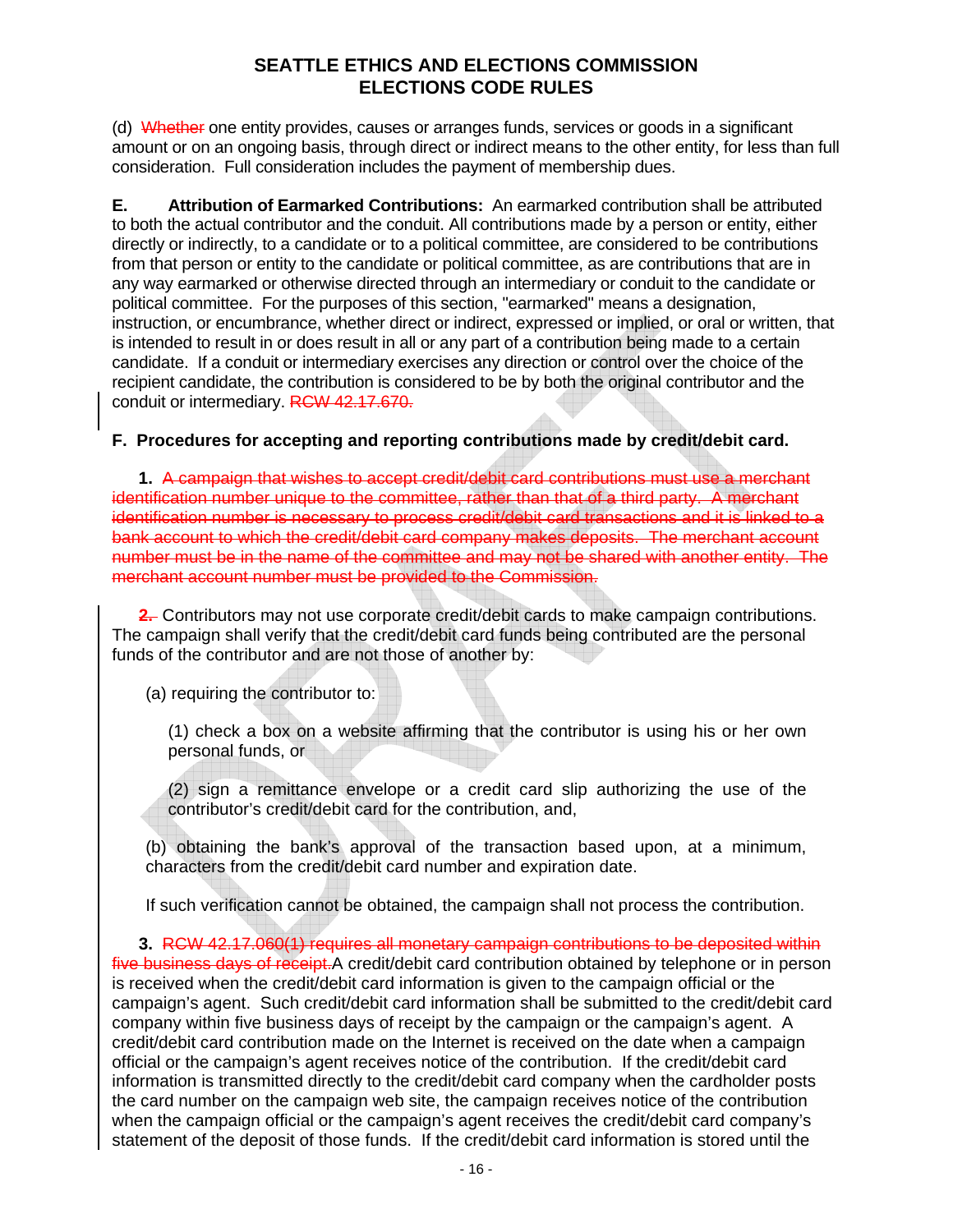campaign retrieves it and submits it to the credit/debit card company, the campaign receives notice of the contribution when the campaign official or the campaign's agent retrieves the information. In that case, a campaign official or a campaign agent shall check the storage site at least once a week to retrieve such information and shall submit the information to the credit/debit card company no later than five business days from the date the cardholder posted the card number on the campaign web site.

**4.** A candidate or political committee must treat the full amount of a donor's contribution as the contributed amount, even though the candidate or political committee may receive a lesser amount because of transaction fees. If the bank deposit by the credit/debit card company is for the contribution amount less the transaction fee, the campaign shall report on the C-3 for that deposit, the total contribution for each contributor. The transaction fee shall be reported on the Schedule A of the appropriate C-4.

**5.** When a contribution is made by credit/debit card over the Internet, the electronic record of the transaction created and transmitted by the accountholder shall constitute a "written instrument." This record must be printed in hardcopy and preserved by the recipient candidate or political committee for five calendar years. When a contribution is made by credit/debit card over the Internet, the requirement that contributions over the amount stated in RCW 42.17.740(1) and SMC 2.04.180(A) and biennially revised by the Public Disclosure Commission (\$60 in 2000) must be made by written instrument is satisfied by an electronic record of the transaction created and transmitted by the accountholder. This record must be printed in hardcopy and preserved by the recipient candidate or political committee for five calendar years in compliance with RCW 42.17.065(7) and RCW 42.17.080(5), SMC 2.04.230(G) and SMC 2.04.250(E)..

**6.** For the purposes of RCW 42.17.065 and RCW 42.17.080, SMC 2.04.230 and SMC 2.04.250, proof of compliance with this rule, all statements and correspondence relating to the campaign's credit/debit card transactions, and transaction records containing the following information concerning persons who contribute using credit/debit cards must be kept by candidates and political committees and be available for audit and/or public inspection of records. A committee must collect the following information regarding credit card contributions, in addition to the information that otherwise must be reported under the Elections Code:

- Name of Contributor
- Name on Card
- Address of Contributor
- Amount Contributed
- Date Contribution Received
- Employer/Occupation (If required by WAC 390-16-034 and SMC 2.04.250(D))
- Date Contribution Processed (submitted to the bank)
- Authorization Code provided by the bank
- Expiration Date of Credit/Debit Card
- Credit/Debit Card Type (Visa, MasterCard, American Express, etc.)
- Last Four Numbers of Credit/Debit Card

**7.** A web page on which credit/debit card contributions are solicited shall provide the following boxes for the contributor to check for self-screening and affirmation that: (a) the funds being contributed are the personal funds of the contributor and are not those of another, (b) the contributor is not a foreign national who lacks permanent resident status in the United States, (c) the contributor is making the contribution via the contributor's personal credit or debit card for which the contributor has a legal obligation to pay, and not through a corporate or business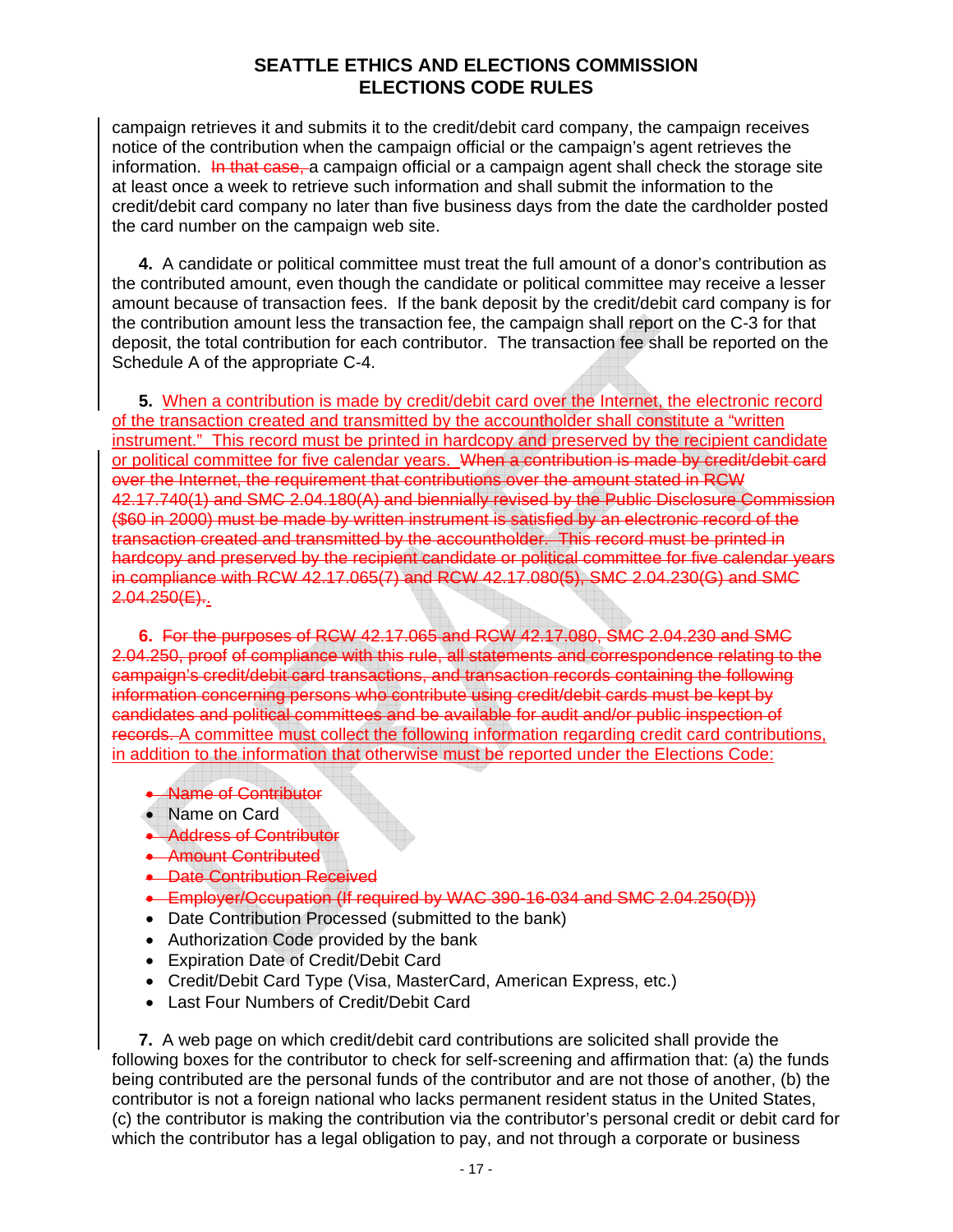entity card or the card of another, (d) the contributor is at least 18 years old<sub>-</sub>, and (e) ilf the contribution exceeds is more than \$100, the web site must also require the contributor to lists his/ or her occupation and the name, city and state of his/her employer.

### **G. Other**

**1. Vendors to Bill for Services.** Any vendor who fails to disclose, within sixty (60) days after delivering goods or services services or products to a campaign, the value of the goods or services services or products that cannot be valued other than by giving a bill of accounting shall be deemed to have contributed the goods or services to the campaign. and shall be liable for an illegal campaign contribution, whether or not the services or products are intended to be an in-kind contribution.

**2. Vendors May Extend Credit**. A vendor who extends credit other than in the ordinary course of business, or a vendor who extends credit to a candidate or committee for a period exceeding the lesser of the normal business or trade practice in the industry or 90 days, has made a contribution equal in value to the credit extended, unless the vendor has made a commercially reasonable attempt to collect the debt or obligation. Vendors may extend credit to candidates or committees in the ordinary course of business in the same manner as extended to persons for other than campaign purposes and so long as the vendor makes a commercially reasonable attempt to collect the debt or obligation. A vendor who extends credit other than in the ordinary course of business has made a campaign contribution. A vendor who extends credit to a candidate or committee for a period exceeding the lesser of the normal business or trade practice in the industry or ninety (90) days has made a contribution equal in value to the credit extended, unless the vendor has made a commercially reasonable attempt to collect the debt or obligation. Evidence of a commercially reasonable attempt to collect shall include In determining whether a vendor has made a commercially reasonable attempt to collect the debt, the Commission shall consider: (1) whether the vendor followed its established procedures and its past practice in approving the extension of credit; (2) whether the vendor received prompt payment in full if it previously extended credit to the same candidate or political committee; or (3) whether the extension of credit conformed to the usual and normal practice in the vendor's trade or industry.

**3. Pay Bills in 90 Days or Less.** A candidate or committee that accepts goods or services for campaign purposes on credit shall pay for those goods or services in full no later than ninety (90) days after receipt of a bill or invoice and in no event later than  $\frac{$  and  $\frac{1}{2}$  and and last day of the month in which the goods were delivered or the services were rendered. Failure to make such payment shall be deemed the solicitation or receipt of a campaign contribution equal in value to the outstanding obligation, irrespective of the commercial reasonableness of any efforts by the vendor to collect.

**4. Unidentified Contributors**. A contribution of more than \$25 from a contributor who provides his or her name, and who provides no mailing address shall be reported in Line 2 of the C-3 with the notation that the contributor failed to provide the required information. The amount of the contribution shall be included in the committee's aggregate of unidentified contributions and shall be subject to the provisions of SMC 2.04.210.

**5.** The Schedule B shall be used to report in-kind contributions. When the candidate or campaign receives an in-kind contribution, but does not yet know the value of the contribution (e.g., use of telephone or free rent) the treasurer shall report a reasonable estimate of the value and report it on a Schedule B-with a notation that the value is estimated. On the C-4 filed after the Once the actual value is known, report on lines 1 and 2 of a Schedule C the committee must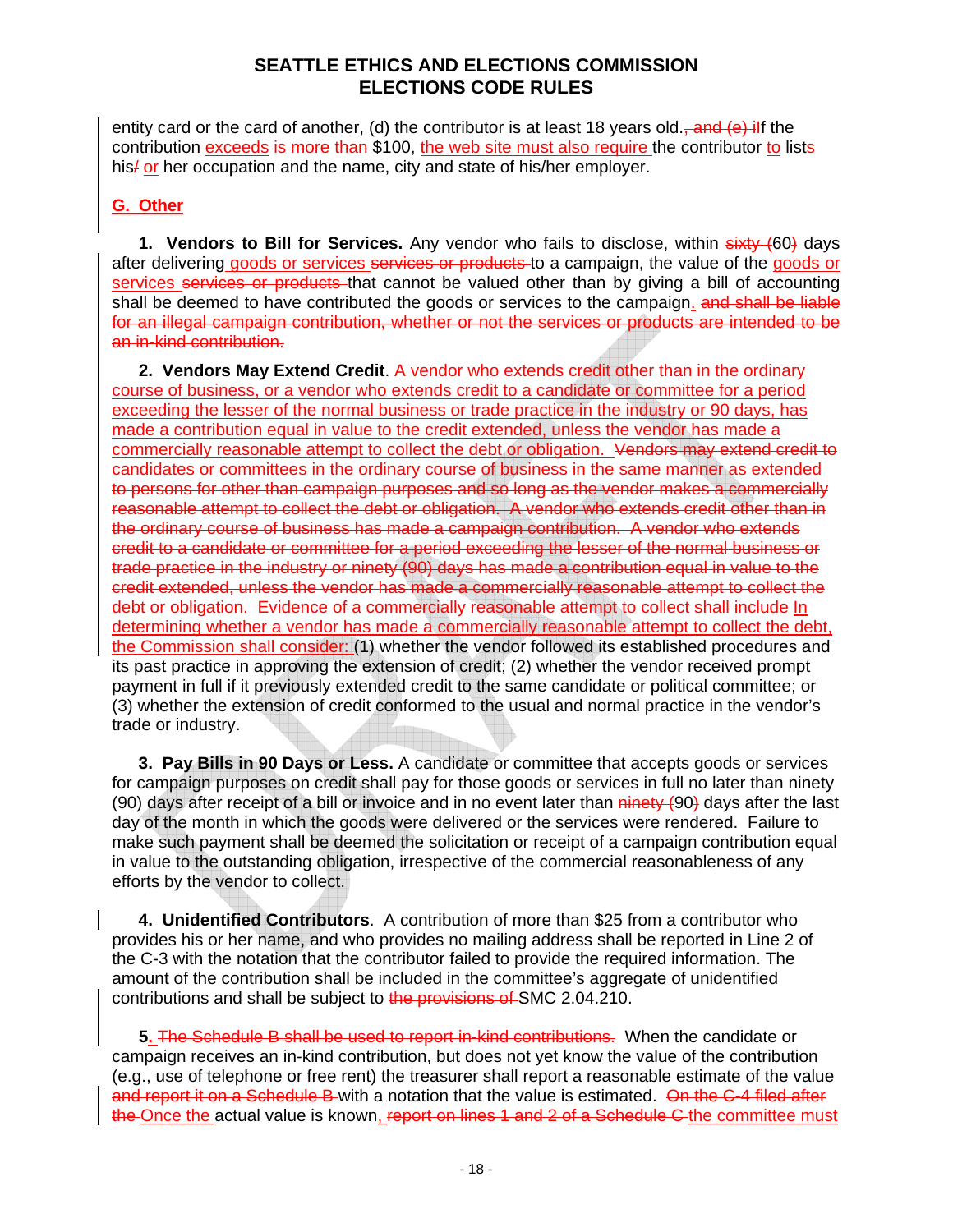report the correction for the difference between the estimated and actual values of the in-kind contribution.

**6. Contributions Received During Election Cycle.** Contributions may be received only during the election cycle, which is determined by the office and date of election. For example, a candidate for City office with elections in September and November 2003 may accept contributions only from May 1, 2000 through April 30, 2004. Any contributions received by the campaign before the beginning of the relevant election cycle, or after the end of the relevant election cycle, shall not be deposited and shall be returned to the contributor. The campaign shall keep a record of the receipt and return of such contributions, but is not required to report them, since the funds shall not be deposited.

**7. Bank Interest.** If the amount of bank interest credited to the committee's accounts from a single bank by the committee during the reporting period totals more than \$200, then the filer must report the bank interest on the C-3 covering the reporting period during which interest was credited. If the amount of bank interest credited during the reporting period is \$200 or less, the filer may report that bank interest during the reporting period in which the filer receives the bank statement that reports that interest. On the C-3, the filer will report the date the statement reporting the interest was received as the deposit date with a note in the memo field stating the date the bank credited the account. For purposes of this rule, interest is "credited" on the date shown on the statement for the deposit of interest into the account.

For Example: A campaign that files its July C-3s with its monthly C-4 on August 10 might not receive the bank statement reporting July's bank interest of \$17.02 until August 11 or later. Instead of requiring the committee to amend the July C-3 and C-4 reports, the treasurer may report the bank interest on the date the statement was received (August 11) with a memo showing that the interest was credited to the account on July 31.

#### **8. Low-cost Fundraisers**

**a. No Unattended Containers for Contributions Cash Collected at Unattended Containers.** Fund-raising activities in support of candidates or ballot issues in City elections must conform with the requirements of SEEC Rule 2.7 and SMC 2.04.250, which require campaigns to maintain records identifying all contributors. Therefore, campaigns must have a campaign agent accepting all payments made to the campaign to discourage the solicitation of anonymous contributions or the acceptance of anonymous payments at low-cost fund-raising activities. Any funds in the possession of a campaign that were not given to a campaign agent, e.g., cash placed in an unattended container, shall be treated as anonymous contributions subject to the anonymous contribution limit of SMC 2.04.210.

**b. Qualified Low-Cost Fundraiser Activities.** Only the following fund-raising activities may qualify as "low-cost fund-raisers" for the special low-cost fund-raiser reporting pursuant to SMC 2.04.220(A)(1): (a) the sale of low-cost items such as pencils, T-shirts, and other small items, or minor services, such as car washes, at prices that do not exceed a reasonable approximation of the fair market value of each item or service sold at the fund-raiser, or (b) a gambling operation licensed, conducted, or operated in accordance with the provisions of RCW Chapter 9.46, or (c) events at which an entry fee is charged, so long as the total of all the per person entry fees for the campaign's low-cost fundraiser events held in a single election cycle does not exceed Twenty-five Dollars (\$25).

**c.** Payment of more than Twenty-five Dollars (\$25.00) for goods or services or for participation in a gambling game licensed, conducted, or operated in accordance with the provisions of RCW Chapter 9.46, may be accepted at low-cost fund-raisers, but the name, address and, where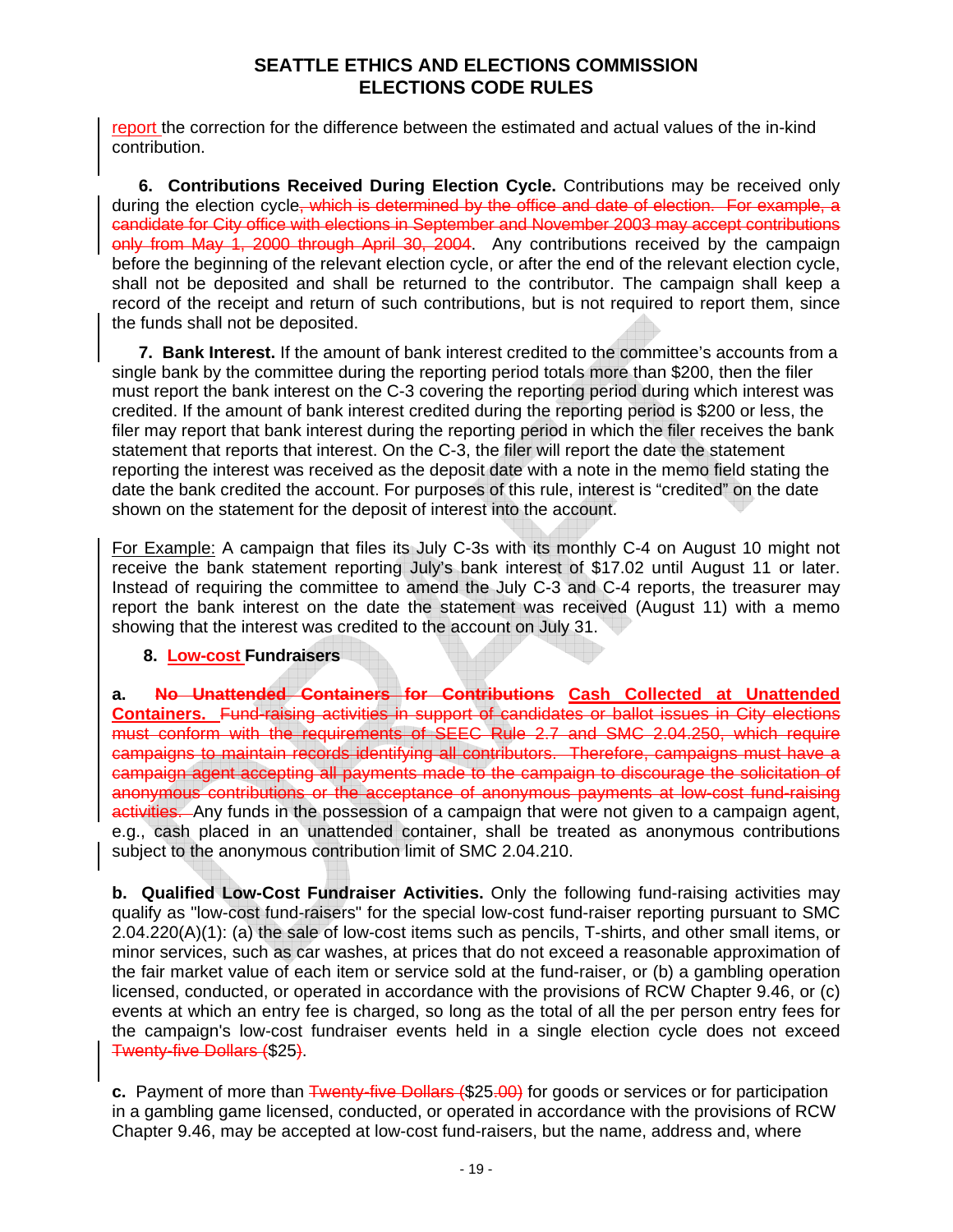payments aggregate to more than One-hundred Dollars (\$100), the payer's occupation and employer name, city and state must be recorded and reported pursuant to SMC 2.04.220(C)(6).

**d.** Reporting contributions to low-cost fund-raisers as a lump sum without contributor name and address is in lieu of reporting them as anonymous contributions. Therefore, only sales and lowcost or gambling events at which it is not practicable to obtain the names and addresses of the contributors may be reported pursuant to SMC 2.04.220(C)(6).

**e.** The low-cost fund-raiser report for a sales event shall include for a sales event: a description of, the number of and the individual price for the items or services that were sold and the number of sales made.

### **9. Cost of Consumables**

**a. Consumables are Deductible.** In certain cases, such as fund-raisers where the campaign provides food or drinks, campaigns may deduct the cost of consumables from a contribution and report the remainder of the contribution. SMC 2.04.010(13).

**b. Notify Contributors of Deduction Amount.** If the committee charges more for admission to an event than the contribution limit allows with the intent that the cost of consumables will be deducted from the admission price, the committee must include a written notice with the invitation and with any subsequent confirmation device (e.g. admission ticket, confirmation postcard, e-mail) that clearly states: 1) the portion of fully-paid admission that will be treated as a contribution, and 2) the per person cost of consumables.

**What to Report.** To deduct the cost of consumables, the campaign must attach to the C-3 report an explanation of how the campaign calculated a cost of consumables for each attendee, then provide the following: On line 1e or line 2 of the C-3 report the "net" amount of each contribution, i.e. the actual amount of each contribution minus the calculated cost of consumables. On line 1d report the total funds deducted pursuant to these rules for all attendees.

**When to Deduct.** The cost of consumables may be deducted at the time the contribution is received, except when Rule 6.5 below applies.

**c. Consumables Deducted Only for Individual who Purchases Tickets.** If a single person purchases more than one ticket to a single fundraising event, the cost of consumables can be deducted only from the price of one ticket; the full price of all the other tickets that same person purchased must be reported as a contribution and is subject to all contribution limits.

### **Rule 7 Payments**

**A**. **Refunding Contributions That Exceed Over the Contribution Limit.** If a committee receives a contribution over the contribution limit, the treasurer or deputy treasurer may  $\ddot{4}$ return the contribution, or  $\frac{2}{2}$  deposit the contribution and immediately refund the excess contribution amount. If the committee elects to refund the amount of the contribution over the limit, the committee must maintain a sufficient bank balance until the refund check is cashed to cover the cost of the committee's expenditures in addition to the refunded amount. If the refund does not clear the committee's bank within 60 days of the campaign's receipt of the after the date the campaign first received the illegal contribution, the treasurer must shall void or stop payment on the refund check, and issue the contributor a cashier's check for the excess contribution amount. The treasurer may deduct the cost of the cashier's check from the contributor's refund.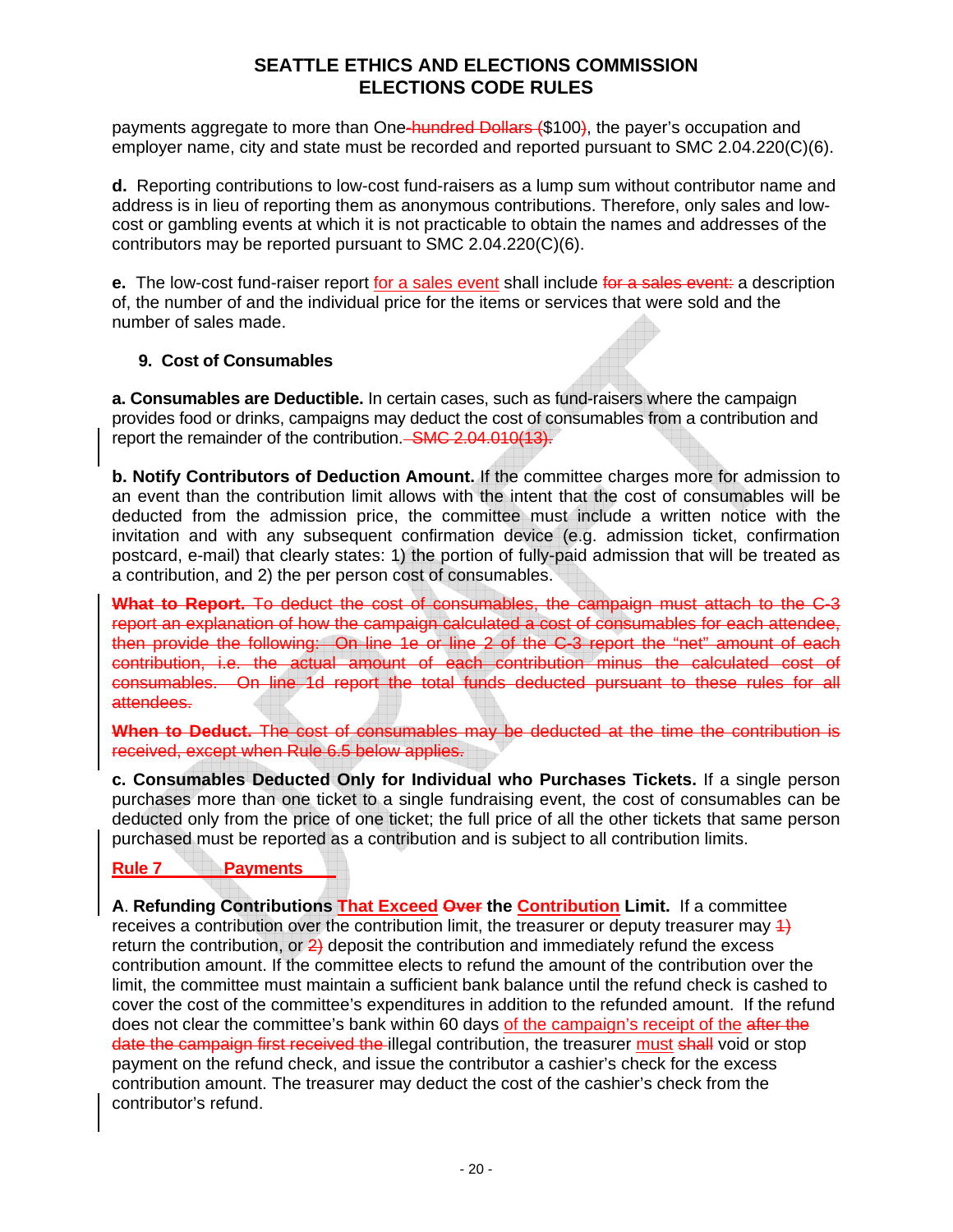**B. Reimbursements to be Paid Within 21 Days.** Any person who, with the expectation of repayment, makes documented out-of-pocket campaign expenditures on behalf of a campaign has made a loan to the campaign committee, which shall be subject to the Election Code's campaign contribution limits contained in SMC 2.04.265 and 2.04.370, unless that person is reimbursed within 21 days of the expenditure. Undocumented out-of-pocket campaign expenditures are in-kind contributions subject to the Elections Code's contribution limits contained in SMC 2.04.265 and 2.04.370.

**C. Payments to Subvendors and Subcontractors.** Expenditures made on behalf of a candidate or political committee by any person, agency, firm, organization, etc. employed or retained for the purpose of organizing, directing, managing or assisting the candidate's or the committee's efforts shall be deemed expenditures by the candidate or committee. Such expenditures shall be reported by the candidate or committee as if made or incurred by the candidate or committee directly. For example, when payments to a consultant, in the aggregate, exceed Fifty Dollars (\$50.00), the following shall be reported: (1) the purpose of the consultant's work; (2) the consultant's name and address; (3) the amount paid to the consultant; and (4) the names and addresses of the entities to whom the consultant made payments in excess of Fifty Dollars (\$50.00), the purpose of the payments and the amounts of the payments.

**D. Outstanding Obligation**. When an obligation of  $\frac{f}{f}$  (\$50.00) or more has been outstanding for thirty (30) days or more or when the estimated value of an obligation at the time it is incurred is Two-hundred and Fifty Dollars (\$250.00) or more, the following shall apply. On line 3 of the Schedule B, the treasurer shall report the actual value, if known, or a reasonable estimate of the value of the obligation.

**E. Expenditure Purpose Detail. Description of Expenditure.** On the Schedule A, Treasurers shall include, in the "purpose of expenditure" column for each expenditure detailed, provide a narrative description of each expenditure, with a narrative description of each expenditure in excess of \$5,000. Expenditures by credit or debit card shall be reported as if the campaign paid the vendor directly, i.e. the name and address of the vendor that accepted the credit/debit card payment, and the purpose of the expenditure to that vendor shall be reported.

**F. Use of Campaign Funds**

**1. No Personal Use.** Pursuant to RCW 42.17.125, Campaign funds may not be used for the material personal benefit of the candidate, campaign staff or campaign volunteers. This prohibition includes, but is not limited to: household food items or supplies; clothing (other than special attire such as tuxedos or formal gowns for special campaign events and items of clothing that are directly related to the campaign, e.g., T-shirts or caps with campaign insignia); hygiene and grooming; travel other than for campaign purposes; payment of personal debt; membership in organizations that provide members with material benefits (such as health clubs and country clubs) or memberships in other organizations unless such memberships are directly related to the candidate's campaign and would not be sought except for campaign purposes; tuition payments, other than those associated with training campaign staff; funeral, cremation or burial expenses; mortgage, rent or utility payments for candidate or candidate family residence or for personal property owned by the candidate or candidate family member and not used for campaign purposes; admission to sporting event, concert, theater or other form of entertainment, unless admission is directly related to a specific campaign activity and not merely incidental to that activity; or salary payments to a candidate family member or other person, unless the family member or other person is providing bona fide services to the campaign and the payments are not in excess of the fair market value of the services provided. Candidates have an affirmative obligation to prove that an expenditure is not a prohibited personal use.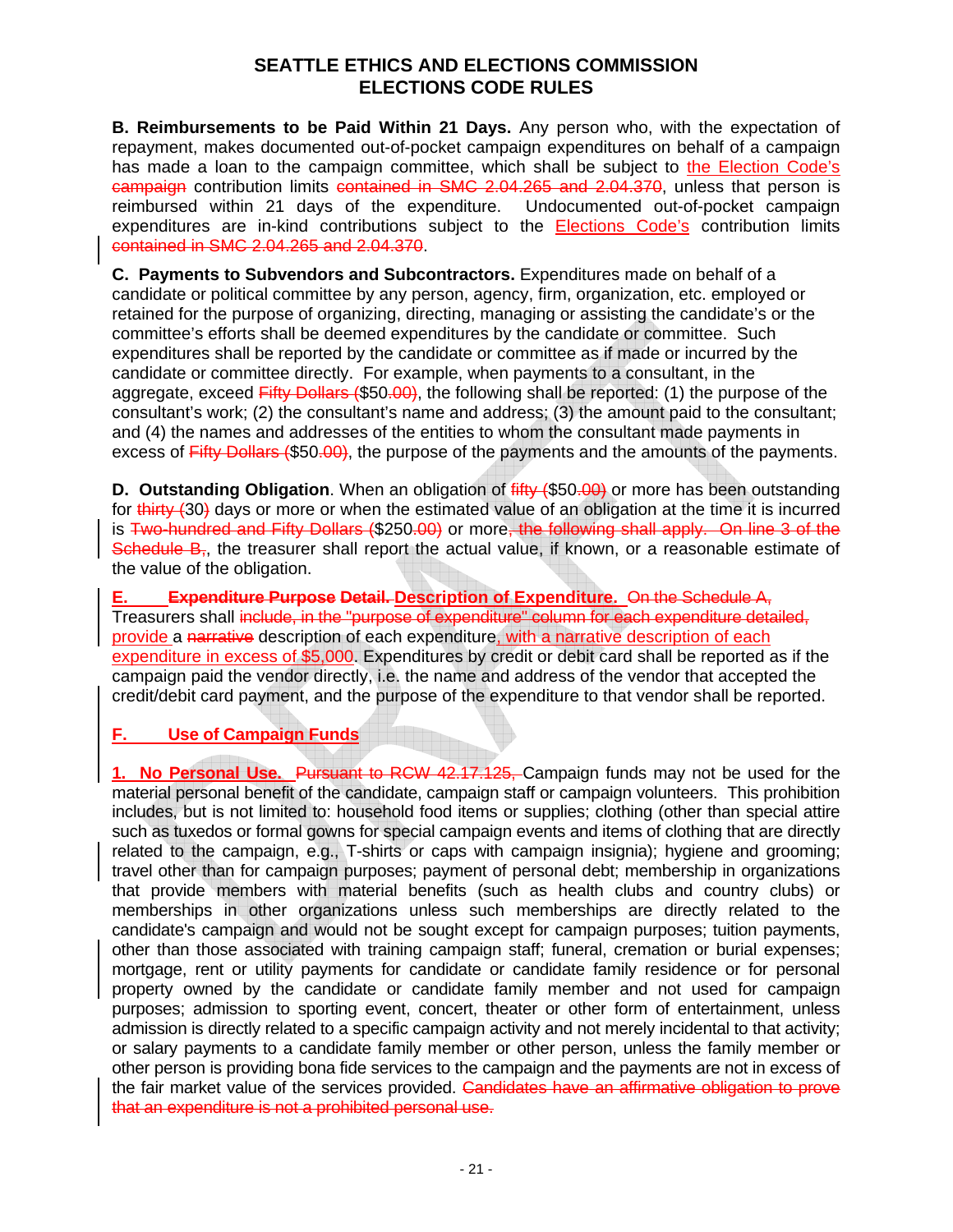**2. Campaign Expenditures that Benefit Candidate, Committee Staff or Volunteers.** Campaign funds may only be used for the personal benefit of the candidate, campaign staff, campaign volunteers or other persons when the expense is allowed under RCW 42.17.125 (various reimbursements) and WAC 390-16-238 ("Except as specifically allowed by RCW 42.17, any expenditure of a candidate's campaign funds that is not directly related to the candidate's election campaign is a prohibited personal use of campaign funds under RCW 42.17.125."). Permissible campaign expenditures include those for benefits that are communally shared and accessible to all campaign staff and volunteers and that are directly related to the candidate's campaign (such as a campaign pizza party or other team building event that occurs during the course of the campaign).Campaign expenditures that benefit the candidate, committee staff or volunteers are permissible when directly related to the campaign. EXAMPLE: A campaign may throw a pizza party or other team building event that occurs during the course of the campaign.

**3. No Public Office Expenditures.** Campaign funds may not be used for public office expenses, including, but not limited to: general operation and overhead of public office, gifts, or parties for public office employees or their relatives.

**4. Candidate Committees Cannot Contribute to Other Candidates.** Candidates and candidate political committees may not use campaign funds to contribute to another candidate, a candidate committee, or a political action committee, except that surplus funds may be contributed to a bona fide political party or political party caucus (see RCW 42.17.095).

### **G. INTERNET USE**

(1) A campaign committee's expenditures to design, develop, maintain, and/or advertise candidate or ballot issue committee web sites are reportable. If the web site design, development and maintenance are done by a volunteer who (i) does not ordinarily charge a fee for that work and/or (ii) is not paid by someone to do the work, the value of that work is not a campaign contribution.

(2) When someone other than the campaign committee expends money, in concert, collaboration, coordination, consultation or cooperation with the campaign, to design, develop, maintain, and/or advertise a web site that promotes or opposes the candidate or ballot issue, the expenditure is an in-kind contribution. When a person expends \$100 or more, not in concert, collaboration, coordination, consultation or cooperation with the campaign, to design, develop, maintain, and/or advertise a web site that promotes or opposes the candidate or ballot issue, the expenditure is an independent expenditure that must be reported by the person making the expenditure.

(3) Web sites are not reportable as contributions to the campaign when they are set up on home computers by volunteers who do not spend funds in addition to the funds usually spent on their personal Internet services. However, expenditures for items such as registering a domain name or hosting the site on server space that is not part of the volunteer's usual allocated space are reportable, either as expenditures by the campaign, or in-kind contributions to the campaign.

(4) Links

(a) Links to candidate or ballot issue committee web sites or e-mail addresses are not contributions unless:

(1) the site with the link normally charges for posting a link, in which case the link is an in-kind contribution valued at the fair market value of the link; or

(2) money is expended to post the link, in which case the person spending the money has made an in-kind contribution; or

(3) money is expended to advertise the site on which the link is placed for the purpose of drawing users to the site, in which case the person paying for the advertising will have made an in-kind contribution to the campaign valued at the expenditure for the advertising.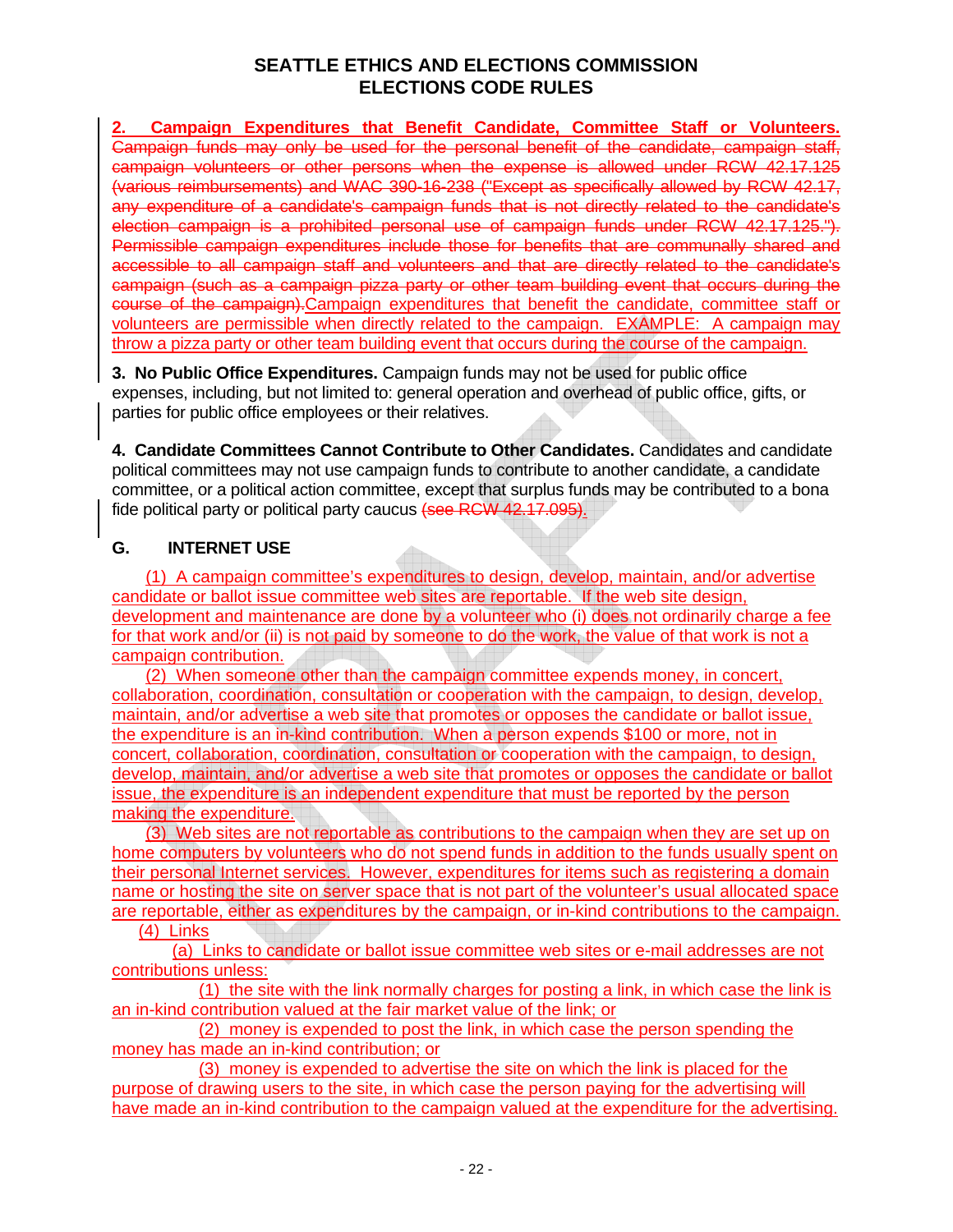(b) Expenditures for posting, maintaining, or advertising a link are not contributions when the entity provides links to all candidates in the same race, without editorial comment or ranking of the candidates by order of presentation.

*EXAMPLE: Links on the League of Women Voters' web site to candidate web sites do not constitute contributions to the campaigns because the League links to all campaigns that have web sites and does not rank the candidates, but presents them as they appear on the ballot or alphabetically with other candidates for the same position.*

(5) Electronic messages and Listservs

(a) Address lists with value include: (i) lists that have been purchased; (ii) lists that have been compiled from private sources, other than the person compiling the list; (iii) lists compiled from public records by a person paid to compile them; (iv) lists provided by one campaign to another campaign.

**1. Web sites set up by political committees**: The campaign committee's expenditures to design, develop, maintain, and/or advertise candidate or ballot issue committee web sites are reportable. If the web site design, development and maintenance are done by a volunteer who is not ordinarily paid for that work and is not paid by someone to do the work, the value of that work is not a campaign contribution. The charges for the Internet Service Provider or the purchase of a domain name are reportable expenditures.

**2. Web sites set up as an in-kind contribution or independent expenditure:** When someone other than the campaign committee expends money, in concert, collaboration, coordination, consultation or cooperation with the campaign, to design, develop, maintain, and/or advertise a web site that promotes or opposes the candidate or ballot issue, the expenditure is an in-kind contribution. When, One-hundred Dollars (\$100) or more is expended but not in concert, collaboration, coordination, consultation or cooperation with the campaign to design, develop, maintain, and/or advertise a web site that promotes or opposes the candidate or ballot issue, the expenditure is an independent expenditure that must be reported by the person making the expenditure.

**3. Web sites set up by volunteers from their home computers**: Web sites are not reportable as contributions to the campaign when they are set up on home computers by volunteers who do not spend funds in addition to the funds usually spent on their personal Internet services. However, expenditures for items such as registering a domain name or hosting the site on server space that is not part of the volunteer's usual allocated space are reportable. They would be reported as expenditures by the campaign, or in-kind contributions to the campaign, as appropriate.

**4. Hyperlinks to candidate or ballot issue committee web sites or e-mail addresses**. Expenditures for hyperlinks or other programming that directs a user to a web site (hereafter "hyperlink") can never be independent expenditures because hyperlinks send the user directly to the campaign's political advertising. SMC 2.04.020(13) provides that distributing copies of part or all of a campaign's advertising is not an independent expenditure, but a contribution. This rule applies even if any text or graphics associated with the hyperlink itself do not endorse or urge the voter to vote for the subject of the web site to which the hyperlink sends the user.

Hyperlinks to candidate or ballot issue committee web sites or e-mail addresses are not contributions unless:

(a) the site with the hyperlink normally charges for posting a hyperlink, in which case the hyperlink is an in-kind contribution valued at the fair market value of the link; or

(b) money is expended to post the hyperlink, in which case the person spending the money has made an in-kind contribution; or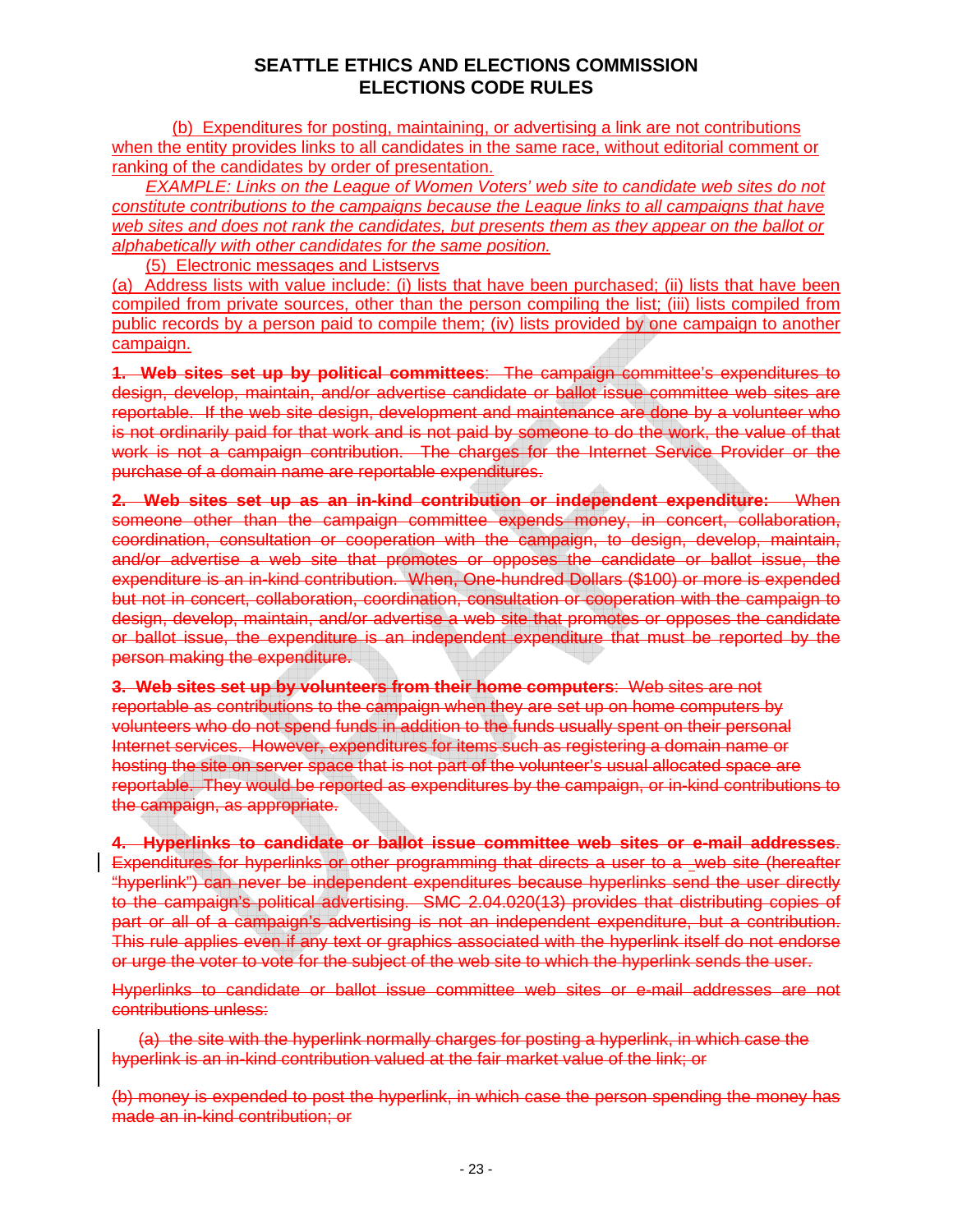(c) money is expended to advertise the site on which the hyperlink is placed for the purpose of drawing users to the site, in which case the person paying for the advertising will have made an in-kind contribution to the campaign valued at the expenditure for the advertising.

Expenditures for posting, maintaining, or advertising a hyperlink will not be considered a campaign contribution when the entity provides hyperlinks to all candidates in the same race, without editorial comment or ranking of the candidates by order of presentation. For example, hyperlinks on the League of Women Voters' web site to candidate web sites do not constitute contributions to the campaigns because the League links to all campaigns that have web sites and does not rank the candidates, but presents them as they appear on the ballot or alphabetically with other candidates for the same position.

**5. Hyperlinks on campaign web pages or on political committee web pages to the web pages or e-mail addresses of other campaigns.** Hyperlinks on campaign web pages to the web pages or e-mail addresses of other campaigns do not constitute contributions to the other campaigns, unless they involved expenditures for items such as posting, maintaining, or advertising the links. Candidate campaigns may not post hyperlinks on their web sites to other candidate web sites or e-mail addresses if expenditures are involved. To do so would violate the provision in State and City Law (RCW 42.17.790 and indirectly, SMC 2.04.375(9)) that prohibits the transfer of campaign funds to a campaign other than that listed on the candidate political committee's statement of organization. Hyperlinks on political committee web pages to the web pages or e-mail addresses of campaigns do not constitute contributions to the campaigns, unless there was an expenditure involved in posting, maintaining, or advertising the link to persons other than the political committee's contributors. Expenditures for hyperlinks can never be independent expenditures because hyperlinks send the user directly to the campaign's political advertising. SMC 2.04.020(13) provides that distributing copies of part or all of a campaign's advertising is not an independent expenditure, but a contribution. This rule applies even if any text or graphics associated with the hyperlink itself do not endorse or urge the voter to vote for the subject of the web site or e-mail address to which the hyperlink sends the user.

**6. E-Mail Messages Distributed By Volunteers.** E-mail to promote or oppose a ballot issue or a candidate by a volunteer using his/her own personal e-mail account (i.e., an account for which no one else has paid, that is in the volunteer's name as the accountholder, and is the primary email address the volunteer would give his/her friends and family), is not a campaign contribution unless the list to which the e-mails were sent has value. E-mail lists that are purchased have value. Lists that are compiled from private sources, other than the person compiling the list, have value. Lists compiled from public records by a person paid to compile them have value. Lists compiled from public records by a volunteer do not have value for the campaign for which they were compiled. If that campaign transfers such list to another campaign or uses the list to assist another campaign, the list has value. Lists compiled by an individual solely as a result of personal correspondence with family and friends do not have value. If the list has value, the distribution of the e-mail message is an in-kind contribution or an independent expenditure of the value of the list. If the design, development, or distribution of the e-mail was done without the consent, collaboration, coordination, consultation or cooperation of the campaign, and the value of the list is more than \$100, the expenditure must be reported as an independent expenditure in the amount of the value of the list.

**7. Listservs Are Reportable** The cost to set up and maintain a listserv must be reported, either as a campaign expenditure if paid for by the campaign, an in-kind contribution if paid for by the candidate, or as an in-kind contribution subject to the contribution limit if provided to the campaign by someone other than the candidate. Any expenditure made to promote or advertise the listserv address is reportable. Any costs associated with adding non-subscriber addresses to the listserv are reportable. Lists of non-subscriber e-mail addresses (lists) that are purchased have value. Lists that are compiled from private sources, other than the person compiling the list, have value. Lists compiled from public records by a person paid to compile them have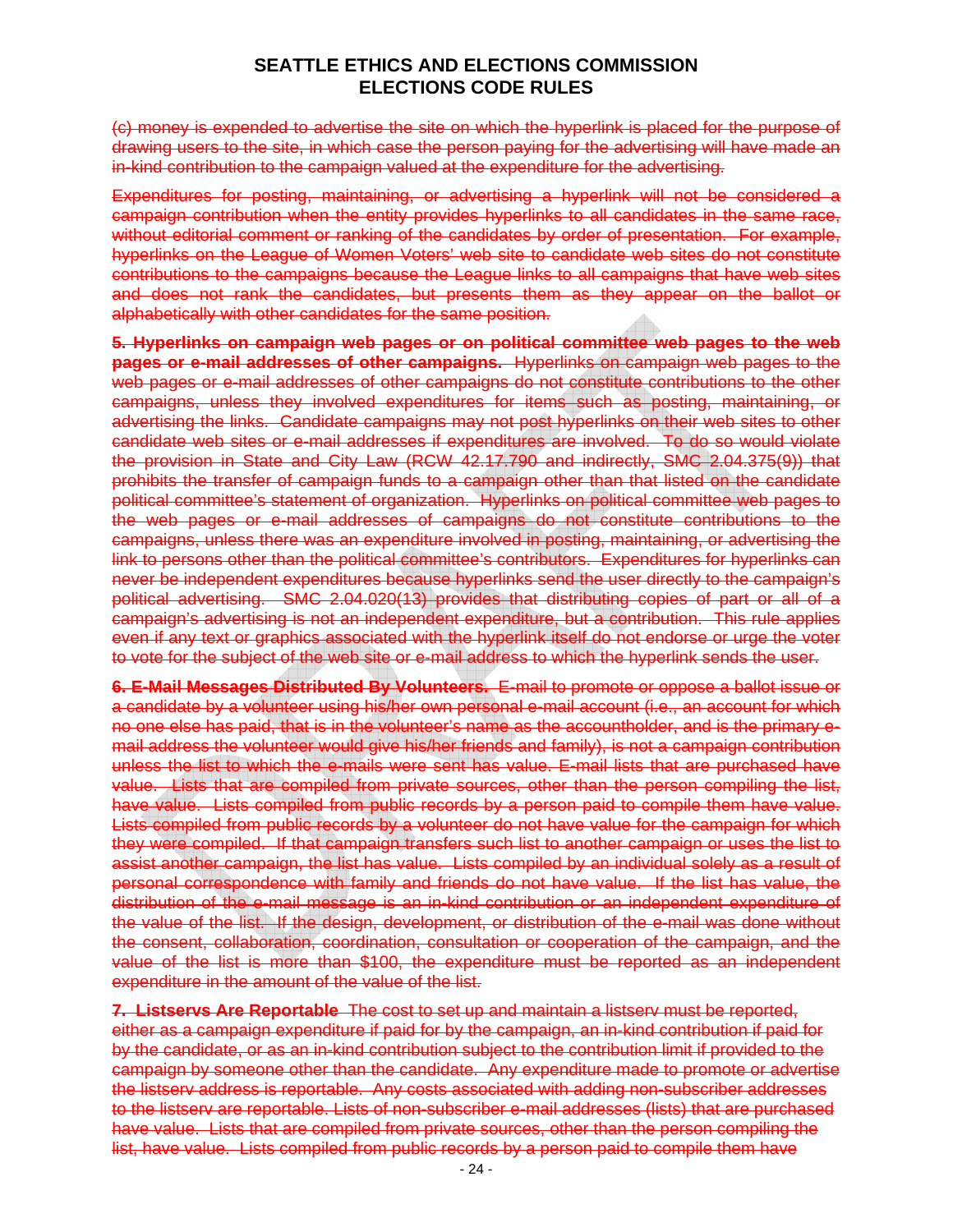value. Lists compiled from public records by a volunteer do not have value for the campaign for which they were compiled. If that campaign transfers such list to another campaign or uses the list to assist another campaign, the list has value. Lists compiled by an individual solely as a result of personal correspondence with family and friends do not have value. If the list has value, the distribution of the listserv message is an in-kind contribution or an independent expenditure of the value of the list. If the design, development, or distribution of the listsery was done without the consent, collaboration, coordination, consultation or cooperation of the campaign, and the value of the list is more than \$100, the expenditure must be reported as an independent expenditure in the amount of the value of the list.

### **Rule 8 Independent Expenditures**

**A. Committee Cannot Encourage Others to Make Independent Expenditures.** If a candidate or a political committee advises, counsels or otherwise knowingly encourages any person to make an expenditure which, if made by the candidate or committee would be regulated by SMC 2.04, for the purpose of avoiding direct contributions or for any other reason, the person making such expenditure shall be considered an agent of the candidate or political committee encouraging the expenditure and the expenditure shall be considered an expenditure of such candidate or political committee. See WAC 390-16-200 and SMC 2.04.290(A).

**B. Expenditures made in concert, collaboration, coordination, consultation or cooperation.** Expenditures made by any person in concert, collaboration, coordination, consultation or cooperation with, or at the request, or suggestion of a candidate, his/her political committee, or their agents shall be considered to be an in-kind contribution to, and an in-kind expenditure by, the candidate.

**C. Use of Committee's Political Advertising**. It is not an independent expenditure to finance or carry out the dissemination, distribution, or publication, in whole or in part, of broadcast, written, graphic, or other form of political advertising prepared by a candidate, a political committee, or the authorized agent of a candidate or political committee. Such activity is a contribution to the candidate or political committee. See SMC 2.04.010(13).

**D. No Independent Acts with Inside Knowledge.** Any person involved in the activity of a campaign, including paid consultants and unpaid volunteers, are considered incapable of making independent expenditures that benefit that campaign. There is a rebuttable presumption that they cannot act independently for the benefit of the campaign since they have inside knowledge of the campaign's activity. No person involved in a campaign, including paid consultants and unpaid volunteers, may make independent expenditures that benefit that campaign.

# **Rule 9 Political Advertising**

**A. Sponsor ID required on Printed, Electronic and Broadcast messages.** Sponsor identification shall be placed on all written materials promoting or opposing a candidate or ballot issue, including, but not limited to, brochures, newspaper and magazine advertisements, web pages, widely distributed e-mail messages, handouts, and leaflets, except as provided in Rule 10.3 below. Campaign or candidate web sites and electronic communications via listservs or e-mail promoting or opposing ballot issues or candidates are political advertising that require sponsor identificationunder RCW 42.17.510 and SMC 2.04.290, except under the following circumstances. Web sites and communications via listservs or e-mail do not require sponsor identification, except that web sites and electronic communications do not require sponsor identification if they were designed, drafted and distributed by individuals who do are not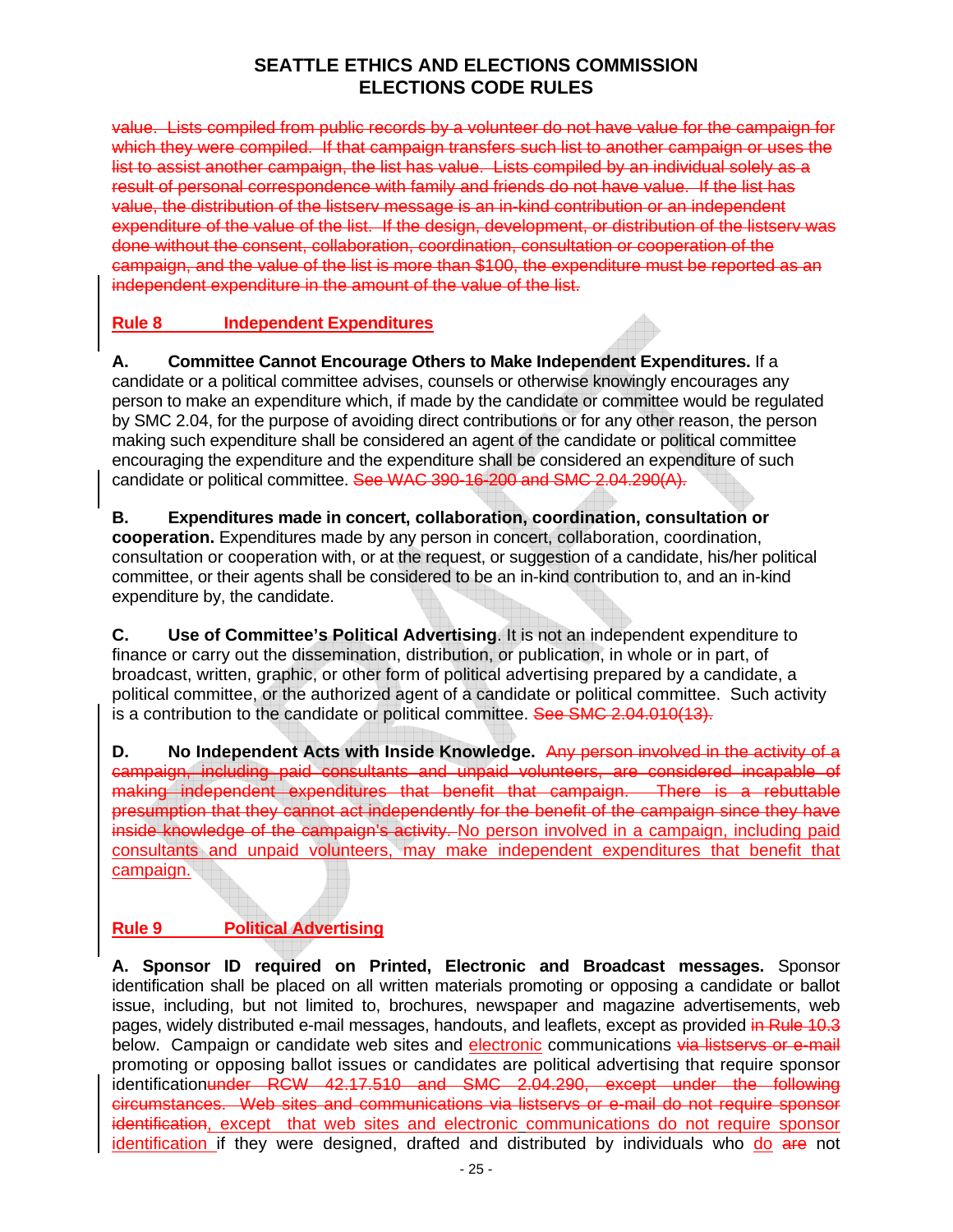ordinarily charge a fee paid to design, draft, or distribute web site or electronic -mail communications, are not paid by someone to do so, and are using their personal computers and lists of e-mail addresses that are deemed to not have no fair market value. Rules 2.9.4 and 2.9.5 describe when e-mail lists and lists used for listservs have value.

**B. Exceptions to Sponsor ID Requirement.** Sponsor identification is required on all forms of political advertising except the following:

leaflets containing only the expressions of the person who drafts, distributes by hand and pays for the copying of them and who functions independently of any campaign, per *McIntyre v. Ohio Elections Comm'n*, 514 US 334, (1995);

ashtrays badges & badge holders balloons bingo chips brushes bumper stickers (4" x 15" or smaller) business cards buttons cigarette lighters clothes pins clothing coasters combs cups earrings emery boards envelopes erasers frisbees glasses golf balls & tees

hand-held signs hats horns ice scrapers inscriptions key rings knives labels letter openers magnifying glasses matchbooks nail clippers & files newspaper ads (one column inch or smaller) noisemakers official state or local voter pamphlets paper & plastic cups paper & plastic plates paper weights pencils pendants

pennants pens pinwheels plastic tableware pocket protectors pot holders reader boards with moveable letters ribbons rulers (12" or smaller) shoe horns skywriting staple removers stickers (2-3/4" x 1" or smaller) sun glasses sun visors swizzle sticks tickets to fund raisers water towers whistles yard signs

yo-yo's and all similar items.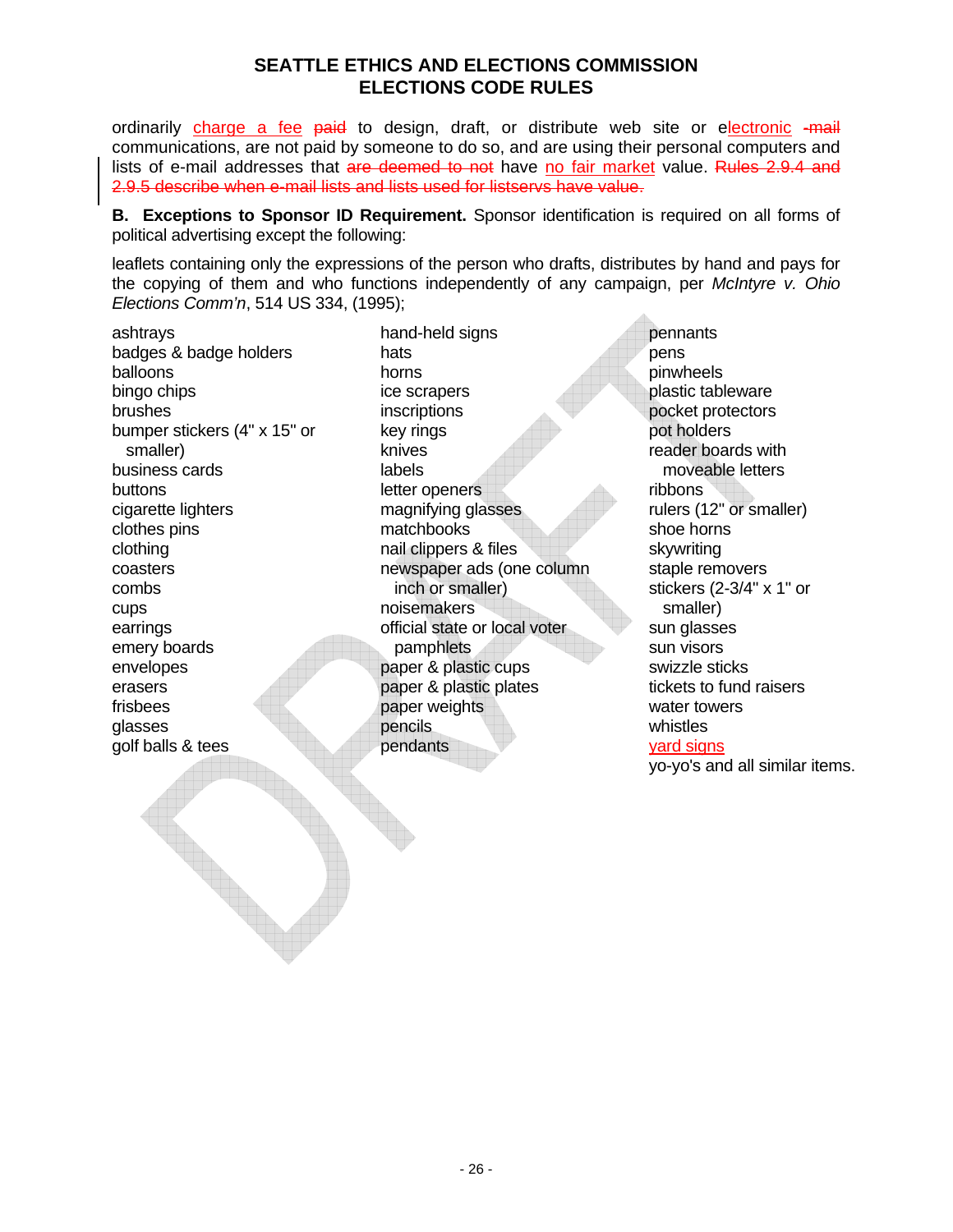**C. Exception for Broadcast Advertising—Address Exempted.** Broadcast political advertising need not include the sponsor's address, but must include the the sponsor's name. The broadcast of political advertising is exempt from including the address of the person that paid for the advertisement (sponsor) and requires only the sponsor's name.

### **Rule 10 Prohibition Against Use of Public Office Facilities in Campaigns**

**A. Permissible Activities.** The restrictions of SMC 2.04.300 does not prohibit do not restrict any such person-City officer or employee from expressing his or her own personal views, as long as such expression does not involve the use of public facilities or publicly paid time (except vacation time); nor does it prevent a public office or agency from making facilities available on a nondiscriminatory basis; nor does it prevent a public office or agency from making an objective and fair presentation of facts if that is part of their normal conduct. See WAC 390-05-271.

**B. Authorized Use of Facilities.** Any use of public facilities to assist a candidate or to promote or oppose a ballot proposition must be authorized by a constitutional, charter, or statutory provision. See WAC 390-05-273.

### **Rule 11 Winding up a Campaign**

**A. Show Disposition of All Surplus Funds and Assets**. A final report consists of a C-4 report marked "final." The final C-4 report must show the disposition of any surplus, or debt, and any capital asset for which the campaign paid Two-hundred Dollars (\$200.00) or more, or an in-kind contribution valued at Two-hundred Dollars (\$200.00) or more, on a Schedule A, Schedule L or C-3, as appropriate (as discussed below). If the campaign disposes of such capital assets, it shall attach to the C-4 for the period a note describing the asset, date of purchase and name and address of the person or new political committee to which the asset is being transferred. The C-4 marked "final" final report must show a zero balance. (\$0.00) on Line 20. Failure to file a final report on or before the tenth (10th) day of the month after the last day of the election cycle will be considered a failure to file. The candidate or ballot issue committee shall incur a civil penalty of Ten Dollars (\$10.00) per day for each day the final report is late, as provided in SMC 2.04.330(B)(1).

**B.** Contributor's Permission Required to Transfer Surplus. Candidates may transfer surplus campaign funds or assets for which the campaign paid Two-hundred Dollars (\$200.00) or more to a committee for a different office with the permission of the contributors. A candidate must, in writing, ask sufficient contributors who are eligible pursuant to Rule 7.4.2 below, to sign a grant of permission to transfer the funds or assets from the committee for the former office to a committee for an identified new office. The contributors who must grant permission for transfer of funds or assets are those contributors identified pursuant to Rule 7.4.2 whose listed contributions equal the amount of the surplus funds or fair market value of assets to be transferred. The contributors who must grant permission for transfer of an asset are those contributors identified pursuant to Rule 7.4.2 whose contributions equal or exceed the fair market value of the asset at the time of transfer. A transferred asset is not attributed to a contributor: rather it is transferred from the old committee.

#### **C. Transferring surplus funds or assets.**

**(1)** The Executive Director will prepare a list of contributors who may give permission to have their contributions transferred from one candidate committee to the same candidate's committee for a different office. For these purposes, tThe Executive Director shall assume the first contributions received were the first contributions spent.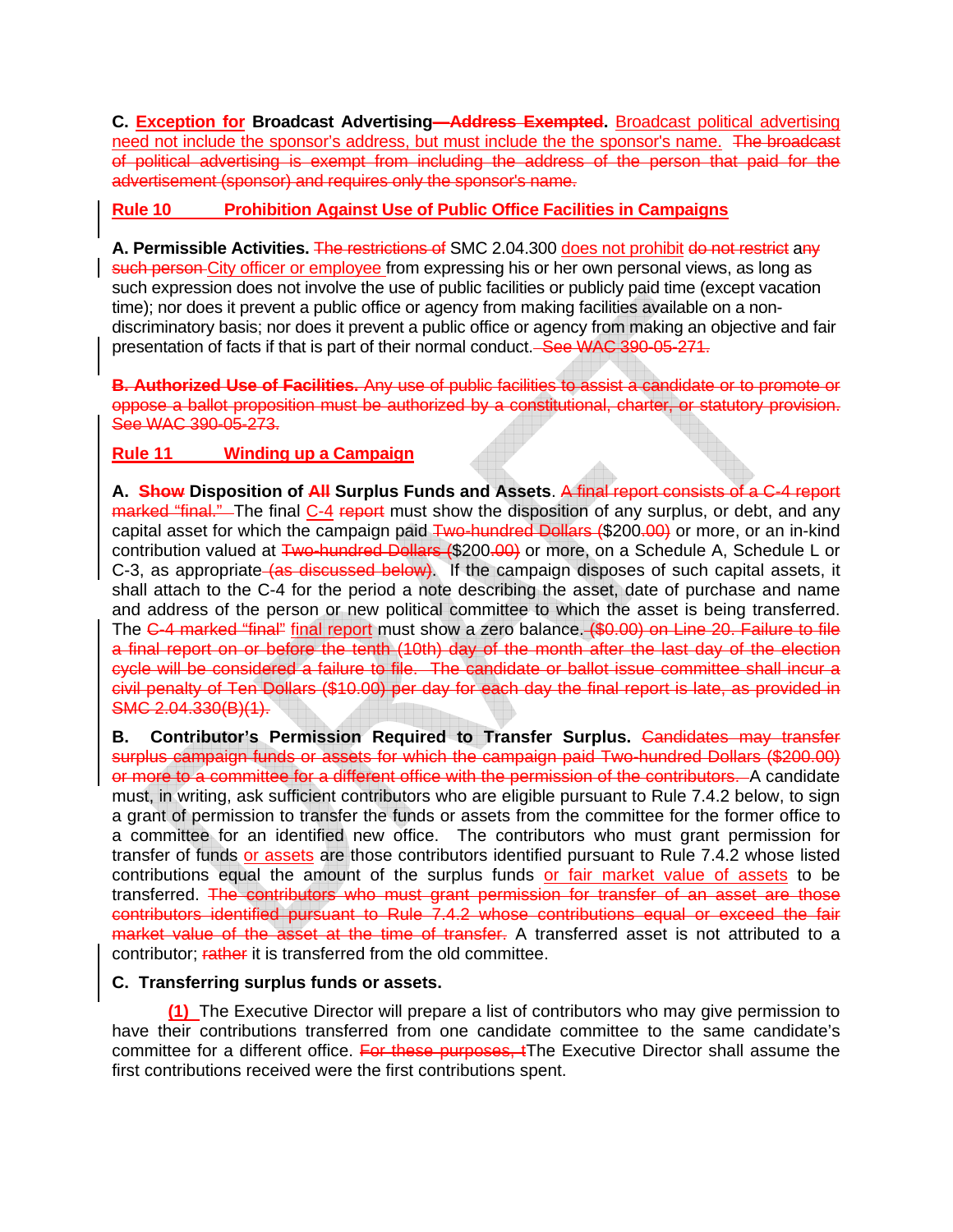(2) The Executive Director shall create a list of contributors, beginning with the most recent contributions to the candidate's committee and working backwards chronologically until the aggregate of those contributors' contributions equals the amount of funds and assets at their fair market value on hand. If a contributor does not grant permission to have his contribution transferred, the committee may not solicit a different contributor for permission unless that contributor is already on the list provided by the Executive Director and contributed funds that remain available to be transferred.

**E. Disposing of Campaign Debt.** A candidate committee with a debt may dispose of the debt, and then file a final report, in the following ways: (a) by receiving sufficient contributions in sufficient amounts to pay the debt; or (b) by transferring that the debt to a new campaign for the same office;  $\theta$  (c) by obtaining agreement from the creditors to forgive the debt (such forgiveness is considered a contribution and contribution limits  $d\theta$ -apply); or (d) the candidate may by the candidate personally assumeassuming any campaign debt and report reporting such assumption as a contribution to his or her campaign.

**F. Transferring Debt.** Candidate, ballot issue, and independent expenditure committees may transfer loans, debts and other obligations to a new campaign for the same office or the same issue and the new campaign may assume such loans, debts or obligations. The following reporting rules shall apply to such a transfer and assumption:

**1. Transferring Loans.** The transferring committee shall report the transfer of a loan by filing a Schedule L with its final report that reports the loan as forgiven on line 3 of the Schedule L. The transferring committee shall also file an amendment to the original C-3 reporting receipt of the loan. This amendment shall change the name of the lender from the name of the original lender, to the name of the new committee to which the loan is being transferred. In addition to the name of the new committee, this report shall include the new committee's address. Where the new committee is a candidate committee, the amendment shall also include the year in which the new committee's candidate will appear on the ballot. Where the new committee is a ballot issue committee, the amendment shall also include the word "new" after the committee name. Where the new committee is a continuing political committee, the amendment shall also include the word "continuing" after the committee name. The new committee shall report assumption of the loan by including a Schedule B with its initial C-4. It shall report the loan on line 3. Under "Vendor's/Recipient's Name and Address," the new committee shall report the name of the person who originally made the loan to the transferring committee.

**2. Transferring Other Debts or Obligations.** The transferring committee shall include a note with its final report reporting that the debt or obligation has been transferred to the new committee, including the name and address of the new committee, the year in which the new committee's candidate or ballot issue will appear on the ballot, the name and address of the vendor, a description of the obligation, and the amount owed. The new committee shall report assumption of the debt or obligation by filing a Schedule B with its initial C-4 and reporting the debt or obligation on line 3.

### **Rule 12 Maintenance and Inspection of Campaign Records**

**A. Records to be Maintained.** Treasurers and candidates need not submit to the City Clerk copies of receipts for reimbursement to individuals who have made expenditures on the campaign's behalf. Such receipts must be delivered by the individual being reimbursed at the time of the reimbursement and shall be maintained in the campaign files. The following records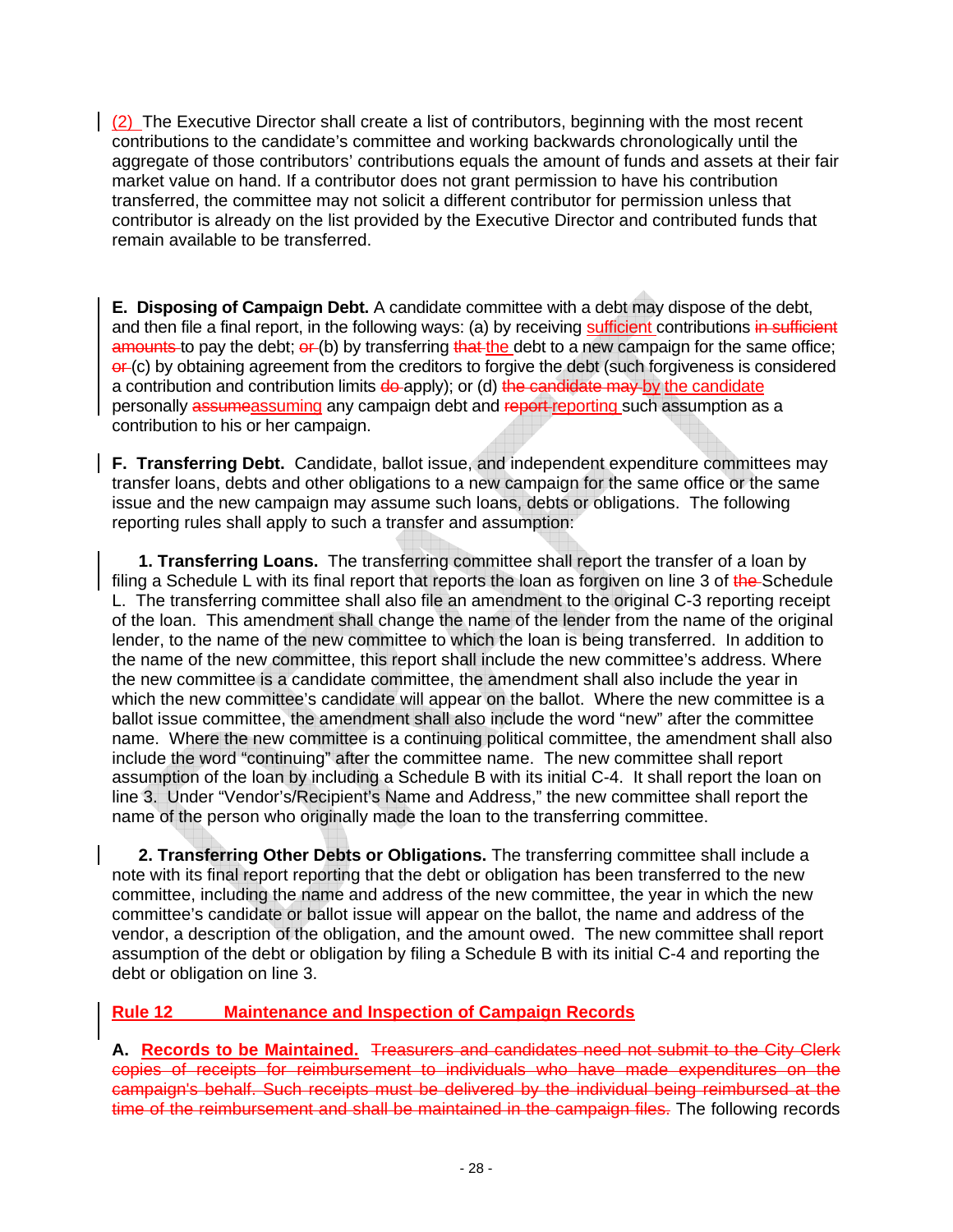must be maintained in the campaign files: copies of checks deposited into the campaign account and photocopies, or the hard copy equivalent, of checks withdrawing funds from the campaign account, paper copies of credit/debit card contribution receipts, attached to paper copies of the deposits of the credit/debit card contributions, records of expenditures, including invoices and receipts, records of reimbursements, contracts, bank records, communications with vendors and potential vendors, names and addresses of contributors, copies of disclosure reports, regulatory and licensing filings, accounting records, proof of compliance with Rule 6(F), and any other written or electronic records of campaign activity.

### **B.** Availability of Records

(1) The following campaign records shall be available for public inspection during the eight  $(8)$  days before the election:  $\epsilon$ ampaign bank account statements,  $\epsilon$ ampaign check registers, copies of or the hard copy equivalent of checks deposited into the campaign account and copies of checks withdrawing funds from the campaign account, copies of all campaign deposit slips and campaign invoices, paper copies of a spreadsheet or a ledger, or a method of viewing the copies if stored electronically. Committees must also provide one of the following, at the committee's discretion: (1) paper copies of the electronic reports;  $\Theta$ r (2) appropriate electronic viewing access to the reports; or (3) if the requestor provides a disk that is appropriately formatted to the committee's computer, a copy of the reports on the disk. To protect the confidentiality of contributors' financial information, the treasurer or deputy treasurer may remove checking account numbers and credit/debit card numbers from copies of documents placed on public display, so long as copies containing checking account numbers and credit/debit card numbers are retained.

(2) During the eight (8) days preceding the election in which the candidate or the issue appears on the ballot, the campaign records, as described in Rule 2.6.7 below, must be on public display in a location designated on the C-1 report, pursuant to Rule 2.6.6 below, for two consecutive hours, between 8:00 AM and 8:00 PM, on the eighth day preceding the primary and general election, or on the seventh day preceding the election if the eighth day is a legal holiday. On any other every day from the seventh day before an election through the day immediately before an the election, other than Saturday, Sunday, or a legal holiday, the campaign records must be available at the designated place for inspections (1) by appointment, at the designated place for inspections, and (2) for two hours, between the hours of 8:00 a.m. and 8:00 p.m. The appointment must be allowed at an authorized time and day for such inspections that is within twenty-four  $(24)$  hours of the time and day that is requested for the inspection.

**C. Location of Records.** The location designated on the C-1 where the campaign records shall be open for public inspection eight (8) days before the election shall be designated on the C-1 shall not be changed within four  $(4)$  weeks of before the date of the election in which the candidate or issue shall appear on the ballot, except with written approval of the Executive Director. Every In January of each odd-numbered year, the Executive Director shall identify public facilities and their available hours in which the campaigns may display the campaign records during the eight days before the election.

### **Rule 13 Miscellaneous**

**A. Designate Office and Date of Election.** All candidates shall designate a specific office and date of election on their C-1 reports. Once designated the office and date of election may not be amended. If the designation changes, the campaign account must be closed, any funds must be disposed of in accordance with the Code provisions addressing disposition of surplus funds, a final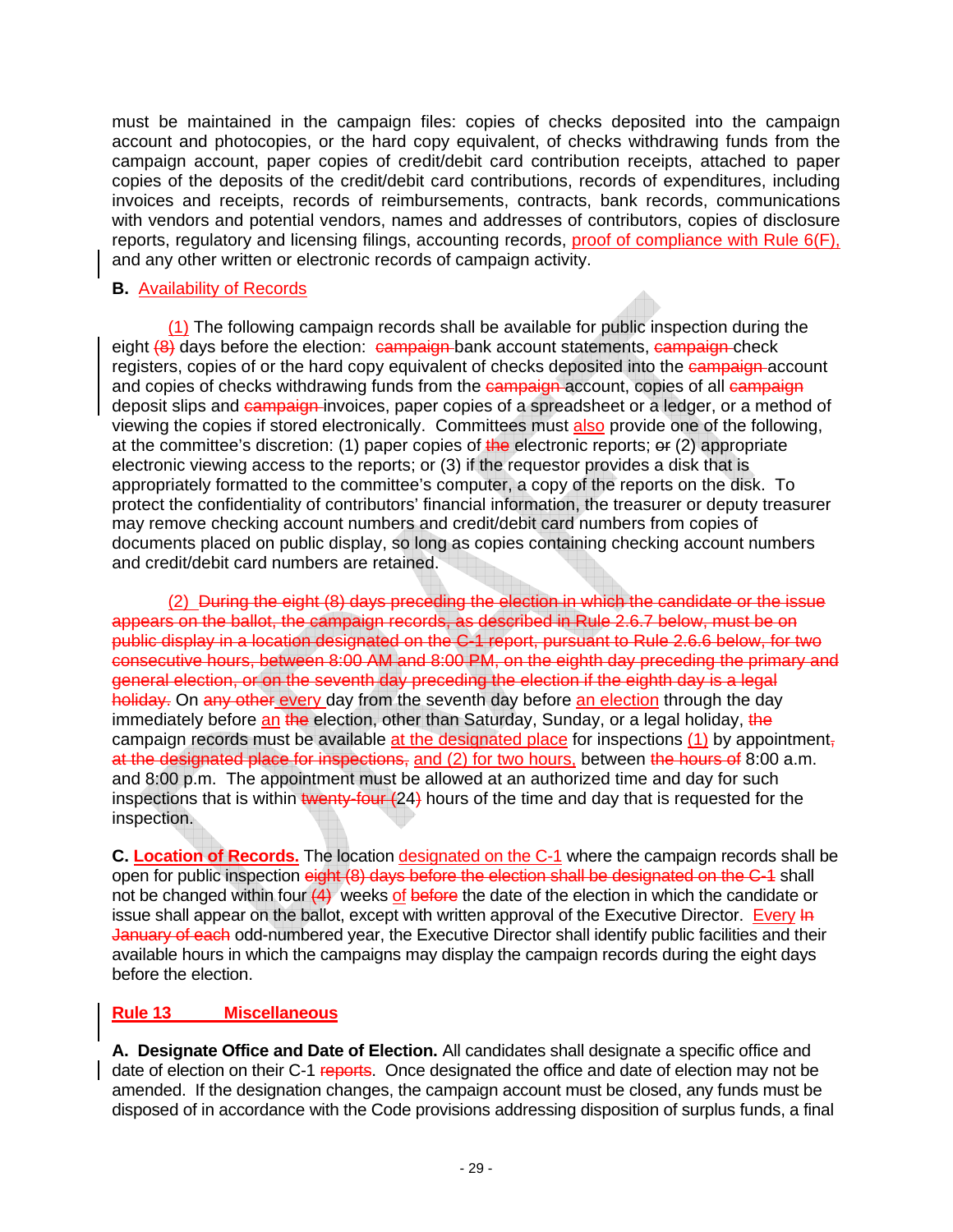report must be filed and a new account established with a new C-1 report filed bearing the new designation.

**B. Primary Election Results Uncertain.** Candidates whose results in the primary election are uncertain must continue filing all reports as though their names will appear on the General Election ballot, until the Primary Election results have been certified. Ballot issue committees with a chance of having the ballot issue appear on a special election, primary, or general election ballot must file all reports as though the ballot issue will appear on the next legally possible election ballot, until one of the following occurs:

(a) the time for filing voter signatures to qualify the ballot issue for that ballot has passed and either (i) the number of signatures submitted cannot mathematically qualify the ballot issue for that ballot, or (ii) the City Clerk reports that there are not a sufficient number of valid signatures to place the ballot issue on that ballot; or

(b) the deadline for the City Council to place the ballot issue on that ballot has passed without the Council acting to place the ballot issue on that ballot.

When either (a) or (b) has occurred, the ballot issue committee shall file all reports as though the ballot issue will appear on the next legally possible election ballot, and so forth, until there are no legally possible elections for that ballot issue.

Example 1: When A candidate appeared on the primary election ballot, but the vote was  $\frac{1}{2}$ close and that a recount has been ordered,  $\ddot{\textbf{t}}$ . The candidate must continue to file reports of all deposits on Mondays for the previous seven days, per SMC 2.04.250(C), until the results are certified and indicate that the candidate did not receive a sufficient number of votes to be placed on the general election ballot.

Example 2: Where A ballot issue committee submitted a facially sufficient number of signatures to the City $\leftarrow$ t. The signatures have not been certified, but could be certified in time for the ballot issue to be placed on the general election ballot:  $\ddagger$ . The ballot issue committee must file all reports of deposits on Mondays for the previous seven days, per SMC 2.04.250(C), from the time that there is a chance that the ballot issue could go on the general election ballot until either:

(a) the time for filing voter signatures to qualify the ballot issue for that ballot has passed and either (i) the number of signatures submitted cannot mathematically qualify the ballot issue for that ballot, or (ii) the City Clerk reports that there are not a sufficient number of valid signatures to place the ballot issue on that ballot; or

(b) the deadline for the City Council to place the ballot issue on that ballot has passed without the Council acting to place the ballot issue on that ballot.

#### **Rule 14 Public Office Funds**

**A. Prohibited Contributions.** The following persons shall not contribute to and no elected official shall accept contributions for a Public Office Fund from the following:

(1) Persons who are parties to a current contract or other transaction with the City of Seattle, or who have taken affirmative action to be considered for a contract or transaction with the City.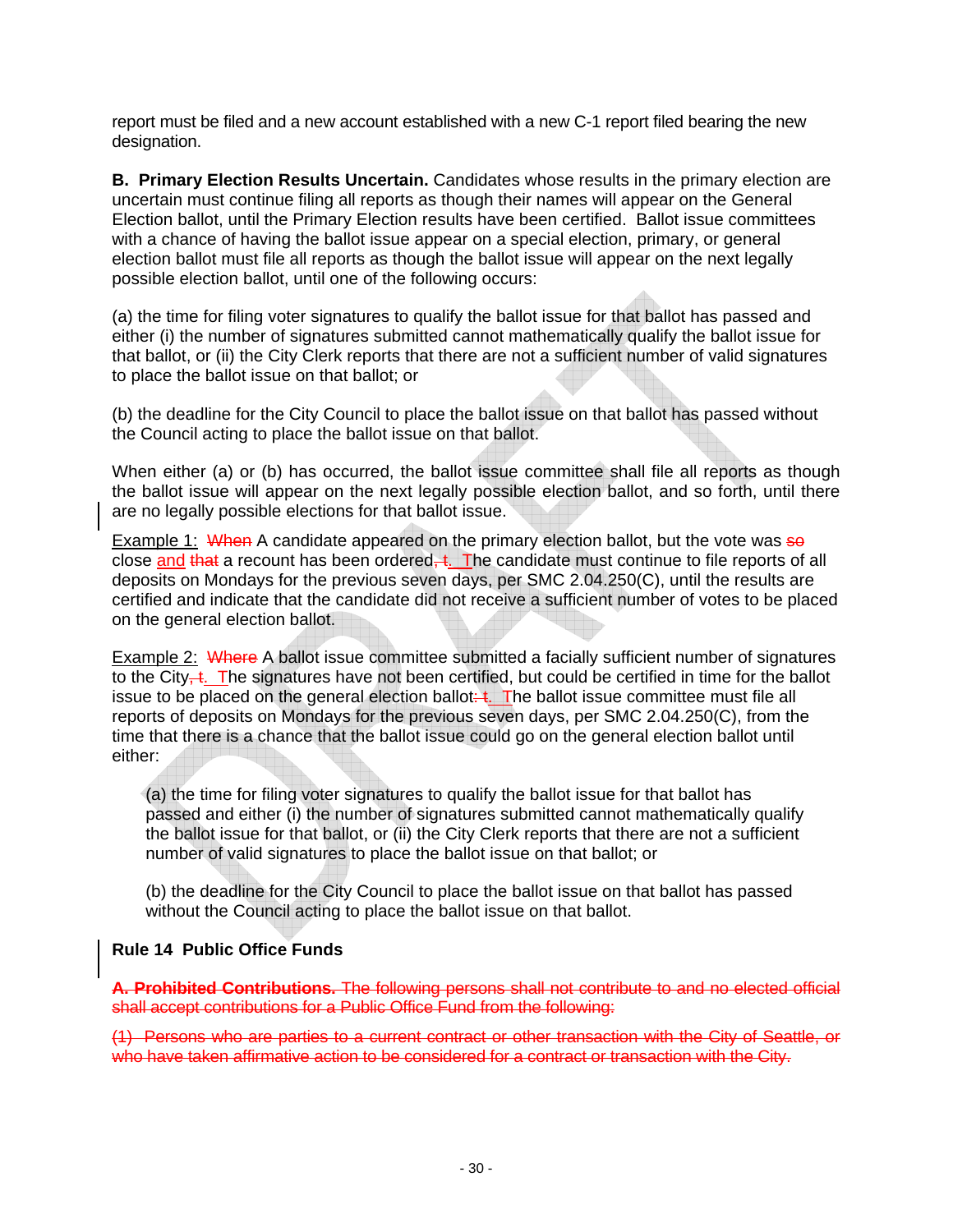- a) A person who is paid by a client to represent the client to the City, such as an attorney or an accountant representing a City vendor, does not thereby become a "party" to a transaction with the City.
- b) Transaction, as used in this section, does not include those transactions that do not involve the exercise of discretion by any elected official, such as application for a business license, and does not include the City's provision of water, electricity, waste disposal or other utility services.
- c) Affirmative action, as used in this section, includes, but is not limited to, making application, quoting a price, submitting a proposal and responding to a bid request.

(2) Political Committees organized in support of any candidate.

**B. No Contributions from Current or Pending City Contractors.** Contributors to Public Office Funds shall disclose whether they have current or pending transactions with the City, as prohibited by this rule 12.1. When soliciting contributions to Public Office Funds, or accepting non-solicited contributions to Public Office Funds, elected officials shall inform the potential or actual contributors of the provisions of rule 12.1 and obtain from the potential or actual contributor a signed confirmation that such contributor is not a current or pending contractor as described in 12.1(A)(1). The elected official shall maintain signed copies of the confirmations with the Public Office Fund account records.

**C. Separate Written Instruments.** Separate written instruments are required for a campaign contribution, an office fund contribution, or a contribution to a political action committee.

**D. Permissible Office Fund Expenditures.** Public Office Funds may be used by the elected official only for non-reimbursed public office expenditures. Such expenses include, but are not limited to, the following categories:

- (1) Purchase, lease or rental for office equipment, office furnishings and office supplies;
- (2) Conferences, meetings, receptions, and events attended in the performance of official duties by the official, or a member of the official's staff;
- (3) Travel, including lodging, meals, and other related disbursements, incurred in the performance of official duties by the official, a member of the official's staff, or a member of the official's household accompanying him or her on such travel.
- (4) Meals and entertainment directly preceding, during or following a governmental or legislative activity;
- (5) Gifts for foreign dignitaries or visiting governmental officials from other nations or states;
- (6) Memberships to civic, service or professional organizations, if such membership bears a reasonable relationship to a governmental or legislative purpose and membership does not provide a material personal benefit to the member;
- (7) Educational courses or seminars, if the courses or seminars maintain or improve skills which are employed in the performance of governmental duties by the official or a member of the official's staff;
- (8) Advertisements or endorsements in newspapers, program books, testimonials, souvenir books, or other publications if the advertisement does not support or oppose the nomination or election of a candidate for public office, does not support or oppose a ballot issue in a manner not permitted by SMC 2.04.300, and if it is not published in the year in which the official's name will appear on the ballot;
- (9) Mailings to Seattle households which provide information related to City business, including City-sponsored events, so long as such mailings do not promote or oppose a candidate for public office, do not support or oppose a ballot issue in a manner not permitted by SMC 2.04.300, and are not made during the period beginning on January 1 of the year the official's name is on the ballot and ending on the date of the general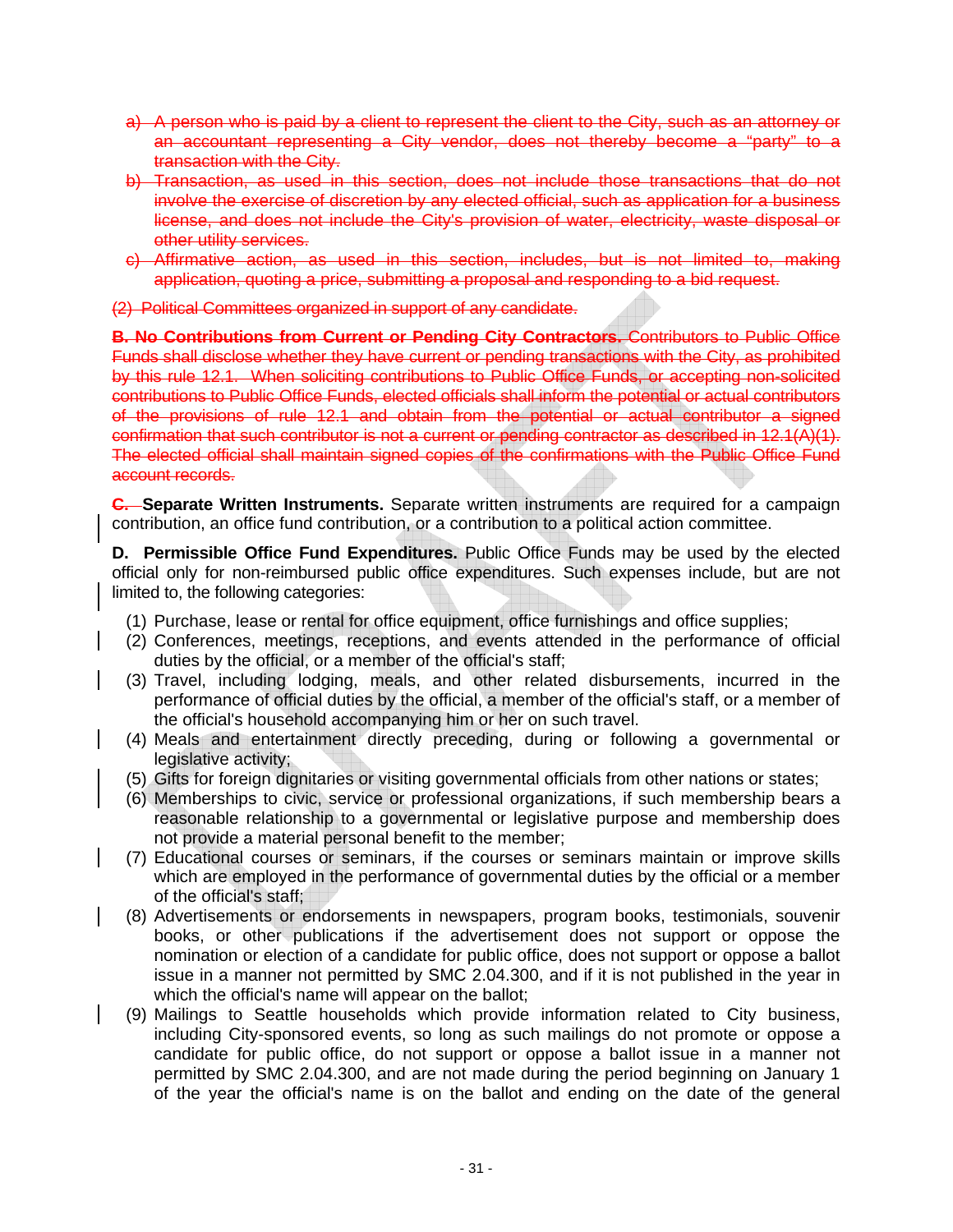election in which the official's position is subject to election or, in the case of a special election, from the date a vacancy occurred until the date of the special election;

- (10) Non-tax deductible portion of the cost of tickets to charitable or civic events.
- (11) Non-cash expressions of congratulations, appreciation or condolences sent to constituents, employees who do not work in the official's office or department, governmental officials, or other persons with whom the official communicates in his or her official capacity;
- (12) Payment of tax liabilities incurred as a result of authorized official expense fund transactions;
- (13) Accounting, professional and administrative services provided to the Public Office Fund.

#### **E. Prohibited Office Fund Expenditures.** Public Office Funds may not be used for the following:

- (1) An expenditure that in any way promotes the elected official's candidacy for any public office: Note that a campaign's use of equipment or supplies, such as a computer, paid for by Public Office Funds constitutes an illegal contribution to the campaign;
- (2) An expenditure that in any way promotes any other candidate for public office, or in any way supports or opposes a ballot issue in a manner not permitted by SMC 2.04.300;
- (3) Donations to tax-exempt charitable, civic or service organizations, including the tax deductible portion of the cost of tickets to charitable or civic events.
- (4) Memberships, other than those described in Rule 12.2(f);
- (5) Compensation or benefit supplements for City employees for performance of duties that would be required or expected in the regular course of performing City duties;
- (6) An expenditure that is not directly related to the elected official's duties as an elected official.

**F. Separate Mailing Address.** The mailing address of all Public Office Funds shall be a different address from any address used by a candidate political committee. Any solicitation of funds for a Public Office Fund must contain this unique address and inform the person being solicited that the solicitation is for a Public Office Fund, not a political committee.

**G. When Office-Holder is Re-Elected or Leaves Office.** An elected official who wins reelection to the same office may not organize a new Public Office Fund, if one already exists. When an elected official leaves the office for which the Public Office Fund was established, he or she shall dispose of the surplus office funds as provided in SMC 2.04.480(G)  $\frac{1}{10}$ . returned to contributors, donated to a charitable organization or transferred to the SEEC for deposit in the City general fund.

**H. Office Funds Subject to Campaign Disclosure Regulations.** All rules relating to the reporting of campaign financing contained in SMC 2.04 shall apply to Public Office Funds as if they were campaign funds, except as provided in this Rule 12.

 $\mathfrak{D}$ 

**2.2.3 Candidates May Not Contribute To Other Candidates.** City office candidates and City elected officials may not establish a political committee to contribute funds to other candidates.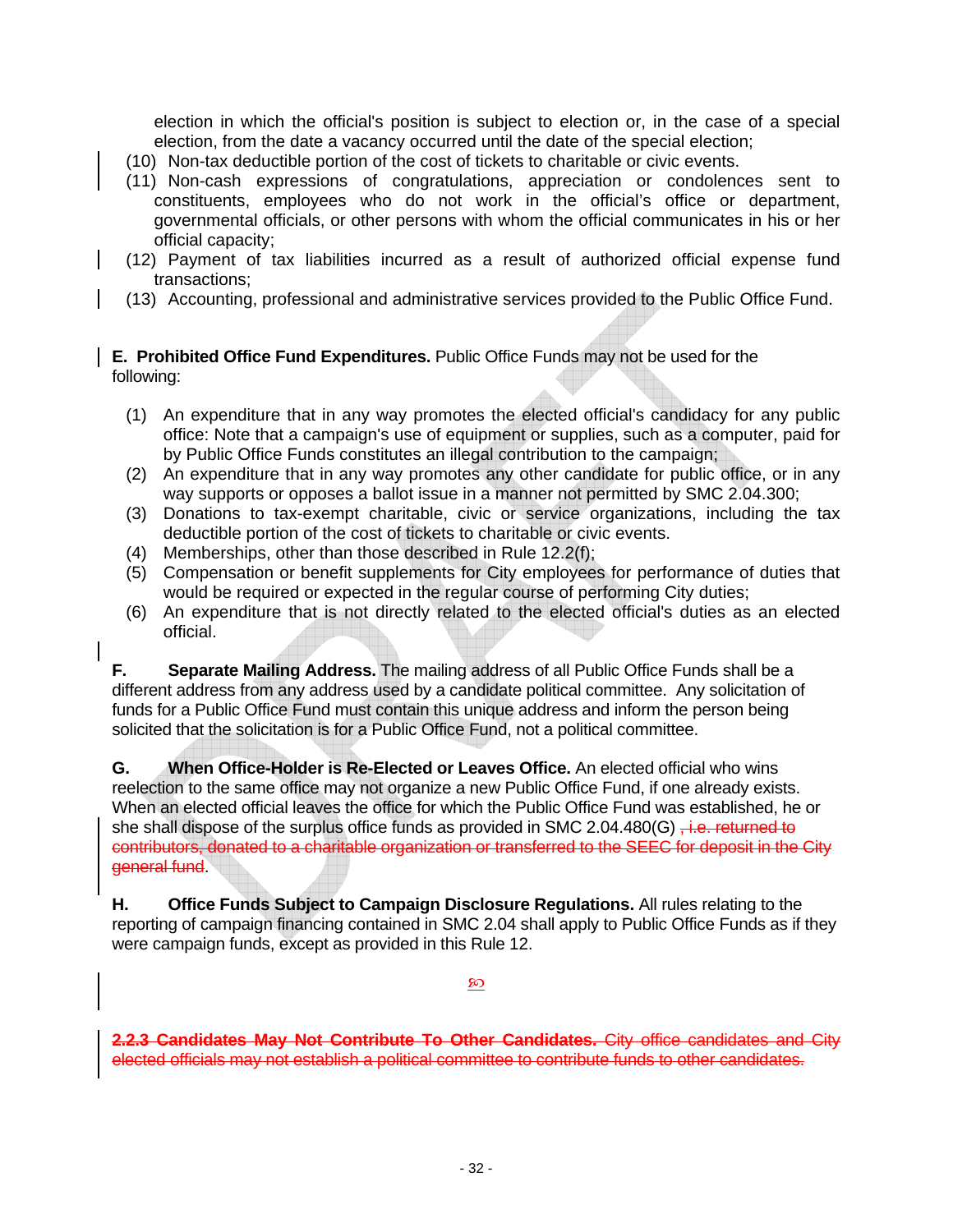#### **2.3 CAMPAIGN TREASURER - DEPOSITORY – IDENTIFIED.** The form for reporting a

candidate's campaign treasurer, campaign depository, and any deputy campaign treasurer, as well as any changes in these, as required by SMC 2.04.170, shall be PDC form C-

**2.4.1 Deposit of Contributions In Designated Account.** The treasurer or deputy treasurer shall prepare a PDC form C-3 report for the deposit of all monetary contributions received by a candidate, political committee, campaign treasurer or deputy campaign treasurer. See SMC 2.04.180. All contributions must be deposited within five (5) business days of receipt by the candidate or any member of the political committee. C-3 reports may be filed at the time of deposit. The treasurer or deputy treasurer who made the deposit must prepare and sign the report.

**2.5.1** PDC forms C-3, C-4, and Schedules A, B, and C are the forms a continuing political committee shall file. Committees must begin filing these reports when they expect to make a contribution to a City Office candidate or ballot issue. If the organization has cash on hand at the time the initial filing is due, then the committee must include in the report the initial receipt of the funds that were on hand at the time the initial filing was due, on a first-in, first-out basis. Continuing political committees must continue to file reports until the end of the cycle of the office sought by the candidate to whom they contributed, or until the committee's debts are paid, whichever occurs later. These reports are due on the tenth (10th) day of the month, unless the preceding month's total activity (contributions received and expenditures made) equals Twohundred Dollars (\$200) or less. If that is the case, a report of the accumulated information is due on the tenth (10th) day of the month following the month when aggregate campaign activity (contributions and expenditures) exceeds Two-hundred Dollars (\$200). See SMC 2.04.230(B).

**2.5.2** The form for the filing of statements by "non-reporting committees," e.g., committees or organizations located in another state, as required by SMC 2.04.260 (A) (11), shall be PDC form C-5.

**2.6.1 A. Reporting Contributions.** PDC form C-3 is the form for reporting the names and addresses of all contributors and the amount of their contributions, including the aggregate donated by each such contributor during the current election cycle, as required by SMC 2.04.250. Contributions of Twenty-five Dollars (\$25) or less may be reported without identifying contributors. Treasurers must, however, maintain a list of the names and addresses of such contributors. When a contributor's aggregate contributions total more than Twenty-five Dollars (\$25), the contributor's name and address must be reported on the C-3 report. All contributors of more than One-hundred Dollars (\$100), in one contribution or in the aggregate, must be reported by listing name, address, occupation, name and city and state of employer.

**2.6.2** Candidates may not use campaign funds to make contributions to other candidates or political committees.

**2.6.5** During the eight (8) days preceding the election in which the candidate or the issue appears on the ballot, the campaign records, as described in Rule 2.6.7 below, must be on public display in a location designated on the C-1 report, pursuant to Rule 2.6.6 below, for two consecutive hours, between 8:00 AM and 8:00 PM, on the eighth day preceding the primary and general election, or on the seventh day preceding the election if the eighth day is a legal holiday.

**2.7.1 Forms.** PDC forms C-3, C-4, and Schedules A, B, C and L-4 are the forms used by a treasurer or deputy treasurer each period to identify the funds on hand, the names and addresses of all contributors, the amounts of all the loans and contributions, and all expenditures. See SMC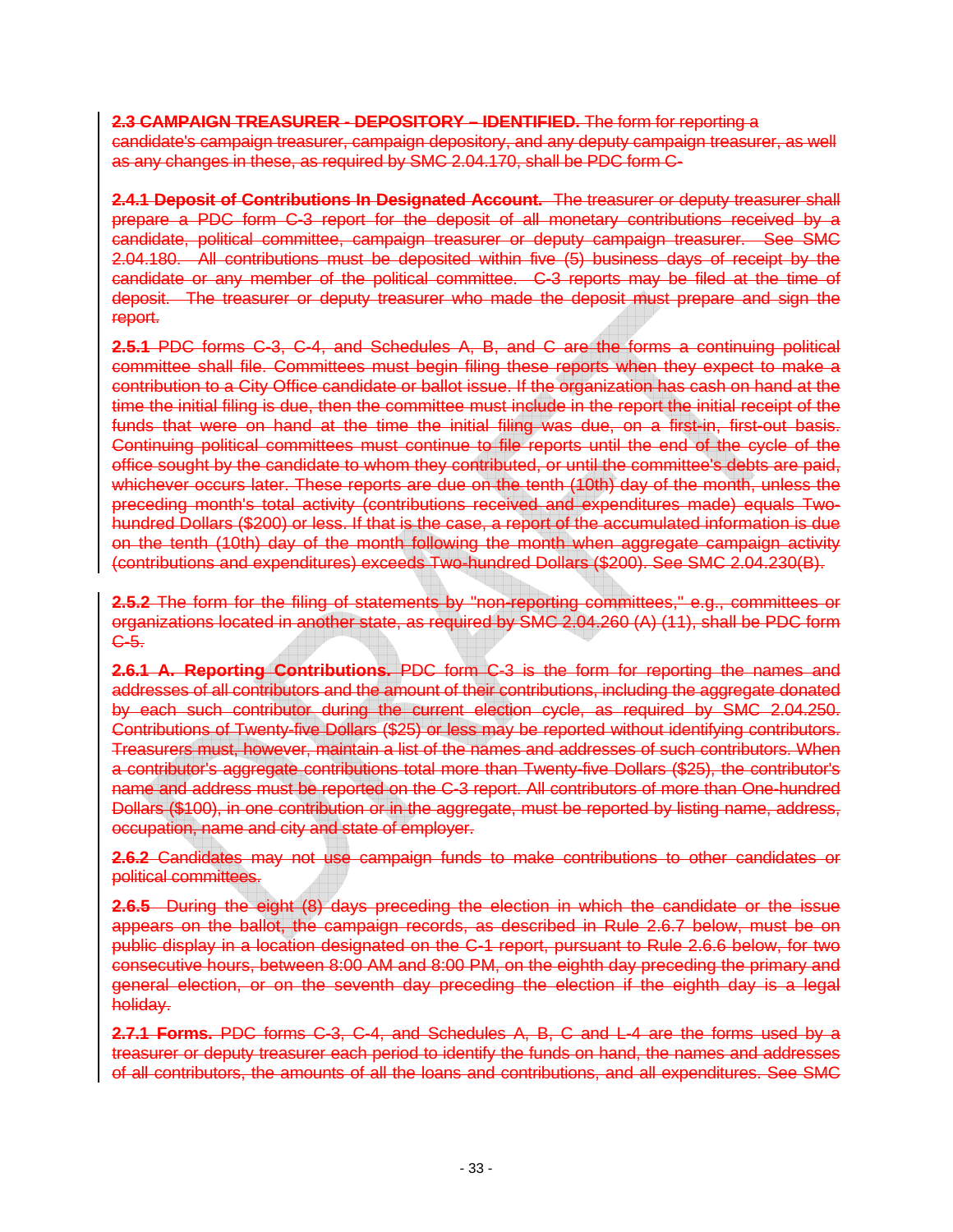2.04.260. The treasurer or deputy treasurer who prepares the C-3 and the treasurer who prepares the C-4, and Schedules A, B, C and L-4 reports, on the appropriate forms, must sign the report.

**2.7.8 Maintain Records.** Treasurers and candidates need not submit to the City Clerk copies of receipts for reimbursement to individuals who have made expenditures on the campaign's behalf. Such receipts must be delivered by the individual being reimbursed at the time of the reimbursement and shall be maintained in the campaign files.

**2.7.10 Petty Cash.** Each political committee may have one (1) petty cash fund. The fund may never exceed more than Two-hundred Dollars (\$200.00). Petty cash should not be used when a check can be conveniently written. The procedures for administering and reporting a petty cash fund are as follows:

PROCEDURE 1 - ESTABLISHING A FUND - The treasurer shall determine the amount needed for approximately one (1) month and write a check for the amount. This check shall be payable to the person who will be responsible for the petty cash fund. This person shall then deposit the check in his/her personal bank account and put the full amount of the cash into the petty cash box or envelope, which he/she shall administer. The treasurer shall not report this check setting up the petty cash fund as an expenditure on Schedule A. Instead, with the Schedule A that reports the expenditures for the period in which that check was written, the treasurer shall include a copy of the check and a signed statement from the person who will be responsible for the petty cash fund that he/she understands that before the end of the election cycle, he/she must deliver receipts for all expenses or cash in the full amount of the advance received.

PROCEDURE 2 - USE OF PETTY CASH - As small purchases are made, receipts for all purchases shall be placed in the petty cash fund records. The sum of cash and receipts must always equal the starting amount.

PROCEDURE 3 - REPLENISHING THE FUND - The person responsible for the petty cash fund shall deliver receipts from petty cash fund records to the treasurer. The treasurer shall then write a check for the amount of the receipts so delivered. This check will be payable to the person responsible for the fund. The person responsible for the fund shall then cash this check and place the cash into the petty cash box or envelope. The treasurer shall place the receipts in the campaign's records (not back in the petty cash box or envelope). The replenishment check shall be reported normally on Line 3 of a Schedule A. The description of this expenditure must be itemized, even if less than \$50. The description shall include "Replenishment of Petty Cash Fund".

PROCEDURE 4 - CLOSING OF FUND - The fund will first be replenished using Procedure 3 above. After the fund is replenished, the person responsible for the fund shall deposit the cash in to his/her personal bank account and write a personal check for the starting amount of the fund payable to the campaign. The treasurer shall deposit this check in the campaign bank account, but shall not report its deposit on a C-3. Instead, the treasurer shall deliver a statement from the person responsible for the fund that he/she has repaid the full starting amount of the petty cash advance. This statement shall be signed by the treasurer and the person responsible for the fund.

**2.8.1 PDC form C-6**. PDC form C-6 shall be the form for reporting independent campaign expenditures which by itself or when added to all other such independent campaign expenditures made during the same election campaign by the same person equals One-hundred Dollars (\$100) or more, as required by SMC 2.04.270.

**2.8.2 Expenditures by Others.** Expenditures made on behalf of a candidate or political committee by any person, agency, firm, organization, etc. employed or retained for the purpose of organizing, directing, managing or assisting the candidate's or committee's efforts shall be deemed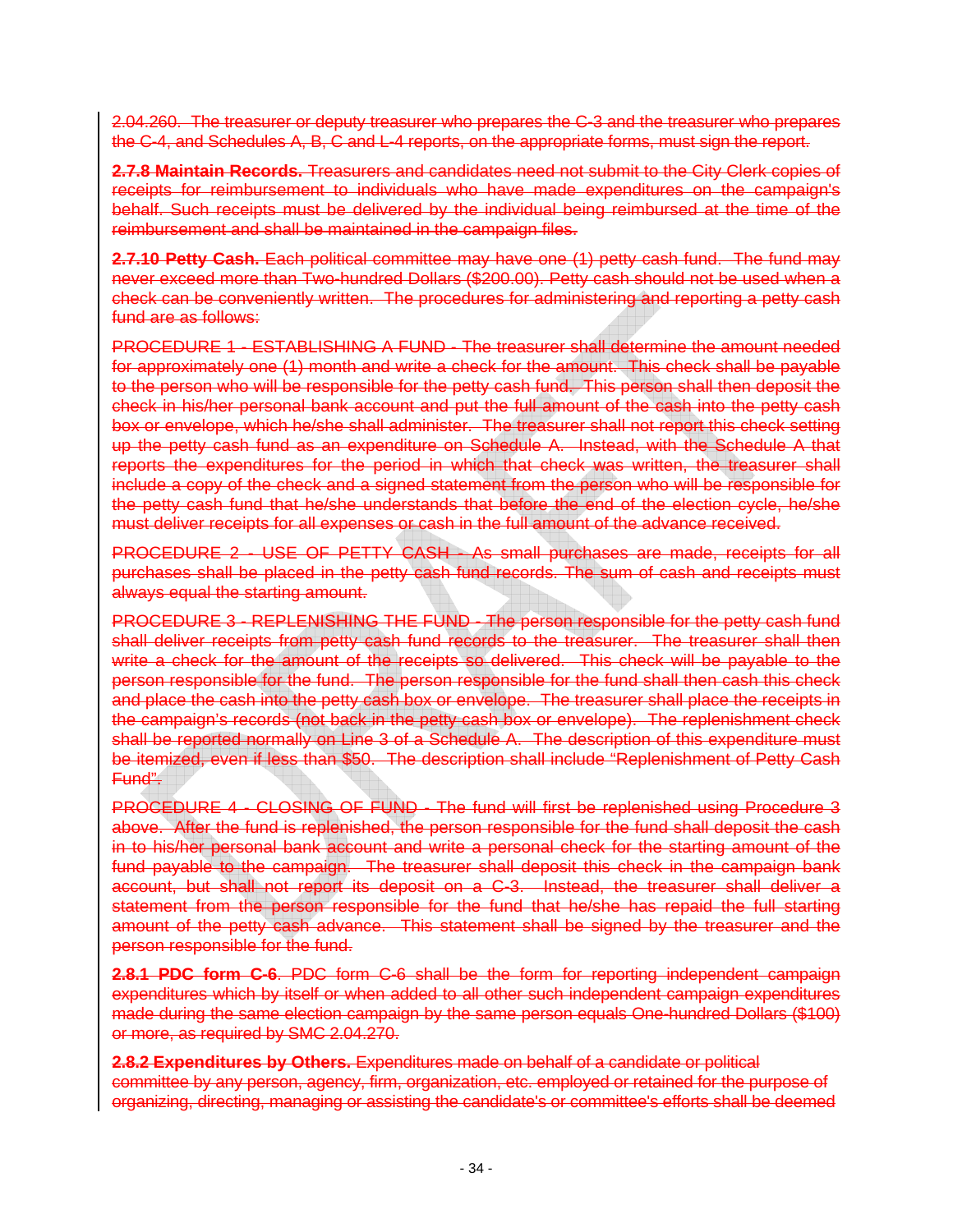expenditures by the candidate or committee. Such expenditures shall be reported by the candidate or committee as if made or incurred by the candidate or committee. Candidates and political committees shall instruct their vendors to report all expenditures made on their behalf to the candidate or committee, e.g. any payments made by a vendor to a subcontractor should be communicated to the campaign. See WAC 390-16-205 and SMC 2.04.290(

### **2.10 MINI CAMPAIGN REPORTING--**

**2.10.1 Eligibility for Mini Campaign Reporting**. (1) If (a) a City office candidate reasonably expects that neither the aggregate contributions nor the aggregate expenditures will exceed Three Thousand Five Hundred Dollars (\$3,500) plus the amount of the candidate's filing fee provided by law and if no contribution or contributions from any source other than the candidate's personal resources within such aggregate will exceed Three Hundred Dollars (\$300) in the relevant election cycle, OR (b) a City ballot issue committee reasonably expects that neither the aggregate contributions nor the aggregate expenditures will exceed Three Thousand Five Hundred Dollars (\$3,500) and if no contribution or contributions from any source within such aggregate will exceed Three Hundred Dollars (\$300) in the relevant election cycle, AND if the City office candidate or the City ballot issue committee is in compliance with the other subparts of this rule 2.10, the City office candidate or the City ballot issue committee need not comply with the provisions of SMC 2.04.250 through SMC 2.04.275, except as otherwise prescribed in this rule 2.10.

(2) So long as a candidate or ballot issue committee meets all requirements in subsection 1 above, that candidate or committee shall not be required to designate a campaign depository bank account (WAC 390.16.105).

**2.10.2 Conditions for granting use.** The exemptions allowed in this rule 2.10 shall apply to a candidate or ballot issue committee only during compliance with the following conditions.

(1) The candidate or political committee must timely file the C-1 registration statement with the Public Disclosure Commission and the City Clerk. Non-candidate committees must also timely file the C-1pc registration statement with King County Records & Elections if they do not file electronically with the PDC. The statement shall declare that the candidate or ballot issue committee will exceed neither the contribution limit nor the expenditure limit set out in this rule 2.10. Candidates must also timely file the F-1 personal financial affairs statement with their C-1 registration statement.

(2) The candidate or ballot issue committee must, throughout the relevant period, keep current records in sufficient detail to allow the candidate or ballot issue committee to make reports otherwise required by SMC 2.04.250 through SMC 2.04.275 if the filing of such reports becomes necessary as a result of exceeding the contribution or expenditure limitation.

(3) The candidate or ballot issue committee treasurer shall, during the eight (8) days immediately preceding the date of the election, maintain records of contributions and expenditures current within one (1) business day. These records shall be open for public inspection during the hours designated on the registration statement at the principal campaign headquarters or, if there is no campaign headquarters, at the address of the campaign treasurer or such other place as may be authorized by the Executive Director.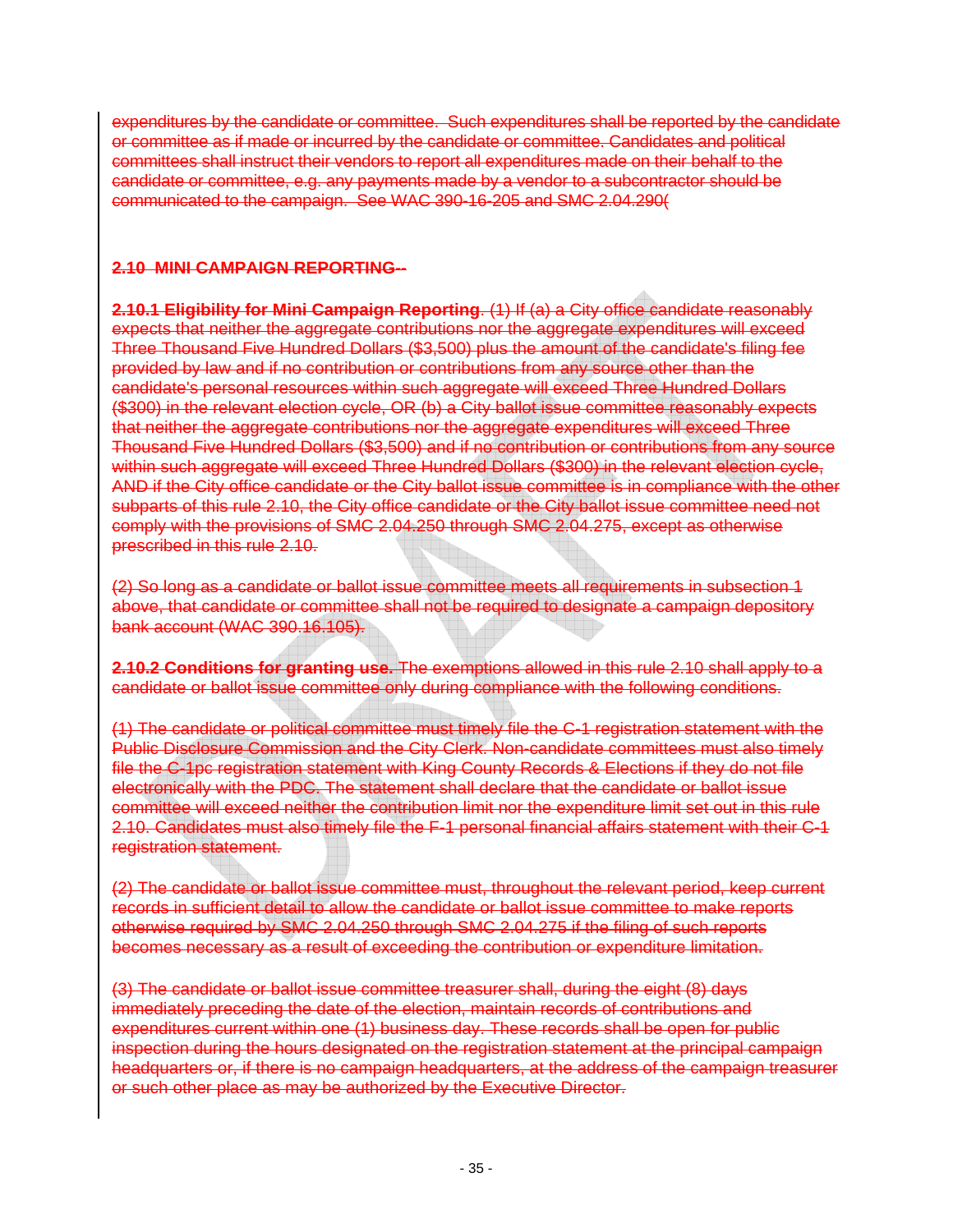**2.10.3 Times for filing reports** C-1 and C-4 Reports. City office candidates and ballot issue committees intending to use the mini reporting recognized and regulated by this rule shall timely file the C-1 and F-1 reports. City office candidates and ballot issue committees shall use the standard report Form C-4. The report Form C-4 filed by any candidate or ballot issue committee intending to use the mini reporting recognized and regulated by this rule shall be filed by each candidate and ballot issue committee on the tenth (10th) day of the month after all bills are paid and all campaign activity has ceased, but in no event will the final report be filed later than the tenth (10th) day of the third (3rd) month after the election in which the candidate or issue appeared on the ballot. This filing usually occurs one month after the candidate or issue appears on the ballot.

**2.10.4 Exceeding limitations.** (1) Whenever there is reason to believe that any of the aggregate limitations specified in this rule will or may be exceeded, or if such limitations are in fact exceeded, the candidate or committee must change reporting options by opening a separate campaign depository bank account, if one does not already exist, and filing a new C-1 and a C-4 for the period up to that date. The new C-1 and C-4 must be filed on or before the day on which any applicable limit established in subsection 2.10.1(1) of this rule is exceeded. Failure to timely file the new C-1 or C-4 will entitle the Executive Director to impose late filing penalties pursuant to SMC 2.04.330 for each day a report should have been filed but was not filed.

(2) When the new C-1 and C-4 reports are filed, the Executive Director shall investigate why the ordinary filing and depository requirements were not complied with in the first instance and whether or not the probability of exceeding the limitations in this rule 2.10 was reasonably foreseeable. If the investigation shows that the declaration by the candidate, committee, or other person filed under rule 2.10.2(1) was made in good faith and that the probability of exceeding such limitations was not reasonably foreseeable, the Executive Director will close the investigation but may reopen the investigation and reconsider the good faith finding if the candidate or ballot issue committee is not in full future compliance with all applicable requirements of chapter 2.04 SMC.

(3) Any person who knowingly or negligently causes or permits the limitations specified in these regulations to be exceeded without filing the reports required by SMC 2.04 or this rule shall be deemed to have violated the applicable reporting provisions of SMC 2.04.

**SMC 2.04.060 Executive Director Duties.** The Executive Director of the Seattle Ethics and Elections Commission shall be responsible for the management of said office, may in the exercise of such duties consult with the Seattle Ethics and Elections Commission and in that connection is authorized to:

A. Relieve, by published regulations of general applicability, candidates or political committees of obligations to comply with some or all the reporting provisions of this chapter relating to disclosure of campaign finances, if they have not received contributions nor made expenditures of more than Three Thousand Five Hundred Dollars (\$3,500) plus, in the case of candidates, the amount of the candidate's filing fee provided by law, in connection with any election campaign; and…

**WAC 390-16-105 Mini campaign reporting -- Eligibility.** (1) A candidate or candidate's authorized committee, as those terms are defined in RCW [42.17.020](http://search.leg.wa.gov/wslrcw/RCW  42  TITLE/RCW  42 . 17  CHAPTER/RCW  42 . 17 .020.htm), shall not be required to comply with the provisions of RCW [42.17.060](http://search.leg.wa.gov/wslrcw/RCW  42  TITLE/RCW  42 . 17  CHAPTER/RCW  42 . 17 .060.htm) through [42.17.090](http://search.leg.wa.gov/wslrcw/RCW  42  TITLE/RCW  42 . 17  CHAPTER/RCW  42 . 17 .090.htm) except as otherwise prescribed in WAC [390-16-038](http://search.leg.wa.gov/wslwac/WAC 390  TITLE/WAC 390 - 16  CHAPTER/WAC 390 - 16 -038.htm), [390-16-115](http://search.leg.wa.gov/wslwac/WAC 390  TITLE/WAC 390 - 16  CHAPTER/WAC 390 - 16 -115.htm), and [390-16-125](http://search.leg.wa.gov/wslwac/WAC 390  TITLE/WAC 390 - 16  CHAPTER/WAC 390 - 16 -125.htm) when neither aggregate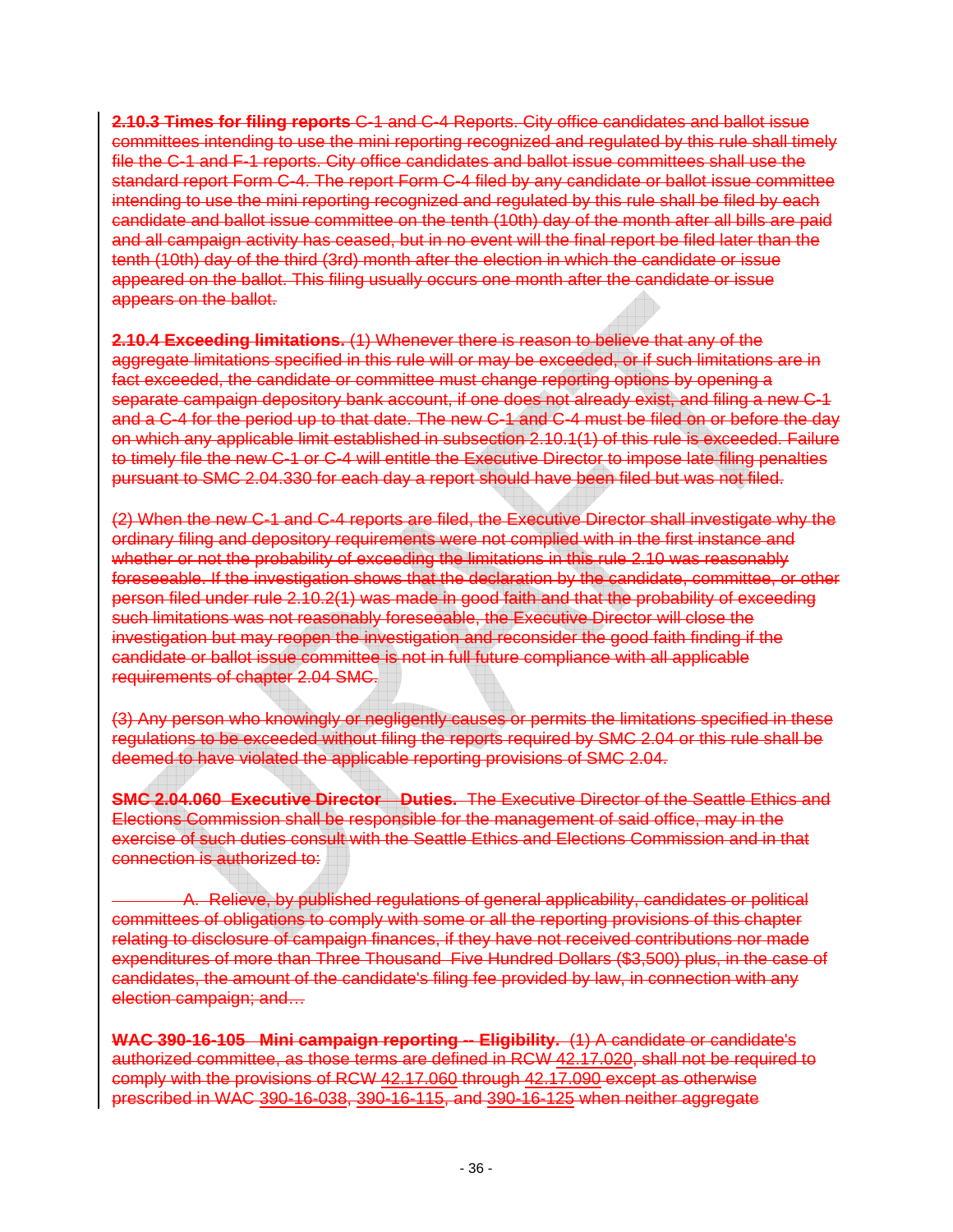contributions nor aggregate expenditures exceed the amount of the candidate's filing fee provided by law plus a sum not to exceed three thousand five hundred dollars and no contribution or contributions from any person other than the candidate within such aggregate exceed three hundred dollars. However, a bona fide political party may pay the candidate's filing fee provided by law without that payment disqualifying that candidate from eligibility under this section.

 (2) A political committee, as that term is defined in RCW [42.17.020,](http://search.leg.wa.gov/wslrcw/RCW  42  TITLE/RCW  42 . 17  CHAPTER/RCW  42 . 17 .020.htm) shall not be required to comply with the provisions of RCW [42.17.060](http://search.leg.wa.gov/wslrcw/RCW  42  TITLE/RCW  42 . 17  CHAPTER/RCW  42 . 17 .060.htm) through [42.17.090](http://search.leg.wa.gov/wslrcw/RCW  42  TITLE/RCW  42 . 17  CHAPTER/RCW  42 . 17 .090.htm) except as otherwise prescribed in WAC [390-16-038](http://search.leg.wa.gov/wslwac/WAC 390  TITLE/WAC 390 - 16  CHAPTER/WAC 390 - 16 -038.htm), [390-16-115](http://search.leg.wa.gov/wslwac/WAC 390  TITLE/WAC 390 - 16  CHAPTER/WAC 390 - 16 -115.htm), and [390-16-125](http://search.leg.wa.gov/wslwac/WAC 390  TITLE/WAC 390 - 16  CHAPTER/WAC 390 - 16 -125.htm) when neither aggregate contributions nor aggregate expenditures exceed three thousand five hundred dollars and no contribution or contributions from any person exceed three hundred dollars.

 (3) A continuing political committee, as that term is defined in RCW [42.17.020](http://search.leg.wa.gov/wslrcw/RCW  42  TITLE/RCW  42 . 17  CHAPTER/RCW  42 . 17 .020.htm), shall not be required to comply with the provisions of RCW [42.17.060](http://search.leg.wa.gov/wslrcw/RCW  42  TITLE/RCW  42 . 17  CHAPTER/RCW  42 . 17 .060.htm) through [42.17.090](http://search.leg.wa.gov/wslrcw/RCW  42  TITLE/RCW  42 . 17  CHAPTER/RCW  42 . 17 .090.htm) except as otherwise prescribed in WAC [390-16-038](http://search.leg.wa.gov/wslwac/WAC 390  TITLE/WAC 390 - 16  CHAPTER/WAC 390 - 16 -038.htm), [390-16-115,](http://search.leg.wa.gov/wslwac/WAC 390  TITLE/WAC 390 - 16  CHAPTER/WAC 390 - 16 -115.htm) and [390-16-125](http://search.leg.wa.gov/wslwac/WAC 390  TITLE/WAC 390 - 16  CHAPTER/WAC 390 - 16 -125.htm) when neither aggregate contributions nor aggregate expenditures during a calendar year exceed three thousand five hundred dollars and no contribution or contributions from any person exceed three hundred dollars.

[Statutory Authority: RCW [42.17.370\(](http://search.leg.wa.gov/wslrcw/RCW  42  TITLE/RCW  42 . 17  CHAPTER/RCW  42 . 17 .370.htm)1). 02-03-018, § 390-16-105, filed 1/4/02, effective 2/4/02. Statutory Authority: RCW [42.17.370.](http://search.leg.wa.gov/wslrcw/RCW  42  TITLE/RCW  42 . 17  CHAPTER/RCW  42 . 17 .370.htm) 01-10-050, § 390-16-105, filed 4/26/01, effective 6/1/01. Statutory Authority: RCW [42.17.370\(](http://search.leg.wa.gov/wslrcw/RCW  42  TITLE/RCW  42 . 17  CHAPTER/RCW  42 . 17 .370.htm)1). 86-04-071 (Order 86-01), § 390-16-105, filed 2/5/86; Order 91, § 390-16-105, filed 7/22/77; Order 62, § 390-16-105, filed 8/26/75.]

**7.1 Final Report Required.** All candidates and political committees must file final C-4 reports no later than May 10, for the period ending April 30, of the year after the candidate's name or the ballot issue appeared on the primary or general election ballot. For special elections, candidates and political committees (candidate and ballot issue) must file final reports no later than the tenth (10th) day of the sixth (6th) month after the special election in which the issue was decided.

**7.3 How to Dispose of Surplus Funds.** Pursuant to SMC 2.04.375, a candidate or political committee with surplus funds may dispose of those funds only in the following ways:

(a) return the surplus to contributors;

(b) transfer the surplus to the candidate's personal account as reimbursement for lost earnings, only if the candidate has documented the losses throughout the campaign;

(c) donate the surplus to a political party;

(d) donate the surplus to a charitable organization registered with the Secretary of State;

(e) donate the surplus to the state general fund; or

(f) transfer the surplus to a new campaign for the same candidate, same office.

**7.4 TRANSFERRING SURPLUS.** A candidate committee may transfer surplus funds to a new campaign for the same office and a ballot issue committee may transfer surplus funds to a continuing political committee by reporting this transfer as an expenditure on line 3 of the Schedule A report with the final C-4 report. Within two (2) weeks of such transfer the new campaign for the same office must file a C-1 report, a C-4 report describing receipt of the funds from the old campaign. Such funds may be transferred to the new campaign before the beginning of the election cycle for that new campaign.

**7.7 Transferring Debt and Expenditure Limits.** If expenditure limits are ever implemented, payment of a debt transferred from a previous campaign for the same office shall not count against the expenditure limit of the new campaign, but shall count against the expenditure limit of the old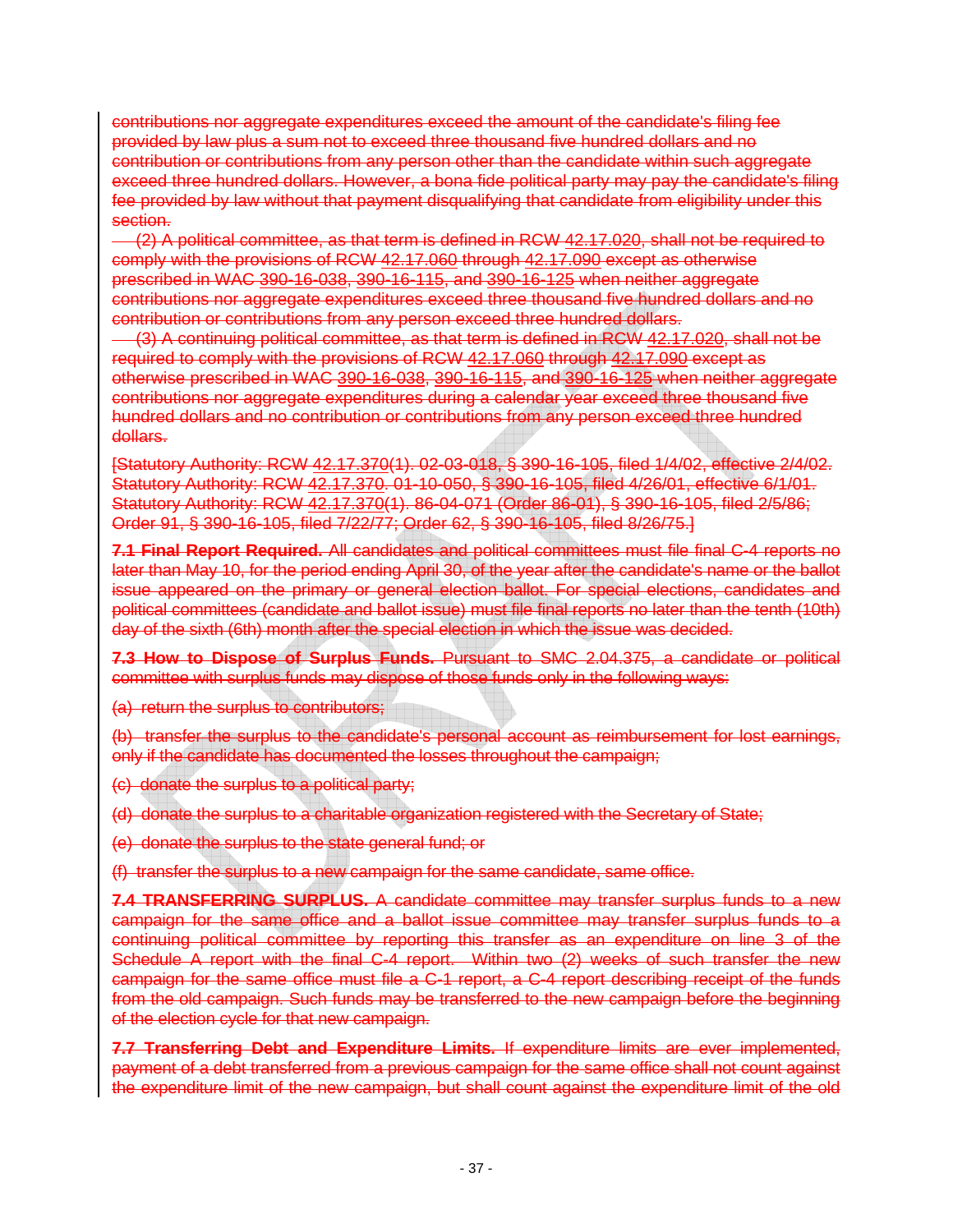campaign. Thus a candidate who incurred debt in a previous campaign is not penalized in a new campaign for the same office.

### **8. CIVIL ASSESSMENTS FOR LATE FILINGS**

**8.1. Late Filing Penalties.** The Executive Director of the Commission may levy civil assessments against candidates and political committees for reports that are late. The assessment for reports due within seven (7) days of an election will be a penalty of Fifty Dollars (\$50.00) a day for each day they are late up to and including election day and Ten Dollars (\$10.00) a day thereafter. The assessment for all other reports will be Ten Dollars (\$10.00) for each day they are late.

**8.3. Appeal of Late Filing Penalties.** A person may appeal the Executive Director's assessments to the Commission, under the following procedure:

- (a) Upon the written request of a party aggrieved by the Executive Director's decision to impose a penalty, the decision may be reviewed by the Commission.
- (b) Such a request for review shall be served at the office of the Commission no later than fourteen (14) days after the date of mailing the decision for which review is sought.
- (c) A request for review shall state the grounds therefor, and shall be no longer than twelve 8½" x 11" double-spaced pages in length with margins of at least 1" on every side, and no more than twelve characters per inch.
- (d) The Executive Director shall schedule a public hearing for the next practicable meeting. The Executive Director shall also determine a briefing schedule that will allow the appellant and the Executive Director to submit a written explanation of their positions at least sixteen (16) days before the public hearing. Each party shall also submit a written reply to the other's position statement. The written replies shall be submitted to the Commission at least nine (9) days before the hearing.
- (e) During the public hearing, held by the Commission, fifteen (15) minutes will be allotted for each side, including time to answer any questions posed by the Commission. The appellant may reserve some of his/her allotted time for rebuttal.
- (f) When a request for review is served, enforcement of the decision of which reconsideration is sought shall be stayed and the decision shall not be final until the Commission has acted on the request for review.
- (g) The Commission shall act on the request at the next meeting at which it may be practicable by:
	- (1) deciding whether to review the Executive Director's decision; and
	- (2) if it decides to do so, either affirming, reversing, or amending the decision.

(h) In reviewing the Executive Director's decision, the Commission shall base its review on whether the Executive Director had a rational basis for the decision, and shall only reverse or amend a decision to the extent that such a rational basis is lacking.

**9.3 Permissible Campaign Expenditures.** Campaign funds may be used only to promote candidacy, i.e., to pay for items including, but not limited to: campaign literature, broadcast advertising, postage to mail campaign literature, newspaper and periodical advertising (including solicited newspaper ads to celebrate events in a campaign year, e.g., Happy New Year ad in Chinese Post--in non-election years these may be paid from Office Funds), yard signs, billboards, buttons, stickers, fund-raisers, surveys and polls, campaign travel and respective accommodations and meals, campaign management services, campaign consultant services, campaign employees' compensation and benefits, campaign general operation and overhead, legal and accounting expenses to comply with government regulations. Campaign funds may be used for donations to charities doing business in the City when such donations would promote candidacy. Surplus campaign funds may be donated to any charity registered with the Secretary of State.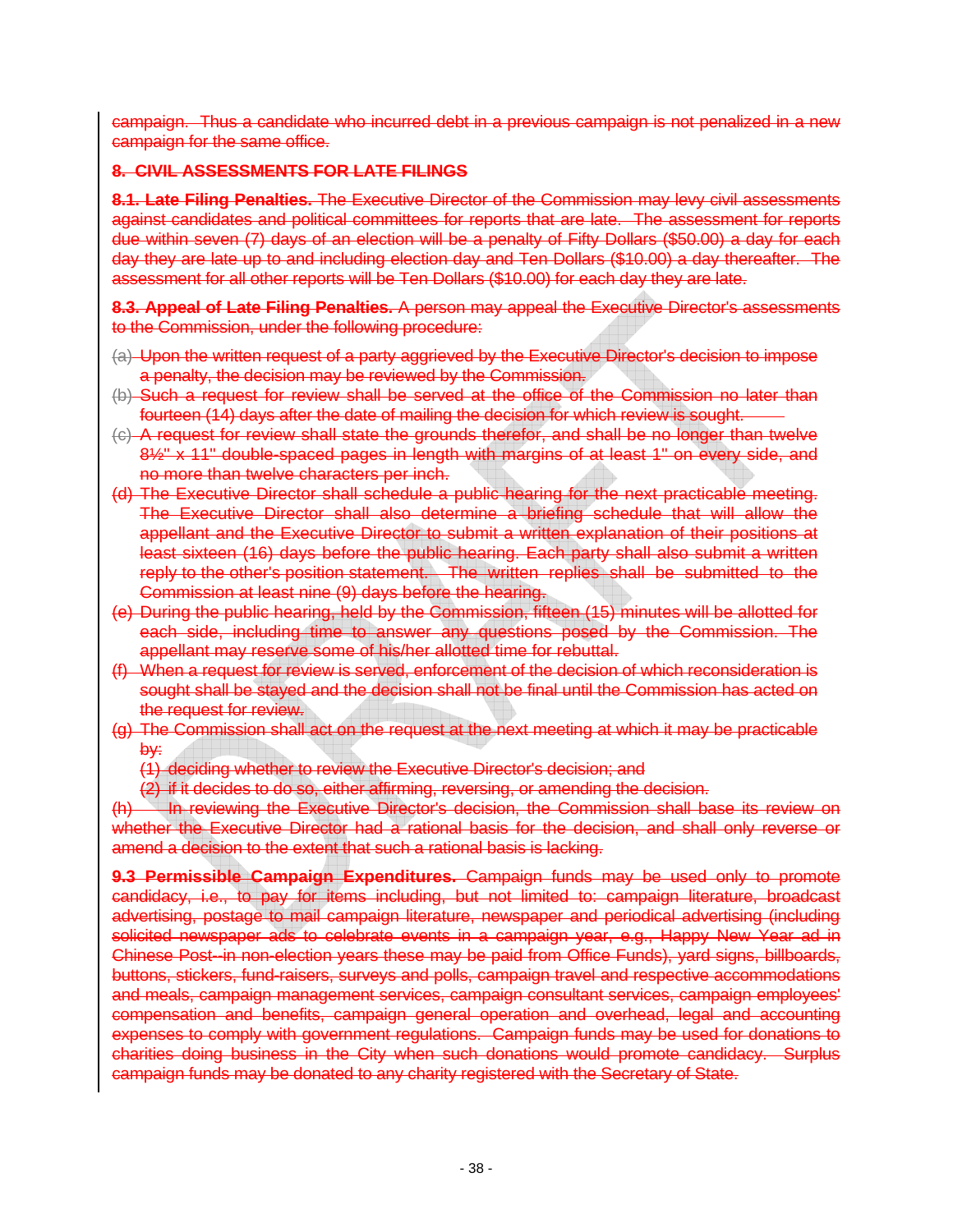**10.1 Sponsor ID language.** Sponsor identification shall begin with the words "paid for by" or "sponsored by," except that advertising paid for by an independent expenditure shall begin with "NOTICE TO VOTERS (Required by law): This advertisement is not authorized or approved by any (candidate or ballot proposition committee, as appropriate). It is paid for by (name, street address, city, state"). Sponsor identification on an in-kind contribution shall state "sponsored by" and the name and street address of the candidate or committee that benefits from and reports the in-kind contribution. Sponsor identification on political advertising paid for by the candidate or political committee that benefits shall state "paid for by" and the name and street address of the candidate or committee. If a person acts as an agent for another or is reimbursed by another for the payment, the original source of the payment is the sponsor.

**12.4.1 File with City Clerk.** All Public Office Fund Reports shall be filed with the Seattle City Clerk.

**12.4.2 Statement of Organization.** The institution of a Public Office Fund shall be reported on a form provided by the SEEC, within two (2) weeks of establishing such fund. The name of the reporting entity shall be "Office Fund of," followed by the name of the elected official organizing the office fund, e.g. "Office Fund of John Doe". This name shall be used on all forms wherever a "committee name" is required.

**12.4.3 Separate Bank Account.** The reporting elected official shall establish a bank account exclusively for Public Office Fund contributions. This account shall be separate from his or her personal account and separate from his or her political campaign account and from any account containing surplus campaign funds. *See* RCW 42.17.095(7).

**12.4.5 File Monthly Reports.** An elected official who has a Public Office Fund must file a C-4 report on the tenth (10th) day of each month after any transaction (received a contribution or made an expenditure) involving the Fund.

**12.4.6 Report Expenditure Detail.** Public Office Fund expenditures shall be reported with the C-4 on a form A provided by the SEEC. All expenditures of more than Fifty Dollars (\$50) shall be itemized and the report shall include a brief description of the purpose.

**12.4.7 Report Contribution Detail with Annual Aggregate.** All contributions to Public Office Funds shall be reported on C-3 forms. The aggregate total for each contributor shall be the total for the calendar year in which the contributions were received. C-3 forms may be filed with the C-4 they support.

**12.4.8 Dates During Which Office Fund Contributions Permitted.** Only elected officials may accept contributions to Public Office Funds. Therefore, contributions to a Public Office Fund may not be accepted on or before the date of the election in which the candidate is elected and they may not be accepted after the last day of the elected official's term of office.

### **13. COMPLAINT PROCEDURES**

**13.1 File Complaints with Executive Director.** Complaints of violations of SMC 2.04 may be filed with the Executive Director under the following procedures:

- (a) A complaint alleging violation of Seattle Municipal Code Chapter 2.04 may be brought to the attention of the Commission by any person. Complaints shall be made to the Executive Director. A complaint shall be in writing and signed, and shall include a sworn statement by the complainant.
- (b) A complaint shall state the basic facts surrounding the alleged violation, including nature of the alleged violation(s), date, time, and place, of the alleged violation(s), name of the person or